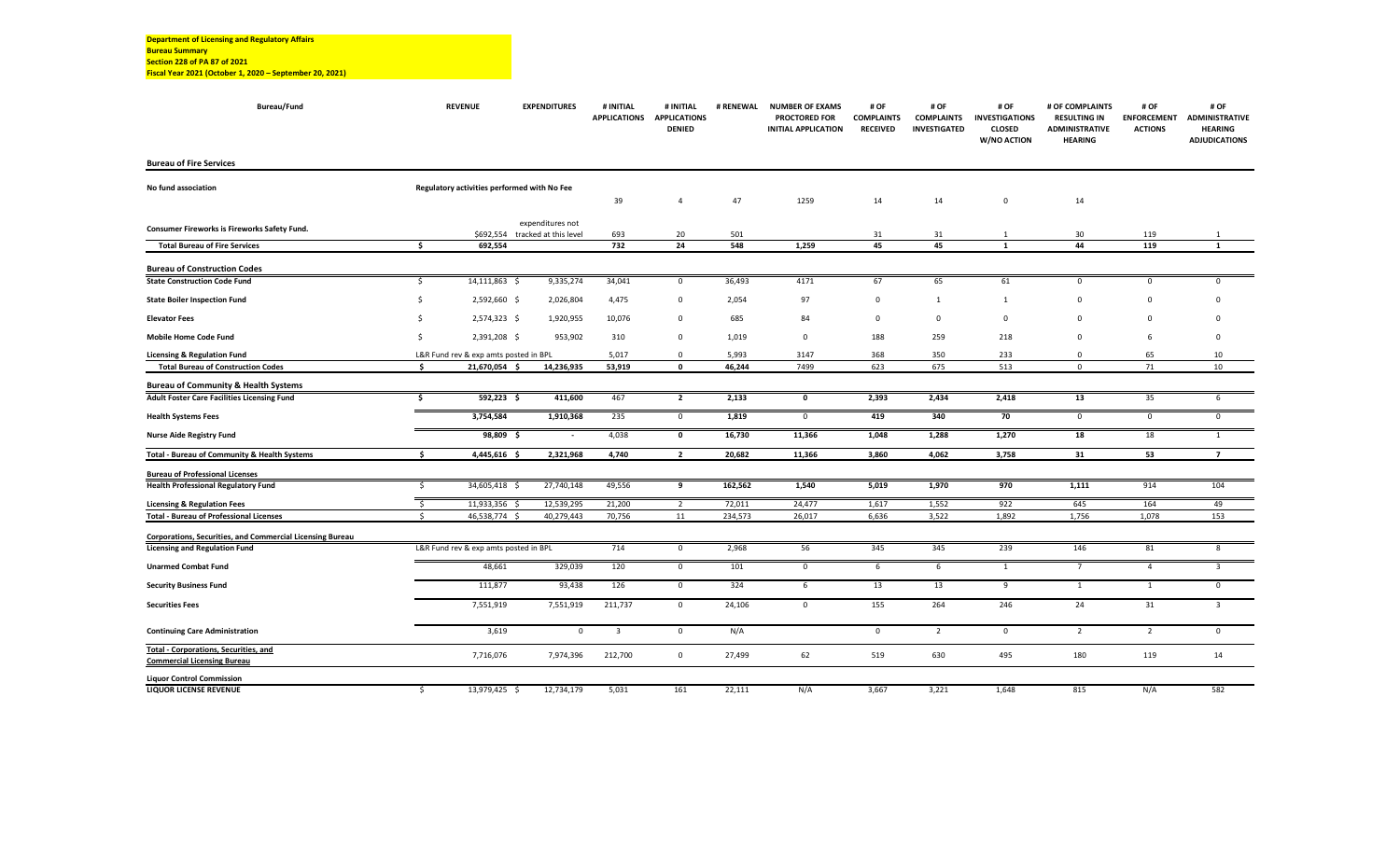**Department of Licensing and Regulatory Affairs Bureau Summary Section 226 of PA 166 of 2020 Fiscal Year 2020 (October 1, 2019 ‐ September 30, 2020)**

| <b>Bureau/Fund</b>                                                                               |                         | <b>REVENUE</b>                                       | <b>EXPENDITURES</b>                             | # INITIAL      | # INITIAL<br>APPLICATIONS APPLICATIONS<br><b>DENIED</b> | # RENEWAL    | <b>NUMBER OF EXAMS</b><br><b>PROCTORED FOR</b><br><b>INITIAL APPLICATION</b> | # OF<br><b>COMPLAINTS</b><br><b>RECEIVED</b> | # OF<br><b>COMPLAINTS</b><br><b>INVESTIGATED</b> | # OF<br><b>INVESTIGATIONS</b><br><b>CLOSED</b><br>W/NO ACTION | # OF COMPLAINTS<br><b>RESULTING IN</b><br><b>ADMINISTRATIVE</b><br><b>HEARING</b> | # OF<br><b>ENFORCEMENT</b><br><b>ACTIONS</b> | # OF<br><b>ADMINISTRATIVE</b><br><b>HEARING</b><br><b>ADJUDICATIONS</b> |
|--------------------------------------------------------------------------------------------------|-------------------------|------------------------------------------------------|-------------------------------------------------|----------------|---------------------------------------------------------|--------------|------------------------------------------------------------------------------|----------------------------------------------|--------------------------------------------------|---------------------------------------------------------------|-----------------------------------------------------------------------------------|----------------------------------------------|-------------------------------------------------------------------------|
| <b>Bureau of Fire Services</b>                                                                   |                         |                                                      |                                                 |                |                                                         |              |                                                                              |                                              |                                                  |                                                               |                                                                                   |                                              |                                                                         |
| No fund association                                                                              |                         | Regulatory<br>activities<br>performed<br>with No Fee | expenditures not<br>tracked at this level       | 86             | $\overline{4}$                                          | 32           | 16,109                                                                       | $\overline{3}$                               | $\overline{\mathbf{3}}$                          | $\mathbf 0$                                                   | $\mathsf 0$                                                                       | $\mathbf 0$                                  | $\mathbf 0$                                                             |
| <b>Fire Alarm Fees</b>                                                                           | S.                      |                                                      | 7,765 expenditures not<br>tracked at this level | 16             | $\mathbf 0$                                             | $\pmb{0}$    | N/A                                                                          | 0                                            | $\pmb{0}$                                        | $\mathbf 0$                                                   | $\mathbf 0$                                                                       | $\mathsf 0$                                  | $\mathsf 0$                                                             |
| <b>Fireworks Safety Fund</b>                                                                     | $\overline{\mathsf{S}}$ | 551,081                                              | expenditures not<br>tracked at this level       | 563            | $\mathbf{3}$                                            | N/A          | N/A                                                                          | 33                                           | 28                                               | 5 (unsubstantiated)                                           | N/A                                                                               | 228                                          | $\overline{2}$                                                          |
| <b>Total - Bureau of Fire Services</b>                                                           | \$                      | 558,846                                              |                                                 | 665            | $7\overline{ }$                                         | 32           | 16,109                                                                       | 36                                           | 31                                               | 5 (unsubstantiated)                                           | $\mathsf 0$                                                                       | 228                                          | $\overline{2}$                                                          |
| <b>Bureau of Construction Codes</b>                                                              |                         |                                                      |                                                 |                |                                                         |              |                                                                              |                                              |                                                  |                                                               |                                                                                   |                                              |                                                                         |
| <b>State Construction Code Fund</b>                                                              | \$                      | 12,335,966 \$                                        | 8,008,494                                       | 28,053         | 0                                                       | 34,937       | $\mathsf 0$                                                                  | 54                                           | 1                                                | $\mathsf 0$                                                   | $\mathbf 0$                                                                       | $\mathbf 0$                                  | $\mathsf 0$                                                             |
| <b>State Boiler Inspection Fund</b>                                                              | $\mathsf{S}$            | 2,472,379 \$                                         | 1,980,636                                       | 3,269          | 0                                                       | 2,131        | $\mathbf 0$                                                                  | $\mathbf 0$                                  | $\mathbf{1}$                                     | $\mathbf 0$                                                   | $\mathsf 0$                                                                       | $\mathbf 0$                                  | $\mathbf 0$                                                             |
| <b>Elevator Fees</b>                                                                             | \$                      | 3,042,638 \$                                         | 2,583,952                                       | 7,896          | 0                                                       | 698          | $\Omega$                                                                     | $\Omega$                                     | $\mathsf 0$                                      | $\Omega$                                                      | $\Omega$                                                                          | $\Omega$                                     | $\mathbf 0$                                                             |
| Mobile Home Code Fund                                                                            | \$                      | 1,532,482 \$                                         | 1,022,492                                       | 212            | $\mathsf 0$                                             | $\mathbf{1}$ | $\mathsf 0$                                                                  | 256                                          | 194                                              | 132                                                           | $\mathbf 0$                                                                       | $\mathbf 0$                                  | $\mathsf 0$                                                             |
| <b>Licensing &amp; Regulation Fund</b>                                                           | Ś                       | $6,253,226$ \$                                       | 1,416,000                                       | 3,645          | $\overline{3}$                                          | 41,440       | $\mathbf 0$                                                                  | 325                                          | 341                                              | 128                                                           | 13                                                                                | 42                                           | 10                                                                      |
| <b>Total Bureau of Construction Codes</b>                                                        | Ŝ.                      | 25,636,691 \$                                        | 15,011,574                                      | 43,075         | $\overline{\mathbf{3}}$                                 | 79,207       | $\mathsf 0$                                                                  | 635                                          | 537                                              | 260                                                           | 13                                                                                | 42                                           | 10                                                                      |
| <b>Bureau of Community &amp; Health Systems</b>                                                  |                         |                                                      |                                                 |                |                                                         |              |                                                                              |                                              |                                                  |                                                               |                                                                                   |                                              |                                                                         |
| Adult Foster Care Facilities Licensing Fund                                                      | \$                      | $532,318$ \$                                         | 13,243,467                                      | 323            | $\overline{2}$                                          | 1,909        | N/A                                                                          | 2,360                                        | 2,473                                            | 2,623                                                         | 20                                                                                | 43                                           | $\overline{\mathbf{3}}$                                                 |
| <b>Child Care Homes and Centers Licensing Fund</b>                                               |                         | 475,989.00 \$                                        | 15,627,323                                      | 533            | $\overline{\mathbf{4}}$                                 | 1,863        | N/A                                                                          | 1,086                                        | 1,020                                            | 969                                                           | 22                                                                                | 51                                           | 9                                                                       |
| <b>Health Systems Fees</b>                                                                       |                         | 3,530,992                                            | 8,403,621                                       | 239            | $\mathbf 0$                                             | 1,940        | $\mathbf 0$                                                                  | 7,637                                        | 1,689                                            | 5,948                                                         | $\mathsf 0$                                                                       | $\mathbf 0$                                  | $\mathbf 0$                                                             |
| <b>Nurse Aide Registry Fund</b>                                                                  |                         | 50,177 \$                                            | 14,780                                          | 3,950          | 66                                                      | 18,181       | 9,215                                                                        | 1,704                                        | 1,699                                            | 1,657                                                         | 42                                                                                | 32                                           | 12                                                                      |
| <b>Interdepartmental grant from Michigan Department</b><br>of Education for Child Care Licensing | \$                      | 165                                                  |                                                 |                |                                                         |              |                                                                              |                                              |                                                  |                                                               |                                                                                   |                                              |                                                                         |
| <b>Total - Bureau of Community &amp; Health Systems</b>                                          | \$                      | 4,589,641 \$                                         | 37,289,191                                      | 5,045          | 72                                                      | 23,893       | 9,215                                                                        | 12,787                                       | 6,881                                            | 11,197                                                        | 84                                                                                | 126                                          | 24                                                                      |
| <b>Bureau of Professional Licenses</b>                                                           |                         |                                                      |                                                 |                |                                                         |              |                                                                              |                                              |                                                  |                                                               |                                                                                   |                                              |                                                                         |
| <b>Health Professional Regulatory Fund</b>                                                       | \$                      | 35,284,110 \$                                        | 27,389,283                                      | 42,673         | 25                                                      | 145,325      | 1,199                                                                        | 5,775                                        | 1,876                                            | 349                                                           | 150                                                                               | 2,488                                        | 128                                                                     |
| <b>Licensing &amp; Regulation Fees</b>                                                           | $\overline{\mathsf{s}}$ | 13,712,478 \$                                        | 12,417,792                                      | 13,487         | $\overline{7}$                                          | 54,907       | 10,004                                                                       | 1,619                                        | 1,269                                            | 223                                                           | 94                                                                                | 1,258                                        | 54                                                                      |
| <b>Total - Bureau of Professional Licenses</b>                                                   | \$                      | 48,996,588 \$                                        | 39,807,074                                      | 56,160         | 32                                                      | 200,232      | 11,203                                                                       | 7,394                                        | 3,145                                            | 572                                                           | 244                                                                               | 3,746                                        | 182                                                                     |
| Corporations, Securities, and Commercial Licensing Bureau                                        |                         |                                                      |                                                 |                |                                                         |              |                                                                              |                                              |                                                  |                                                               |                                                                                   |                                              |                                                                         |
| <b>Licensing and Regulation Fund</b>                                                             |                         | L&R Fund rev & exp amts posted in BPL                |                                                 | 525            | $\mathsf 0$                                             | 2,422        | 45                                                                           | 304                                          | 304                                              | 557                                                           | 41                                                                                | 122                                          | 5                                                                       |
| <b>Unarmed Combat Fund</b>                                                                       |                         | 66,667                                               | 577,467                                         | 160            | $\mathbf 0$                                             | 148          | $\mathsf 0$                                                                  | 40                                           | 40                                               | 59                                                            | 21                                                                                | 39                                           | 15                                                                      |
| <b>Security Business Fund</b>                                                                    |                         | 106,248                                              | 104,933                                         | 765            | $\mathbf 0$                                             | 2,742        | 47                                                                           | 351                                          | 351                                              | 623                                                           | 62                                                                                | 163                                          | 20                                                                      |
| <b>Securities Fees</b>                                                                           |                         | 6,409,790                                            | 6,409,790                                       | 201,928        | $\mathsf 0$                                             | 23,948       | $\mathsf 0$                                                                  | 144                                          | 413                                              | 456                                                           | 5                                                                                 | 57                                           | 6                                                                       |
| <b>Continuing Care Administration</b>                                                            |                         | 3,692                                                | 0                                               | $\overline{2}$ | $\mathsf 0$                                             | 28           | 1                                                                            | $\mathsf{O}\xspace$                          | $\mathsf 0$                                      | $\mathbf 0$                                                   | $\mathbf 0$                                                                       | $\mathsf 0$                                  | $\mathbf 0$                                                             |
| <b>Total - Corporations, Securities, and</b><br><b>Commercial Licensing Bureau</b>               |                         | 6,586,397                                            | 7,092,190                                       | 203,380        | $\mathsf{O}\xspace$                                     | 29,288       | 93                                                                           | 839                                          | 1,108                                            | 1,695                                                         | 129                                                                               | 381                                          | 46                                                                      |
| <b>Liquor Control Commission</b>                                                                 |                         |                                                      |                                                 |                |                                                         |              |                                                                              |                                              |                                                  |                                                               |                                                                                   |                                              |                                                                         |
| <b>LIQUOR LICENSE REVENUE</b>                                                                    | -S                      | 14,169,055 \$                                        | 13,440,511                                      | 5,031          | 161                                                     | 22,111       | N/A                                                                          | 3,667                                        | 3,221                                            | 1,648                                                         | 815                                                                               | N/A                                          | 582                                                                     |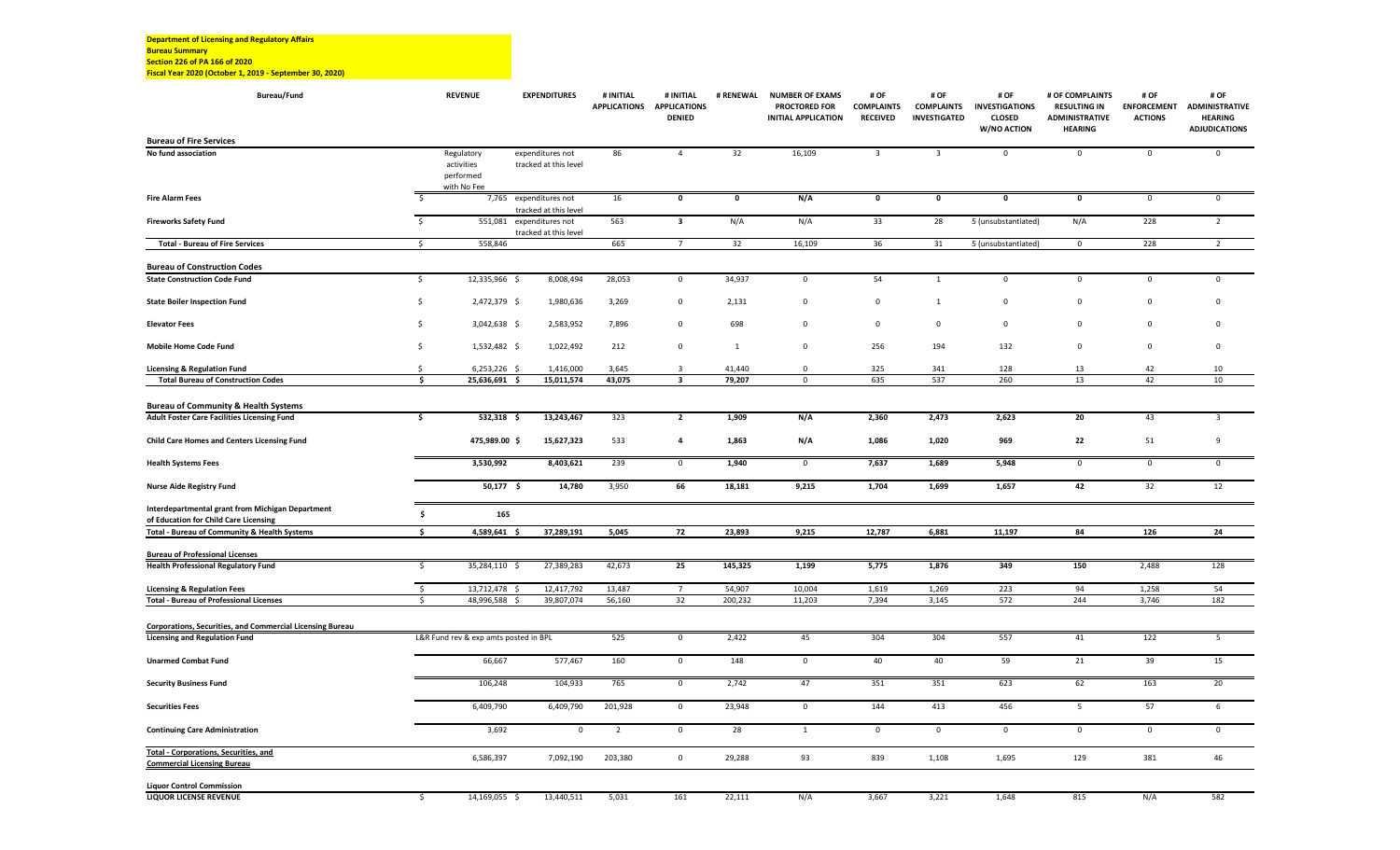**Department of Licensing and Regulatory Affairs Department Summary Section 226 of PA 60 of 2019 Fiscal Year 2019 (October 1, 2018 ‐ September 30, 2019)**

|                                                           |                |                          |                     |                |                     |                  |                 |               |                                                 | # OF COMPLAINTS       |                    |                       |
|-----------------------------------------------------------|----------------|--------------------------|---------------------|----------------|---------------------|------------------|-----------------|---------------|-------------------------------------------------|-----------------------|--------------------|-----------------------|
| <b>PROFESSION/LICENSE</b>                                 | <b>REVENUE</b> | <b>EXPENDITURES</b>      | <b>NEW</b>          | <b>DENIALS</b> | <b>RENEWAL</b>      | <b>APPROVALS</b> |                 |               | <b>COMPLAINTS INVESTIGATIONS INVESTIGATIONS</b> | <b>RESULTING IN</b>   | <b>ENFORCEMENT</b> | <b>ADMINISTRATIVE</b> |
|                                                           |                |                          | <b>APPLICATIONS</b> |                | <b>APPLICATIONS</b> |                  | <b>RECEIVED</b> | <b>OPENED</b> | <b>CLOSED</b>                                   | <b>ADMINISTRATIVE</b> | <b>ACTIONS</b>     | <b>HEARINGS</b>       |
|                                                           |                |                          |                     |                |                     |                  |                 |               |                                                 | <b>HEARING</b>        |                    | <b>ADJUDICATIONS</b>  |
| <b>Bureau of Fire Services</b>                            |                | 731,036 expenditures not | 138                 |                | 499                 | 637              |                 |               |                                                 | N/A                   |                    |                       |
|                                                           |                | tracked at this level    |                     |                |                     |                  |                 |               |                                                 |                       |                    |                       |
| <b>Bureau of Construction Codes</b>                       | 17,129,819 \$  | 8,761,959                | 53,315              |                | 61,165              |                  | 4.              |               | 45                                              | N/A                   |                    |                       |
|                                                           |                |                          |                     |                |                     |                  |                 |               |                                                 |                       |                    |                       |
| <b>Bureau of Community &amp; Health Systems</b>           | 5,057,351      | 38,477,875               | 1,546               | 93             | 6,434               | 7,862            | 12,214          | 6,737         | 6,510                                           | N/A                   | 999                | 97                    |
|                                                           |                |                          |                     |                |                     |                  |                 |               |                                                 |                       |                    |                       |
| <b>Bureau of Professional Licenses</b>                    | 45,516,586     | 38,181,503               | 68,952              | 52             | 327,412             | 384,723          | 6,856           | 3,641         | 3,992                                           | N/A                   | 3,634              | 188                   |
|                                                           |                |                          |                     |                |                     |                  |                 |               |                                                 |                       |                    |                       |
| Corporations, Securities, and Commercial Licensing Bureau | 1,871,560 \$   | 1,963,211                | 240,385             | $\Omega$       | 5,149               | 239,896          | 918             | 1,499         | 1,328                                           | N/A                   | 210                | 37                    |
|                                                           |                |                          |                     |                |                     |                  |                 |               |                                                 |                       |                    |                       |
| <b>Liquor Control Commission</b>                          | 14,706,527 \$  | 14,424,227               | N/A                 | N/A            | N/A                 | N/A              | N/A             | N/A           | N/A                                             | N/A                   | N/A                | N/A                   |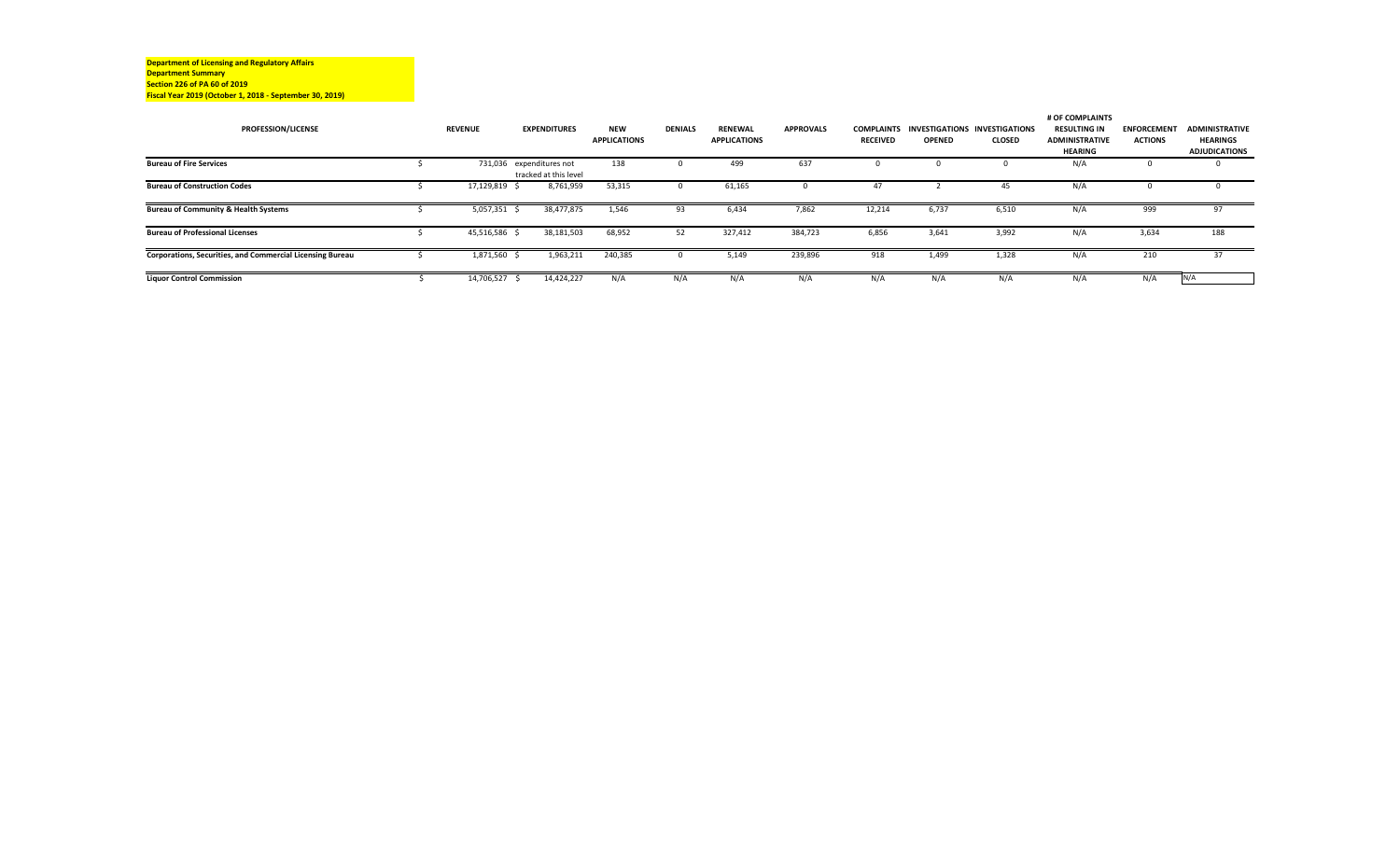| Department of Licensing and Regulatory Affairs                                                                                                        |             |                      |                    |                                                                                            |                     |                         |                 |                 |                  |                                                                                                                                    |                                                                                                  |
|-------------------------------------------------------------------------------------------------------------------------------------------------------|-------------|----------------------|--------------------|--------------------------------------------------------------------------------------------|---------------------|-------------------------|-----------------|-----------------|------------------|------------------------------------------------------------------------------------------------------------------------------------|--------------------------------------------------------------------------------------------------|
| <b>Bureau of Fire Services</b>                                                                                                                        |             |                      |                    |                                                                                            |                     |                         |                 |                 |                  |                                                                                                                                    |                                                                                                  |
| Section 228 of PA 87 of 2021                                                                                                                          |             |                      |                    |                                                                                            |                     |                         |                 |                 |                  |                                                                                                                                    |                                                                                                  |
| Fiscal Year 2021 (October 1, 2020 - September 30, 2021)                                                                                               |             |                      |                    |                                                                                            |                     |                         |                 |                 |                  |                                                                                                                                    |                                                                                                  |
|                                                                                                                                                       |             |                      |                    |                                                                                            |                     |                         |                 |                 |                  |                                                                                                                                    |                                                                                                  |
| List below each regulated activity; i.e. occupation, profession, trade, or program which includes licensure, certification, registration, inspection, |             |                      |                    |                                                                                            |                     |                         |                 |                 |                  |                                                                                                                                    |                                                                                                  |
|                                                                                                                                                       |             |                      |                    |                                                                                            |                     |                         |                 |                 |                  | <b>DESCRIPTION</b>                                                                                                                 | <b>DESCRIPTION</b>                                                                               |
| PROFESSION/LICENSE                                                                                                                                    |             | REVENUE EXPENDITURES | <b>FEE RENEWAL</b> | <b>FEE AMT</b>                                                                             | <b>NEW</b>          | <b>NEW</b>              | <b>LICENSE</b>  | PROCESSING TIME | <b>NUMBER OF</b> | <b>TYPES OF</b>                                                                                                                    | <b>PROCESS</b>                                                                                   |
|                                                                                                                                                       |             |                      | <b>CYCLE</b>       |                                                                                            | <b>APPLICATIONS</b> | <b>APPLICATIONS</b>     | <b>RENEWALS</b> | <b>IN DAYS</b>  | <b>EXAMS</b>     | <b>COMPLAINTS</b>                                                                                                                  | to RESOLVE                                                                                       |
|                                                                                                                                                       |             |                      |                    |                                                                                            |                     | <b>DENIED</b>           |                 |                 |                  | <b>RECEIVED</b>                                                                                                                    | <b>COMPLAINTS</b>                                                                                |
|                                                                                                                                                       | $^{\circ}$  |                      | 3 yr cycle         | N/A                                                                                        | 21                  | $\mathbf{0}$            | 47              | $\overline{2}$  | N/A              | N./A                                                                                                                               | N/A                                                                                              |
|                                                                                                                                                       |             |                      |                    |                                                                                            |                     |                         |                 |                 |                  |                                                                                                                                    |                                                                                                  |
| <b>Fire Inspector Certification</b>                                                                                                                   |             |                      |                    |                                                                                            |                     |                         |                 |                 |                  |                                                                                                                                    |                                                                                                  |
| Certification of Qualified Persons for the fire alarm/fire<br>suppression firms                                                                       | $\mathbf 0$ |                      | 3 yr cycle         | N/A                                                                                        | 10                  | $\overline{\mathbf{3}}$ | N/A             | 15              | N/A              | N/A                                                                                                                                | internal discussion first; then<br>appeal to State Fire Safety<br>Board                          |
|                                                                                                                                                       | $\Omega$    |                      | Yearly             | N/A                                                                                        |                     |                         |                 |                 |                  |                                                                                                                                    |                                                                                                  |
| <b>Fire Figher Training Division Certificates</b>                                                                                                     |             |                      |                    |                                                                                            | N/A                 | N/A                     | N/A             | N/A             | 1259             | Instructors with facial hair, unfounded<br>harassment allegations, misplaced exam<br>paperwork, incomplete paperwork<br>submitted. | Investigation is done. Action is<br>taken depending on the<br>findings of the investigation.     |
|                                                                                                                                                       | \$1,134     |                      | 3 yr cycle         | \$50 - \$150 depends on year they                                                          |                     |                         |                 |                 |                  |                                                                                                                                    | internal discussion first; then                                                                  |
| Certification of Fire Alarm/Fire Suppression Firms                                                                                                    |             |                      |                    | register                                                                                   | 8                   | $\overline{1}$          | N/A             | 15              | N/A              | N/A                                                                                                                                | appeal to State Fire Safety<br>Board                                                             |
| <b>Consumer Fireworks - Temporary Certificates</b>                                                                                                    | \$480,320   |                      | Yearly             | \$700-\$1,000 depends if they have<br>10 or more nonpermanebnt<br>buildings or structures. | 530                 | 18                      | 363             | 15              | N/A              | We had complaints by the public, industry<br>and some generated by the enforcement<br>unit.                                        | The process to resolve<br>complaints is to open a<br>complaint and conduct the<br>investigation. |
|                                                                                                                                                       | \$211,100   |                      | Yearly             |                                                                                            |                     |                         |                 |                 |                  |                                                                                                                                    | The process to resolve                                                                           |
| <b>Consumer Fireworks - Permanent Certificates</b>                                                                                                    |             |                      |                    | Ŝ.<br>1,250                                                                                | 163                 | $\overline{2}$          | 138             | 15              | N/A              | We had complaints by the public, industry<br>and some generated by the enforcement<br>unit.                                        | complaints is to open a<br>complaint and conduct the<br>investigation.                           |
| *We don't track if they are for temporary or permanent                                                                                                |             |                      |                    |                                                                                            |                     |                         |                 |                 |                  |                                                                                                                                    |                                                                                                  |
| certificates.                                                                                                                                         |             |                      |                    |                                                                                            |                     |                         |                 |                 |                  |                                                                                                                                    |                                                                                                  |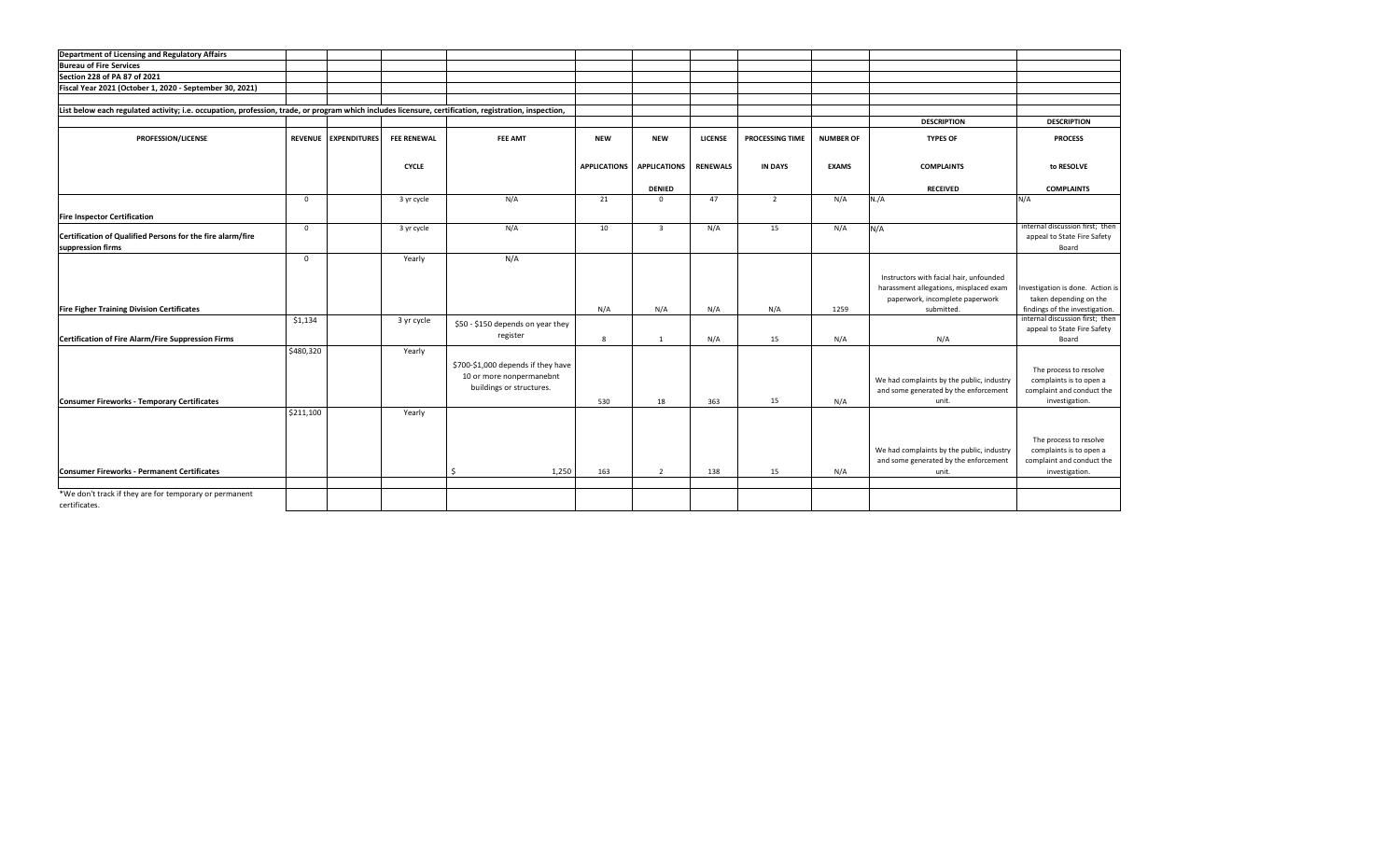| Department of Licensing and Regulatory Affairs                                  |                   |                       |                        |                       |                      |                                                                                       |                                                                                                                                                                                                                                                                           |                       |
|---------------------------------------------------------------------------------|-------------------|-----------------------|------------------------|-----------------------|----------------------|---------------------------------------------------------------------------------------|---------------------------------------------------------------------------------------------------------------------------------------------------------------------------------------------------------------------------------------------------------------------------|-----------------------|
| <b>Bureau of Fire Services</b>                                                  |                   |                       |                        |                       |                      |                                                                                       |                                                                                                                                                                                                                                                                           |                       |
| Section 228 of PA 87 of 2021                                                    |                   |                       |                        |                       |                      |                                                                                       |                                                                                                                                                                                                                                                                           |                       |
| Fiscal Year 2021 (October 1, 2020 - September 30, 2021)                         |                   |                       |                        |                       |                      |                                                                                       |                                                                                                                                                                                                                                                                           |                       |
|                                                                                 |                   |                       |                        |                       |                      |                                                                                       |                                                                                                                                                                                                                                                                           |                       |
| List below each regulated activity; i.e. occupation, profession, th             |                   |                       |                        |                       |                      |                                                                                       |                                                                                                                                                                                                                                                                           |                       |
|                                                                                 |                   |                       |                        |                       |                      |                                                                                       |                                                                                                                                                                                                                                                                           |                       |
| PROFESSION/LICENSE                                                              | <b>COMPLAINTS</b> | <b>INVESTIGATIONS</b> | <b>INVESTIGATIONS</b>  | <b>INVESTIGATIONS</b> | <b>INVESTIGATION</b> | <b>ENFORCEMENT</b>                                                                    | <b>DESCRIPTION</b>                                                                                                                                                                                                                                                        | <b>ADMINISTRATIVE</b> |
|                                                                                 | <b>RECEIVED</b>   | <b>OPENED</b>         | <b>CLOSED</b>          | W/ ACTION             | <b>ADJUDICATION</b>  | <b>ACTIONS</b>                                                                        | <b>ENFORCEMENT</b>                                                                                                                                                                                                                                                        | <b>HEARINGS</b>       |
|                                                                                 |                   |                       | W/ NO ACTION           | or CITATION           | <b>TIME IN DAYS</b>  |                                                                                       | <b>ACTIONS</b>                                                                                                                                                                                                                                                            | <b>ADJUDICATIONS</b>  |
|                                                                                 | N/A               | N/A                   | N/A                    | N/A                   | N/A                  | N/A                                                                                   | N/A                                                                                                                                                                                                                                                                       | N/A                   |
| <b>Fire Inspector Certification</b>                                             |                   |                       |                        |                       |                      |                                                                                       |                                                                                                                                                                                                                                                                           |                       |
| Certification of Qualified Persons for the fire alarm/fire<br>suppression firms | N/A               | N/A                   | N/A                    | N/A                   | N/A                  | N/A                                                                                   | N/A                                                                                                                                                                                                                                                                       | N/A                   |
| <b>Fire Figher Training Division Certificates</b>                               | 14                | 14                    | $\mathbf{0}$           | 14                    |                      | Verbal counciling, one individual<br>voluntarily ended his contract<br>with LARA/BFS. | Verbal counciling, one individual voluntarily ended<br>his contract with LARA/BFS.                                                                                                                                                                                        | N/A                   |
|                                                                                 |                   |                       |                        |                       |                      |                                                                                       |                                                                                                                                                                                                                                                                           |                       |
| Certification of Fire Alarm/Fire Suppression Firms                              | N/A               | N/A                   | N/A                    | N/A                   | N/A                  | N/A                                                                                   | N/A                                                                                                                                                                                                                                                                       | N/A                   |
| <b>Consumer Fireworks - Temporary Certificates</b>                              | $31*$             | $31*$                 | 1 (person passed away) | $30*$                 | $\overline{3}$       | 119 citations issued *                                                                | For illegal sales we open an investigation, conduct<br>research, conduct surveilance or visual observation<br>of alleged violations and could conduct undercover<br>purchase and seize product. The product could be<br>being sold illegally, manufactured or overloaded. | $1*$                  |
| <b>Consumer Fireworks - Permanent Certificates</b>                              | $\ast$            | $\ast$                | $\ast$                 | $\ast$                | $\overline{3}$       | $\ast$                                                                                | For illegal sales we open an investigation, conduct<br>research, conduct surveilance or visual observation<br>of alleged violations and could conduct undercover<br>purchase and seize product. The product could be<br>being sold illegally, manufactured or overloaded. | $\ast$                |
|                                                                                 |                   |                       |                        |                       |                      |                                                                                       |                                                                                                                                                                                                                                                                           |                       |
| *We don't track if they are for temporary or permanent<br>certificates.         |                   |                       |                        |                       |                      |                                                                                       |                                                                                                                                                                                                                                                                           |                       |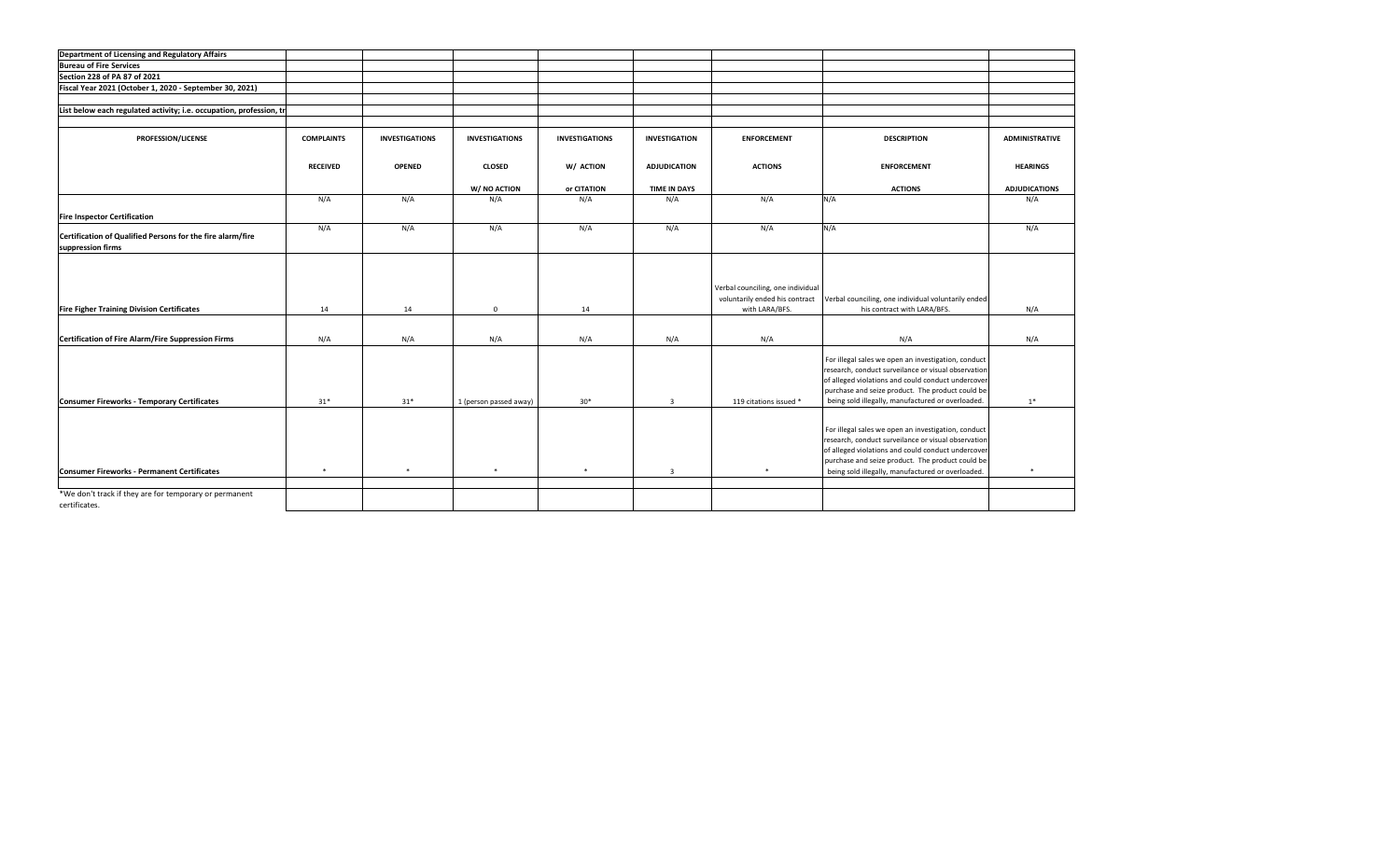| Department of Licensing and Regulatory Affairs                                                                                                                                               |                |                                 |                              |                   |                     |                     |                 |                        |                  |                    |                    |                   |                       |
|----------------------------------------------------------------------------------------------------------------------------------------------------------------------------------------------|----------------|---------------------------------|------------------------------|-------------------|---------------------|---------------------|-----------------|------------------------|------------------|--------------------|--------------------|-------------------|-----------------------|
| Bureau of Construction Codes                                                                                                                                                                 |                |                                 |                              |                   |                     |                     |                 |                        |                  |                    |                    |                   |                       |
| Section 228 of PA 87 of 2021                                                                                                                                                                 |                |                                 |                              |                   |                     |                     |                 |                        |                  |                    |                    |                   |                       |
| Fiscal Year 2021 (October 1, 2020 - September 30, 2021)                                                                                                                                      |                |                                 |                              |                   |                     |                     |                 |                        |                  |                    |                    |                   |                       |
|                                                                                                                                                                                              |                |                                 |                              |                   |                     |                     |                 |                        |                  |                    |                    |                   |                       |
| List below each regulated activity; i.e. occupation, profession, trade, or program which includes licensure, certification,                                                                  |                |                                 |                              |                   |                     |                     |                 |                        |                  |                    |                    |                   |                       |
|                                                                                                                                                                                              |                |                                 |                              |                   |                     |                     |                 |                        |                  | <b>DESCRIPTION</b> | <b>DESCRIPTION</b> |                   |                       |
| PROFESSION/LICENSE                                                                                                                                                                           | <b>REVENUE</b> | <b>EXPENDITURES</b> FEE RENEWAL |                              | <b>FEE AMT</b>    | <b>NEW</b>          | <b>NEW</b>          | <b>LICENSE</b>  | <b>PROCESSING TIME</b> | <b>NUMBER OF</b> | <b>TYPES OF</b>    | <b>PROCESS</b>     | <b>COMPLAINTS</b> | <b>INVESTIGATIONS</b> |
|                                                                                                                                                                                              |                |                                 | <b>CYCLE</b>                 |                   | <b>APPLICATIONS</b> | <b>APPLICATIONS</b> | <b>RENEWALS</b> | <b>IN DAYS</b>         | <b>EXAMS</b>     | <b>COMPLAINTS</b>  | to RESOLVE         | <b>RECEIVED</b>   | <b>OPENED</b>         |
|                                                                                                                                                                                              |                |                                 |                              |                   |                     | <b>DENIED</b>       |                 |                        |                  | <b>RECEIVED**</b>  | COMPLAINTS ***     |                   |                       |
| <b>State Boiler Inspection Fund</b>                                                                                                                                                          | 2,592,660      | 2,026,804                       |                              |                   |                     |                     |                 |                        |                  |                    |                    |                   |                       |
| <b>Boiler Inspector License</b>                                                                                                                                                              | 4,194          |                                 | Annual (Dec)                 | -\$<br>80.00      | 21                  | $\Omega$            | 120             | 5 business days        | 15               | $***$              | ***                |                   |                       |
| <b>Boiler Installer License</b>                                                                                                                                                              | 137,075        |                                 | Annual (Dec)                 | 80.00<br>-\$      | 64                  | $\Omega$            | 1477            | 5 business days        | 74               | $***$              | ***                |                   |                       |
| <b>Boiler Operator Registration</b>                                                                                                                                                          | 27,940         |                                 | Annual (Dec)                 | - Ś<br>80.00      | 13                  |                     | 350             | 90 business days       | N/A              | $***$              | ***                |                   |                       |
| <b>Boiler Repairer License</b>                                                                                                                                                               | 10,845         |                                 | Annual (Dec)                 | 80.00<br>- Ś      | -14                 |                     | 107             | 10 business days       |                  | $***$              | ***                |                   |                       |
| <b>Boiler Install Permit Application</b>                                                                                                                                                     | 233,662        |                                 | Daily                        | \$75 and \$125    | 3798                |                     | N/A             | 5 business days        | N/A              | $***$              | ***                |                   |                       |
| <b>Boiler Repair Permit Application</b>                                                                                                                                                      | 38,422         |                                 | Daily                        | 75.00<br>-S       | 565                 |                     | N/A             | 5 business days        | N/A              | $***$              | ***                |                   |                       |
|                                                                                                                                                                                              |                |                                 |                              |                   |                     |                     |                 |                        |                  |                    |                    |                   |                       |
| <b>Elevator Fees</b>                                                                                                                                                                         | 2,574,323      | 1,920,955                       |                              |                   |                     |                     |                 |                        |                  |                    |                    |                   |                       |
| <b>Elevator Contractor License</b>                                                                                                                                                           | 10500          |                                 | Annual (Dec)                 | 100.00<br>S       |                     | $\Omega$            | 100             | 10 business days       |                  | $***$              | ***                |                   |                       |
| Elevator Journeyperson License                                                                                                                                                               | 25155          |                                 | Annual                       | 40.00             | 50                  | $\Omega$            | 585             | 10 business days       | 80               | $***$              | $***$              |                   |                       |
| <b>Elevator Install Permit Applications</b>                                                                                                                                                  | N/A            |                                 | Daily                        | \$60.00 base fee  | 647                 | $\Omega$            | N/A             | 5 business days        | N/A              | $***$              | ***                |                   |                       |
| <b>Elevator Alteration Permit Applications</b>                                                                                                                                               | N/A            |                                 | Daily                        | \$150.00 base fee | 1986                | $\Omega$            | N/A             | 5 business days        | N/A              | $***$              | ***                |                   |                       |
| <b>Elevator Certificates Issued</b>                                                                                                                                                          | N/A            |                                 | 1 or 2 year                  | Varies            | 7390                | $\Omega$            | N/A             | 5 business days        | N/A              | $***$              | ***                |                   |                       |
|                                                                                                                                                                                              |                |                                 |                              |                   |                     |                     |                 |                        |                  |                    |                    |                   |                       |
| <b>Licensing &amp; Regulation Fund</b>                                                                                                                                                       | 1481982.36     | 1472700                         |                              |                   |                     |                     |                 |                        |                  |                    |                    |                   |                       |
| Amusement Permit & Inspection - Coaster                                                                                                                                                      | N/A            |                                 | Annual \$                    | 50.00             | 15                  | $\mathbf 0$         | N/A             | 10 business days       | N/A              | $***$              | ***                |                   |                       |
| Amusement Permit & Inspection - Aerial Lift                                                                                                                                                  | N/A            |                                 | Annual                       | 60.00<br>\$       |                     | $\Omega$            | N/A             | 10 business days       | N/A              | $***$              | ***                |                   |                       |
| Amusement Permit - Miscellaneous Zip Line                                                                                                                                                    | N/A            |                                 | Annua                        | 10.00<br>\$       | 291                 | $\Omega$            | N/A             | 10 business days       | N/A              | $***$              | ***                |                   |                       |
| Amusement Permit & Inspection - Kiddie                                                                                                                                                       | N/A            |                                 | Annua                        | 40.00<br>Ŝ.       | 177                 |                     | N/A             | 10 business days       | N/A              | $***$              | $***$              |                   |                       |
| Amusement Permit & Inspection - Miscellaneous Ride                                                                                                                                           | N/A            |                                 | Annua                        | Ŝ.<br>50.00       | 569                 | $\Omega$            | N/A             | 10 business days       | N/A              | $***$              | $***$              |                   |                       |
| Amusement Permit - Special Inspector's Commission                                                                                                                                            | N/A            |                                 | Annua                        | Ŝ.<br>10.00       | 255                 | $\Omega$            | N/A             | 10 business days       | N/A              | $***$              | ***                |                   |                       |
| Ski Permit & Inspection - Rope Tow*                                                                                                                                                          | N/A            |                                 | Annua                        | 125.00<br>Ŝ.      | 111                 | $\Omega$            | N/A             | 10 business days       | N/A              | $***$              | ***                |                   |                       |
| Ski Permit & Inspection - Surface Lift*                                                                                                                                                      | N/A            |                                 | Annua                        | 5.00<br>-Ś        | 40                  | $\Omega$            | N/A             | 10 business days       | N/A              | $***$              | ***                |                   |                       |
| Ski Permit & Inspection - Chair Lifts*                                                                                                                                                       | N/A            |                                 | Annual                       | 200.00<br>- \$    | 133                 |                     | N/A             | 10 business days       | N/A              | $***$              | ***                |                   |                       |
|                                                                                                                                                                                              |                |                                 |                              |                   |                     |                     |                 |                        |                  |                    |                    |                   |                       |
|                                                                                                                                                                                              |                |                                 |                              |                   |                     |                     |                 |                        |                  |                    |                    |                   |                       |
| *Minimum permit fee is \$25.00; if the subtotals combined amount is less than \$25, pay the minimum. If greater than \$25, pay the great amount<br>Residential Builder Branch Office License |                |                                 |                              |                   |                     |                     |                 | 10 business days       |                  | $***$              | ***                |                   |                       |
|                                                                                                                                                                                              | N/A            |                                 | 3 Year (May) \$              | 195.00            | 75C                 |                     | 1541            | 10 business days       | N/A              | $***$              | ***                | 136               | 130                   |
| Residential Builder Company License                                                                                                                                                          | N/A            |                                 | 3 Year (May)                 | 195.00<br>-\$     |                     |                     |                 |                        | N/A              | $***$              | ***                |                   |                       |
| Residential Builder Individual License                                                                                                                                                       | N/A            |                                 | $3$ Year (May) $\frac{1}{5}$ | 195.00            | 2167                |                     | 3910            | 10 business days       | 2491             | $***$              | ***                | 202               | 192                   |
| Residential Builder Individual Salesperson License                                                                                                                                           | N/A            |                                 | $3$ Year (May) $\frac{1}{5}$ | 195.00            | 275                 | $\Omega$            | 328             | 10 business days       | 490              |                    |                    | 12                | 10                    |
| Residential Builder M&A Company License                                                                                                                                                      | N/A            |                                 | 3 Year (May)                 | 195.00<br>\$      | 38                  |                     | 69              | 10 business days       | N/A              | $***$              | ***                |                   |                       |
| Residential Builder M&A Individual License                                                                                                                                                   | N/A            |                                 | 3 Year (May)                 | 195.00<br>\$      | 180                 |                     | 136             | 10 business days       | 166              | $***$              | ***                |                   |                       |
|                                                                                                                                                                                              |                |                                 |                              |                   |                     |                     |                 |                        |                  |                    |                    |                   |                       |
| <b>Mobile Home Code Fund</b>                                                                                                                                                                 | 2,391,208      | 953,902                         |                              |                   |                     |                     |                 |                        |                  |                    |                    |                   |                       |
| Manufactured Home Community                                                                                                                                                                  | 430,182        |                                 | 3 Year (Oct)                 | Varies            | 114                 | $\Omega$            | 360             | 5 business days        | N/A              | $***$              | ***                | 187               | 257                   |
| Manufactured Home Installer Servicer                                                                                                                                                         | 25,360         |                                 | $3$ Year (Oct) $\frac{1}{5}$ | 150.00            | 28                  | $\Omega$            | 155             | 5 business days        | N/A              | $***$              | ***                |                   |                       |
| Manufactured Home Retailer                                                                                                                                                                   | 291,648        |                                 | 3 Year (Oct)                 | -\$<br>450.00     | 147                 | $\Omega$            | 504             | 5 business days        | N/A              | $**$               | ***                |                   |                       |
| Permit to Construct / Plan Approval                                                                                                                                                          | 5,907          |                                 | Daily                        | Varies            | 21                  | $\Omega$            | N/A             | 5 business days        | N/A              | $***$              | ***                |                   | $\Omega$              |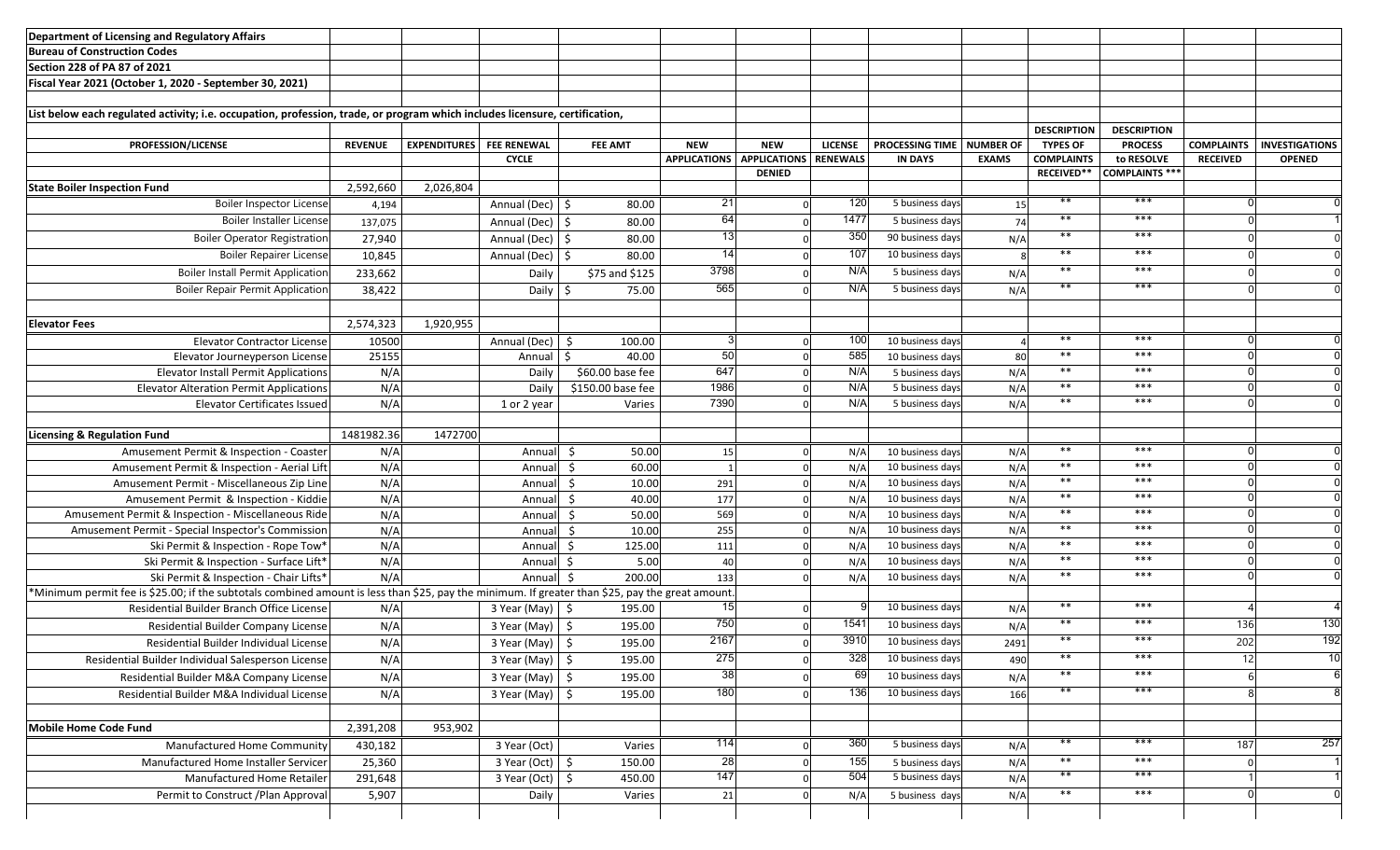| Department of Licensing and Regulatory Affairs                  |                       |                       |                      |                    |                    |                       |
|-----------------------------------------------------------------|-----------------------|-----------------------|----------------------|--------------------|--------------------|-----------------------|
| <b>Bureau of Construction Codes</b>                             |                       |                       |                      |                    |                    |                       |
| Section 228 of PA 87 of 2021                                    |                       |                       |                      |                    |                    |                       |
| Fiscal Year 2021 (October 1, 2020 - September 30, 2021)         |                       |                       |                      |                    |                    |                       |
|                                                                 |                       |                       |                      |                    |                    |                       |
| List below each regulated activity; i.e. occupation, professior |                       |                       |                      |                    |                    |                       |
|                                                                 |                       |                       |                      |                    |                    |                       |
| PROFESSION/LICENSE                                              | <b>INVESTIGATIONS</b> | <b>INVESTIGATIONS</b> | <b>INVESTIGATION</b> | <b>ENFORCEMENT</b> | <b>DESCRIPTION</b> | <b>ADMINISTRATIVE</b> |
|                                                                 | <b>CLOSED</b>         | W/ ACTION             | <b>ADJUDICATION</b>  | <b>ACTIONS</b>     | <b>ENFORCEMENT</b> | <b>HEARINGS</b>       |
|                                                                 | W/ NO ACTION          | or CITATION           | <b>TIME IN DAYS</b>  |                    | ACTIONS****        | <b>ADJUDICATIONS</b>  |
| <b>State Boiler Inspection Fund</b>                             | O                     | 0                     | $\Omega$             | $\Omega$           | ****               |                       |
| <b>Boiler Inspector License</b>                                 |                       |                       |                      |                    | ****               |                       |
| <b>Boiler Installer License</b>                                 |                       | 0                     | 286                  | $\Omega$           |                    | O                     |
| <b>Boiler Operator Registration</b>                             | $\Omega$              | 0                     | 0                    | ŋ                  | ****               |                       |
| Boiler Repairer License                                         | $\Omega$              | 0                     | 0                    | $\Omega$           | ****               | n                     |
| <b>Boiler Install Permit Application</b>                        | U                     | 0                     | 0                    | n                  | ****               |                       |
| <b>Boiler Repair Permit Application</b>                         | ∩                     | 0                     | O                    |                    | ****               |                       |
|                                                                 |                       |                       |                      |                    |                    |                       |
| <b>Elevator Fees</b>                                            |                       |                       |                      |                    |                    |                       |
| <b>Elevator Contractor License</b>                              | U                     | 0                     | $\Omega$             | $\Omega$           | ****               | O                     |
| Elevator Journeyperson License                                  | O                     | 0                     | 0                    | $\Omega$           | ****               | U                     |
| <b>Elevator Install Permit Applications</b>                     | O                     | 0                     | $\mathbf 0$          | $\Omega$           | ****               | U                     |
| <b>Elevator Alteration Permit Applications</b>                  | O                     | 0                     | O                    | U                  | ****               |                       |
| <b>Elevator Certificates Issued</b>                             | ŋ                     | $\Omega$              | $\Omega$             | $\Omega$           | ****               | U                     |
|                                                                 |                       |                       |                      |                    |                    |                       |
| <b>Licensing &amp; Regulation Fund</b>                          |                       |                       |                      |                    |                    |                       |
| Amusement Permit & Inspection - Coaster                         | $\Omega$              | $\overline{0}$        | 0                    | $\Omega$           | ****               | C                     |
| Amusement Permit & Inspection - Aerial Lift                     |                       | 0                     | 0                    | U                  | ****               | U                     |
| Amusement Permit - Miscellaneous Zip Line                       | n                     | 0                     | $\Omega$             | U                  | ****               |                       |
| Amusement Permit & Inspection - Kiddie                          | n                     | 0                     | 0                    | U                  | ****               |                       |
| Amusement Permit & Inspection - Miscellaneous Ride              |                       | 0                     | $\Omega$             | U                  | ****               |                       |
| Amusement Permit - Special Inspector's Commission               |                       | 0                     | 0                    |                    | ****               |                       |
| Ski Permit & Inspection - Rope Tow*                             |                       |                       | 0                    |                    | ****               |                       |
| Ski Permit & Inspection - Surface Lift*                         |                       | 0                     | $\mathbf 0$          |                    | ****               |                       |
| Ski Permit & Inspection - Chair Lifts*                          |                       | 0                     | $\Omega$             |                    | ****               |                       |
| *Minimum permit fee is \$25.00; if the subtotals combined am    |                       |                       |                      |                    |                    |                       |
| Residential Builder Branch Office License                       |                       | 0                     | 326                  | 0                  | ****               |                       |
| Residential Builder Company License                             | 80                    | 0                     | 421                  | 19                 | ****               |                       |
| Residential Builder Individual License                          | 136                   | 0                     | 447                  | 34                 | ****               |                       |
| Residential Builder Individual Salesperson License              |                       | 0                     | 947                  | 21                 | ****               | 0                     |
|                                                                 |                       | 0                     | 322                  | 2                  | ****               |                       |
| Residential Builder M&A Company License                         | g                     | 0                     |                      | 8                  | ****               |                       |
| Residential Builder M&A Individual License                      |                       |                       | 668                  |                    |                    |                       |
|                                                                 |                       |                       |                      |                    |                    |                       |
| Mobile Home Code Fund                                           |                       |                       |                      |                    |                    |                       |
| Manufactured Home Community                                     | 217                   | 0                     | 123                  | 6                  | ****               | O                     |
| Manufactured Home Installer Servicer                            |                       | 0                     | 139                  |                    | ****               |                       |
|                                                                 |                       | 0                     | 0                    |                    | ****               |                       |
| Manufactured Home Retailer                                      |                       |                       |                      |                    |                    |                       |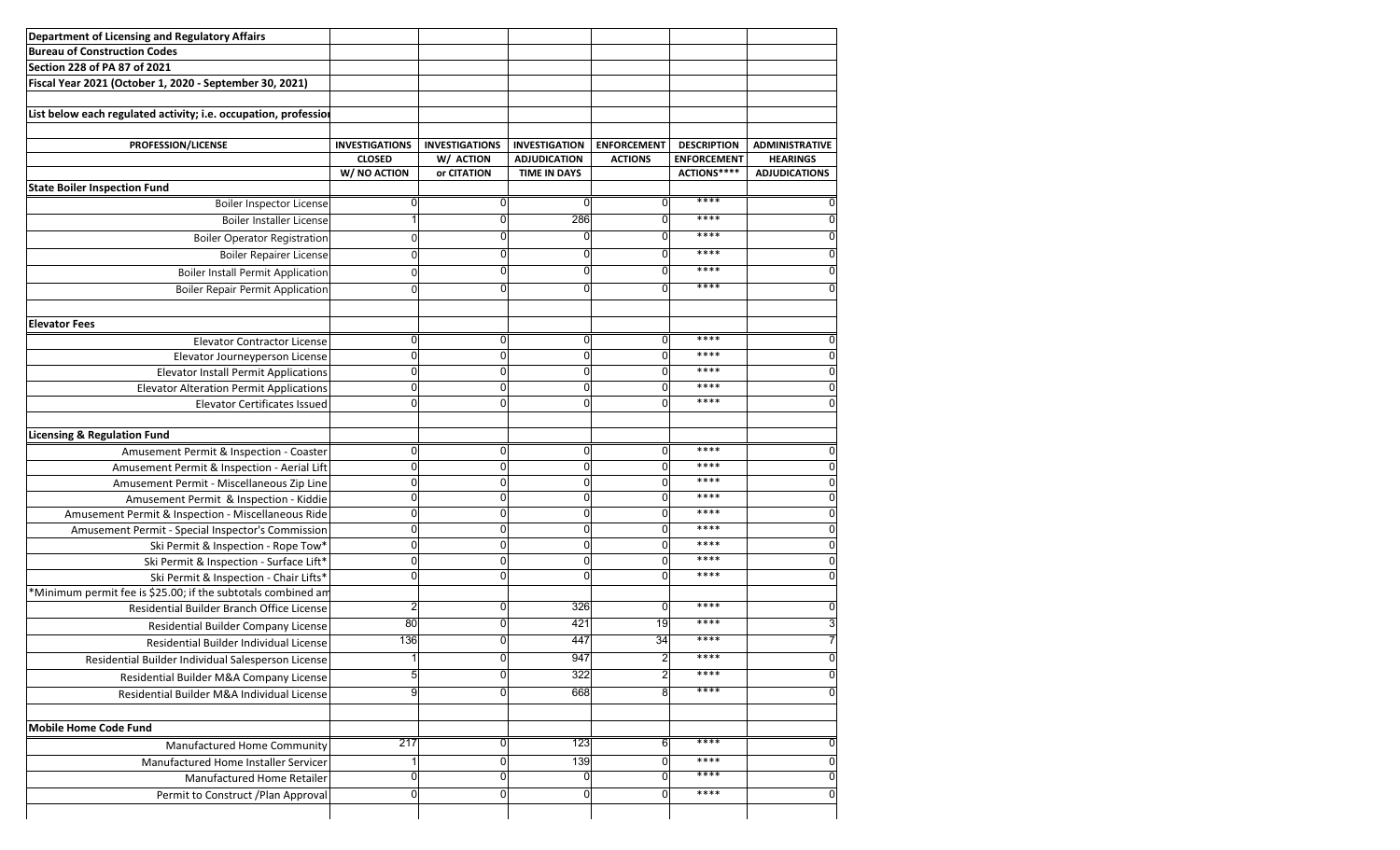| PROFESSION/LICENSE                                                                                                                      | <b>REVENUE</b> | <b>EXPENDITURES</b> FEE RENEWAL |                              | <b>FEE AMT</b>                       | <b>NEW</b>          | <b>NEW</b>          | <b>LICENSE</b> | <b>PROCESSING TIME</b>               | <b>NUMBER OF</b> | <b>TYPES OF</b>   | <b>PROCESS</b>        | <b>COMPLAINTS</b> | <b>INVESTIGATIONS</b> |
|-----------------------------------------------------------------------------------------------------------------------------------------|----------------|---------------------------------|------------------------------|--------------------------------------|---------------------|---------------------|----------------|--------------------------------------|------------------|-------------------|-----------------------|-------------------|-----------------------|
|                                                                                                                                         |                |                                 | <b>CYCLE</b>                 |                                      | <b>APPLICATIONS</b> | <b>APPLICATIONS</b> | RENEWALS       | <b>IN DAYS</b>                       | <b>EXAMS</b>     | <b>COMPLAINTS</b> | to RESOLVE            | <b>RECEIVED</b>   | <b>OPENED</b>         |
|                                                                                                                                         |                |                                 |                              |                                      |                     | <b>DENIED</b>       |                |                                      |                  | RECEIVED**        | <b>COMPLAINTS ***</b> |                   |                       |
| <b>State Construction Code Fund</b>                                                                                                     | 14,111,863     | 9,335,274                       |                              |                                      |                     |                     |                |                                      |                  |                   |                       |                   |                       |
| Approval of Compliance Assurance                                                                                                        | N/A            |                                 | Daily $\frac{1}{2}$          | 500.00                               | 17                  | $\Omega$            | N/A            | N/A                                  | N/A              | $***$             | $***$                 |                   |                       |
| Pre-Manufactured Inspection Agency Renewal                                                                                              | 18,731.2       |                                 | Annual                       | 750.00<br>-Ś                         |                     |                     | 10             | 21 calendar days                     | N/A              | $***$             | $***$                 |                   |                       |
| <b>BFD Exception</b>                                                                                                                    | 6,500.0        |                                 | Daily                        | 500.00<br>\$                         | 11                  |                     | N/A            | 90 business days                     | N/A              | $**$              | $***$                 |                   |                       |
| Building Permit Application 3,921,314.1                                                                                                 |                |                                 | Daily                        | \$100.00 base fee                    | 1844                |                     | N/A            | 5 business days                      | N/A              | $***$             | $***$                 |                   |                       |
| BCC Plan Review 1,334,930.5                                                                                                             |                |                                 | Daily                        | \$125.00 base fee                    | 3232                |                     | N/A            | 21 calendar days                     | N/A              | $***$             | $***$                 |                   |                       |
| <b>Building Official Registration</b>                                                                                                   | N/A            |                                 | 3 Year (Sep)                 | 75.00 per Class.                     | 253                 |                     | 611            | 10 business days                     | N/A              | $***$             | $***$                 | 20                | 20                    |
|                                                                                                                                         | N/A            |                                 |                              |                                      | 142                 | $\Omega$            | 794            | 10 business days                     |                  | $***$             | $***$                 |                   |                       |
| <b>Building Inspector Registration</b><br>Electrical Inspector Registration                                                             | N/A            |                                 | 3 Year (Sep)                 | 75.00 per Class.                     | 41                  | $\Omega$            | 342            |                                      | N/A              | $***$             | $***$                 |                   |                       |
|                                                                                                                                         | N/A            |                                 | 3 Year (Sep)                 | 75.00 per Class.                     | 18                  |                     | 60             | 10 business days                     | N/A<br>N/A       | $***$             | $***$                 |                   |                       |
| Fire Protection System Inspector Registration                                                                                           | N/A            |                                 | 3 Year (Sep)                 | 75.00 per Class.<br>75.00 per Class. | 20                  |                     | 240            | 10 business days<br>10 business days | N/A              | $***$             | $***$                 |                   |                       |
| Mechanical Inspector Registration<br>Plumbing Inspector Registration                                                                    | N/A            |                                 | 3 Year (Sep)                 | 75.00 per Class.                     | 21                  |                     | 208            | 10 business days                     | N/A              | $***$             | $***$                 |                   |                       |
|                                                                                                                                         | N/A            |                                 | 3 Year (Sep)                 |                                      | 92                  |                     | 782            | 10 business days                     |                  | $***$             | $***$                 |                   |                       |
| <b>Building Plan Reviewer Registration</b>                                                                                              | N/A            |                                 | 3 Year (Sep)<br>3 Year (Sep) | 75.00 per Class.                     | 29                  |                     | 373            | 10 business days                     | N/A              | $***$             | $***$                 |                   |                       |
| <b>Electrical Reviewer Registration</b>                                                                                                 | N/A            |                                 |                              | 75.00 per Class.                     | 20                  |                     | 62             | 10 business days                     | N/A              | $***$             | $***$                 |                   |                       |
| Fire Protection System Reviewer Registration                                                                                            | N/A            |                                 | 3 Year (Sep)<br>3 Year (Sep) | 75.00 per Class.                     | 16                  |                     | 294            | 10 business days                     | N/A              | $***$             | $***$                 |                   |                       |
| <b>Mechanical Reviewer Registration</b>                                                                                                 | N/A            |                                 | 3 Year (Sep)                 | 75.00 per Class.<br>75.00 per Class. | 15                  |                     | 270            | 10 business days                     | N/A<br>N/A       | $***$             | $***$                 |                   |                       |
| Plumbing Reviewer Registration                                                                                                          | N/A            |                                 | 3 Year (Sep)                 | 150.00<br>\$                         | 149                 | $\Omega$            | N/A            | 90 business days                     | N/A              | $***$             | $***$                 |                   |                       |
| <b>Building Code Progam</b><br><b>Electrical Apprentice Registration</b>                                                                | 117,522        |                                 |                              | 15.00                                | 1900                |                     | 5665           | 10 business days                     |                  | $**$              | $***$                 |                   |                       |
|                                                                                                                                         |                |                                 | Annual (Dec)                 | l \$                                 | 202                 |                     | 161            |                                      | N/A              | $**$              | $***$                 |                   |                       |
| <b>Electrical Contractor License</b>                                                                                                    | 51,605         |                                 | 3 Year (Dec)                 | \$<br>300.00                         |                     |                     |                | 10 business days                     | 179              | $**$              | $***$                 |                   |                       |
| Electrical Fire Alarm Apprentice License                                                                                                | N/A            |                                 | Annual (Dec)                 | 15.00<br>l \$                        | 72                  |                     | 141            | 10 business days                     | N/A              |                   |                       |                   |                       |
| Electrical Fire Alarm Contractor License                                                                                                | 3,050          |                                 | $3$ Year (Dec) $\frac{1}{2}$ | 300.00                               |                     |                     |                | 10 business days                     |                  | $***$             | $***$                 |                   |                       |
| Electrical Fire Alarm Speciality Tech License                                                                                           | 27,700         |                                 | Annual (Dec) $\frac{1}{5}$   | 50.00                                | 45                  |                     | 554            | 10 business days                     | 44               | $*$<br>$***$      | $***$<br>$***$        |                   |                       |
| <b>Electrical Journey License</b>                                                                                                       | 493,850        |                                 | Annual (Dec)                 | 40.00<br>۱\$                         | 1175                | $\Omega$            | 12317          | 10 business days                     | 1179             |                   |                       |                   |                       |
| <b>Electrical Master License</b>                                                                                                        | 430,914        |                                 | Annual (Dec) \$              | 50.00                                | 315                 |                     | 8608           | 10 business days                     | 251              | $**$              | $***$                 |                   |                       |
| <b>Electrical Reciprocal Registration License</b>                                                                                       | 105            |                                 | 1 or 3 years                 | varies                               |                     |                     | 21             | 10 business days                     | N/A              | $*$               | $***$                 | N/A               | N/A                   |
| Electrical Registered Fire Alarm Contractor License                                                                                     | N/A            |                                 | Annual (Dec) \$              | 25.00                                |                     |                     |                | 10 business days                     |                  | $***$             | $***$                 |                   |                       |
| Electrical Registered Sign Contractor License                                                                                           | N/A            |                                 | Annual (Dec) \$              | 25.00                                |                     |                     |                | 10 business days                     | N/A              | $***$             | $***$                 |                   |                       |
| <b>Electrical Sign Contractor License</b>                                                                                               | 875            |                                 | 3 Year (Dec)                 | 200.00<br>- \$                       |                     |                     |                | 10 business days                     |                  | $***$             | $***$                 |                   |                       |
| <b>Electrical Sign Specialist License</b>                                                                                               | 9,970          |                                 | Annual (Dec)                 | 40.00<br>-Ś                          | 15                  |                     | 248            | 10 business days                     | 10               | $***$             | $***$                 |                   |                       |
| <b>Electrical Permit Applications</b>                                                                                                   | 2,556,715      |                                 | Daily                        | \$150.00 base fee                    | 8363                | $\Omega$            | N/A            | 5 business days                      | N/A              | $***$             | $***$                 |                   |                       |
| <b>Mechanical Contractor License</b>                                                                                                    | 241,750        |                                 | 3 Year (Aug)                 | 300.00                               | 2060                |                     | 342            | 10 business days                     | 1552             | $**$              | $***$                 | 23                |                       |
| <b>Mechanical Permit Applications</b>                                                                                                   | 2,206,079      |                                 | Daily                        | \$150.00 base fee                    | 7709                |                     | N/A            | 5 business days                      | N/A              | $***$             | $***$                 |                   |                       |
| <b>Plumbing Affidavit</b>                                                                                                               |                |                                 | Annual (Apr)                 | 100.00<br>-Ś                         |                     |                     | 19             | 90 business days                     | N/A              | $***$             | $***$                 |                   |                       |
| <b>Plumbing Apprentice Registration</b>                                                                                                 | 72,476         |                                 | Annual (Apr) \$              | 15.00                                | 1298                |                     | 3050           | 90 business days                     | N/A              | $**$              | $***$                 |                   |                       |
| Plumbing Contractor License                                                                                                             | 56,205         |                                 | 3 Year (Apr)   \$            | 300.00                               | ັບ≀                 | 0                   | 85             | 10 business days                     | 101              | $***$             | $***$                 |                   |                       |
| Plumbing Journey License                                                                                                                | 191,735        |                                 | Annual (Apr)   \$            | 40.00                                | 516                 | $\Omega$            | 3726           | 10 business days                     | 656              | $***$             | $***$                 |                   |                       |
| <b>Plumbing Master License</b>                                                                                                          | 67,040         |                                 | $3$ Year (Apr) $\frac{1}{5}$ | 300.00                               | 146                 |                     | 122            | 10 business days                     | 187              | $***$             | $***$                 |                   |                       |
| <b>Plumbing Permit Applications</b>                                                                                                     | 1,298,850      |                                 | Daily                        | \$150.00 Base Fee                    | 4180                |                     | <b>NA</b>      | 5 business days                      | N/A              | $***$             | ***                   |                   |                       |
|                                                                                                                                         |                |                                 |                              |                                      |                     |                     |                |                                      |                  |                   |                       |                   |                       |
| * Description of Types of Complaints Received - Violations of the statute.                                                              |                |                                 |                              |                                      |                     |                     |                |                                      |                  |                   |                       |                   |                       |
| ** Description of Process to Resolved Complaints - Process as outlined in the regulatory statute and the Administrative Procedures Act. |                |                                 |                              |                                      |                     |                     |                |                                      |                  |                   |                       |                   |                       |
| *** Description of Enforcement Actions - Penalties applied as outlined in the regulatory statute                                        |                |                                 |                              |                                      |                     |                     |                |                                      |                  |                   |                       |                   |                       |
|                                                                                                                                         |                |                                 |                              |                                      |                     |                     |                |                                      |                  |                   |                       |                   |                       |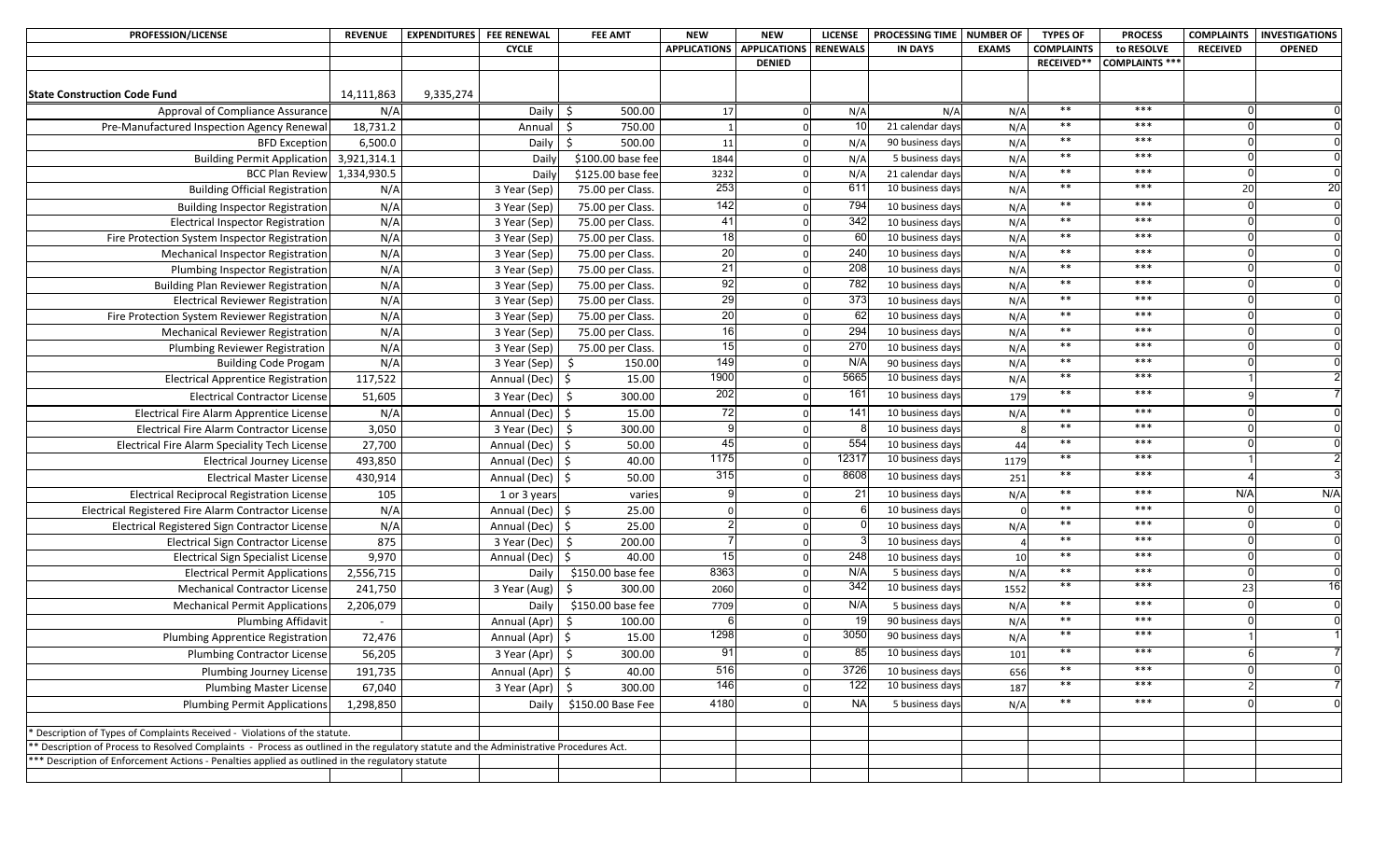| <b>PROFESSION/LICENSE</b>                                             | <b>INVESTIGATIONS</b> | <b>INVESTIGATIONS</b> | <b>INVESTIGATION</b> | <b>ENFORCEMENT</b> | <b>DESCRIPTION</b> | <b>ADMINISTRATIVE</b> |
|-----------------------------------------------------------------------|-----------------------|-----------------------|----------------------|--------------------|--------------------|-----------------------|
|                                                                       | <b>CLOSED</b>         | W/ ACTION             | <b>ADJUDICATION</b>  | <b>ACTIONS</b>     | <b>ENFORCEMENT</b> | <b>HEARINGS</b>       |
|                                                                       | W/ NO ACTION          | or CITATION           | <b>TIME IN DAYS</b>  |                    | ACTIONS****        | <b>ADJUDICATIONS</b>  |
| <b>State Construction Code Fund</b>                                   |                       |                       |                      |                    | ****               |                       |
| Approval of Compliance Assurance                                      | $\Omega$              | 0                     | 0                    | 0                  | ****               |                       |
| Pre-Manufactured Inspection Agency Renewal                            | $\Omega$              | 0                     | $\Omega$             | $\Omega$           | ****               | $\Omega$              |
| <b>BFD Exception</b>                                                  | $\mathbf 0$           | 0                     | 0                    | $\Omega$           | ****               | $\Omega$              |
| <b>Building Permit Application</b>                                    | $\mathbf 0$           | 0                     | 0                    | 0                  | ****               | $\Omega$              |
| <b>BCC Plan Review</b>                                                | $\mathbf 0$           | 0                     | $\Omega$             | 0                  | ****               | 0                     |
| <b>Building Official Registration</b>                                 | 20                    | 0                     | 111                  | 0                  | ****               | 0                     |
| <b>Building Inspector Registration</b>                                | $\mathbf 0$           | 0                     | 0                    | 0                  | ****               |                       |
| Electrical Inspector Registration                                     | $\mathbf 0$           | 0                     | $\Omega$             | 0                  | ****               |                       |
| Fire Protection System Inspector Registration                         | 0                     | 0                     | 0                    | 0                  | ****               |                       |
| Mechanical Inspector Registration                                     | 0                     | 0                     | 0                    |                    | ****               |                       |
| Plumbing Inspector Registration                                       | $\mathbf 0$           | 0                     | $\Omega$             | 0                  | ****               |                       |
| <b>Building Plan Reviewer Registration</b>                            | $\Omega$              | 0                     | $\Omega$             | 0                  | ****               |                       |
| <b>Electrical Reviewer Registration</b>                               | 0                     | 0                     | 0                    |                    | ****               |                       |
| Fire Protection System Reviewer Registration                          | 0                     | 0                     | 0                    |                    | ****               |                       |
| <b>Mechanical Reviewer Registration</b>                               | 0                     | ი                     | 0                    |                    | ****               |                       |
| <b>Plumbing Reviewer Registration</b>                                 | $\Omega$              | 0                     | $\Omega$             | O                  | ****               |                       |
| <b>Building Code Progam</b>                                           | $\Omega$              | 0                     | $\Omega$             | 0                  | ****               |                       |
| <b>Electrical Apprentice Registration</b>                             | 2                     | 0                     | 121                  | 0                  | ****               |                       |
| <b>Electrical Contractor License</b>                                  |                       |                       | 143                  |                    | ****               |                       |
| Electrical Fire Alarm Apprentice License                              | $\Omega$              | 0                     | 0                    | 0                  | ****               |                       |
| Electrical Fire Alarm Contractor License                              | $\mathbf 0$           | 0                     | $\Omega$             | $\Omega$           | $****$             |                       |
| Electrical Fire Alarm Speciality Tech License                         | $\Omega$              | 0                     | $\Omega$             | $\Omega$           | ****               | $\Omega$              |
| <b>Electrical Journey License</b>                                     |                       | 0                     | 85                   | $\mathbf{0}$       | ****               | 0                     |
| <b>Electrical Master License</b>                                      |                       | N/A                   | 162                  | N/A                | ****               | 0                     |
| <b>Electrical Reciprocal Registration License</b>                     | N/A                   | N/A                   | N/A                  | N/A                | $****$             | 0                     |
| Electrical Registered Fire Alarm Contractor License                   | $\Omega$              | 0                     | $\Omega$             | $\Omega$           | ****               | 0                     |
| Electrical Registered Sign Contractor License                         | $\Omega$              | 0                     | $\Omega$             | $\Omega$           | ****               | 0                     |
| <b>Electrical Sign Contractor License</b>                             | $\mathbf 0$           | 0                     | 0                    | 0                  | ****               | $\Omega$              |
| <b>Electrical Sign Specialist License</b>                             | $\mathbf 0$           | 0                     | 0                    | 0                  | ****               | O                     |
| <b>Electrical Permit Applications</b>                                 | $\overline{0}$        | $\mathbf 0$           | $\Omega$             | $\Omega$           | ****               | 0                     |
| <b>Mechanical Contractor License</b>                                  | 14                    | 0                     | 157                  |                    | ****               |                       |
| <b>Mechanical Permit Applications</b>                                 | $\mathbf 0$           | 0                     | 0                    | 0                  | ****               |                       |
| <b>Plumbing Affidavit</b>                                             | $\mathbf 0$           | 0                     | 0                    | 0                  | ****               |                       |
| <b>Plumbing Apprentice Registration</b>                               |                       | $\overline{0}$        | 141                  |                    | ****               |                       |
| <b>Plumbing Contractor License</b>                                    |                       | ΩI                    | 193                  |                    | ****               |                       |
| Plumbing Journey License                                              | $\mathbf 0$           | 0                     | 0                    | 0                  | ****               | $\mathbf 0$           |
| <b>Plumbing Master License</b>                                        |                       | $\overline{0}$        | 240                  | $\Omega$           | ****               | $\overline{0}$        |
| <b>Plumbing Permit Applications</b>                                   | $\mathbf 0$           | 0                     | $\overline{0}$       | $\Omega$           | ****               | $\mathbf{0}$          |
|                                                                       |                       |                       |                      |                    |                    |                       |
| Description of Types of Complaints Received - Violations of the sta   |                       |                       |                      |                    |                    |                       |
| * Description of Process to Resolved Complaints - Process as outlin   |                       |                       |                      |                    |                    |                       |
| *** Description of Enforcement Actions - Penalties applied as outline |                       |                       |                      |                    |                    |                       |
|                                                                       |                       |                       |                      |                    |                    |                       |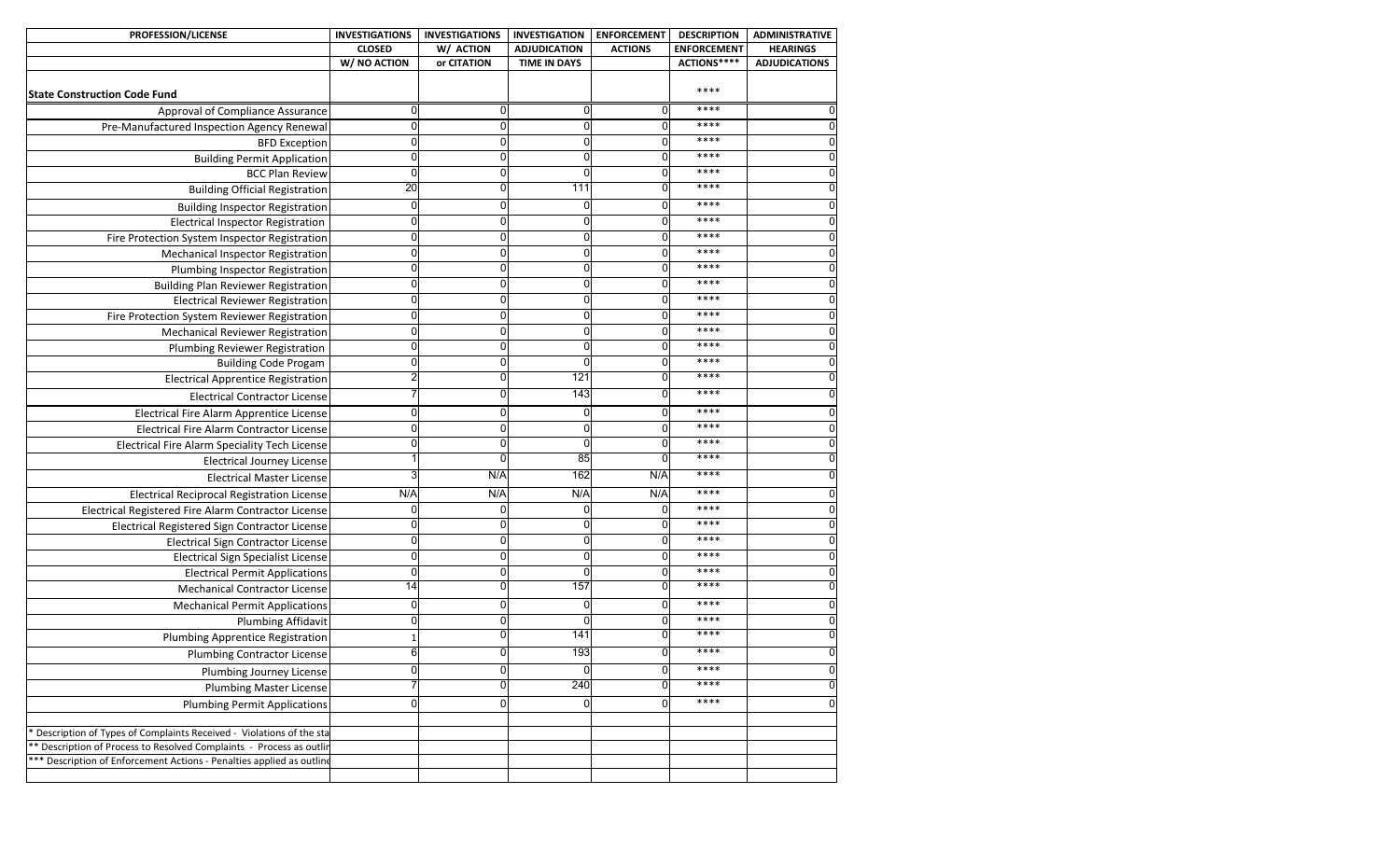**Department of Licensing and Regulatory Affairs**

**Bureau: Community and Health Systems**

**Section 228 of PA 87 of 2021**

**Fiscal Year 2021 (October 1, 2020 ‐ September 30, 2021)**

| LICENSE/CERTIFICATION/PERMIT                                  |      | (b)<br><b>REVENUE</b> | (c)<br><b>RENEWAL</b><br><b>CYCLE</b>       | (c)<br><b>AMOUNT OF FEE</b>                                  | (d)<br># INITIAL<br><b>APPLICATIONS</b> | (e)<br># INITIAL<br><b>APPLICATIONS</b><br><b>DENIED</b> | (f)<br># RENEWAL<br><b>LICENSES</b> | (g)<br><b>AVERAGE TIME</b><br><b>TO APPROVE OR</b><br><b>DENY APPLICATION</b> | (h)<br><b>NUMBER OF EXAMS</b><br><b>PROCTORED FOR</b><br><b>INITIAL APPLICATION</b> | (i)<br><b>DESCRIPTION OF</b><br><b>TYPE OF COMPLAINTS</b><br><b>RECEIVED*</b> | (j)<br><b>DESCRIPTION OF</b><br><b>PROCESS USED TO</b><br><b>RESOLVE COMPLAINTS**</b> |
|---------------------------------------------------------------|------|-----------------------|---------------------------------------------|--------------------------------------------------------------|-----------------------------------------|----------------------------------------------------------|-------------------------------------|-------------------------------------------------------------------------------|-------------------------------------------------------------------------------------|-------------------------------------------------------------------------------|---------------------------------------------------------------------------------------|
| (a) Adult Foster Care Facilities Licensing                    |      |                       |                                             |                                                              |                                         |                                                          |                                     |                                                                               |                                                                                     |                                                                               |                                                                                       |
| Fund (1573)                                                   |      | 592,223               | 411,600                                     |                                                              |                                         |                                                          |                                     |                                                                               |                                                                                     |                                                                               |                                                                                       |
| <b>Adult Foster Care Homes</b>                                | Ś    | 401,213               | Biennual                                    | \$85 - \$360 per license                                     | 329                                     | $\overline{2}$                                           | 1,625                               | $<$ 180 days                                                                  | N/A                                                                                 |                                                                               |                                                                                       |
| <b>Homes for the Aged</b>                                     | -S   | 149,974               | Annual                                      | \$6.27 per bed                                               | 28                                      | $\mathbf 0$                                              | 163                                 | $<$ 180 days                                                                  | N/A                                                                                 |                                                                               | $***$                                                                                 |
| Camps                                                         | \$   | 45,036                | Annual - AFC /<br>Biennial - Children       | \$120 per license                                            | 110                                     | $\mathbf 0$                                              | 345                                 | $<$ 180 days                                                                  | N/A                                                                                 | $\ast$                                                                        | $***$                                                                                 |
| <b>Health Systems Fees (1298)</b>                             |      | <b>REVENUE</b>        | <b>EXPENDITURES</b><br>1,910,368            |                                                              |                                         |                                                          |                                     |                                                                               |                                                                                     |                                                                               |                                                                                       |
| <b>Freestanding Surgical Outpatient</b><br><b>Facilities</b>  | \$   | 3,754,584<br>90,520   | Annual                                      | \$500 per license                                            | - 5                                     | 0                                                        | 152                                 | < 45 days                                                                     | N/A                                                                                 |                                                                               | **                                                                                    |
| <b>Hospice Agencies</b>                                       | -S   | 119,502               | Annual                                      | \$500 per license                                            | 15                                      | 0                                                        | 148                                 | < 45 days                                                                     | N/A                                                                                 |                                                                               |                                                                                       |
| <b>Hospice Residences</b>                                     | - S  | 23,245                | Annual                                      | \$500 per license and \$5 per<br>bed                         | $\mathbf 0$                             | $\mathbf 0$                                              | 17                                  | < 45 days                                                                     | N/A                                                                                 | $\ast$                                                                        | $***$                                                                                 |
| <b>Hospitals</b>                                              | -Ś   | 335,560               | Annual                                      | \$500 per license and \$10<br>per bed                        | $\mathbf{0}$                            | $\mathsf{O}$                                             | 164                                 | < 45 days                                                                     | N/A                                                                                 |                                                                               | $***$                                                                                 |
| <b>Nursing Homes</b>                                          | S.   | 260,565               | Annual                                      | \$500 per license and \$3 per<br>bed over 100 beds.          | $\overline{2}$                          | 0                                                        | 441                                 | < 45 days                                                                     | N/A                                                                                 |                                                                               | $***$                                                                                 |
| <b>Psychiatric Hospitals/Units</b>                            | \$   | 58,900                | Annual                                      | \$500 per license plus \$10<br>per licensed bed              | $\overline{2}$                          | 0                                                        | 57                                  | < 45 days                                                                     | N/A                                                                                 |                                                                               | $**$                                                                                  |
| <b>Substance Use Disorder Programs</b>                        | \$   | 484,175               | Annual                                      | \$500 per program license                                    | 54                                      | $\mathbf 0$                                              | 840                                 | < 90                                                                          | N/A                                                                                 | $\ast$                                                                        | $***$                                                                                 |
| <b>Construction Permits (Plan Review)</b>                     | \$   |                       | 1,966,857 Calculated fee per<br>plan review | 0.5% to 0.85% of total<br>project cost capped at<br>\$60,000 | 157                                     | N/A                                                      | N/A                                 | N/A                                                                           | N/A                                                                                 | N/A                                                                           | N/A                                                                                   |
| <b>Background Check System Access Fees</b>                    | -\$  | 12,200                |                                             |                                                              |                                         |                                                          |                                     |                                                                               |                                                                                     |                                                                               |                                                                                       |
| <b>Revenue from Freedom of Information</b><br><b>Act Fees</b> | - \$ | 2,081                 |                                             |                                                              |                                         |                                                          |                                     |                                                                               |                                                                                     |                                                                               |                                                                                       |
| <b>Reduction BCHS Fees - LARA Support</b>                     | -\$  | (49, 020)             |                                             |                                                              |                                         |                                                          |                                     |                                                                               |                                                                                     |                                                                               |                                                                                       |
| <b>Refund Correction Prior Year</b><br><b>Expenditures</b>    | \$   | 450,000               |                                             |                                                              |                                         |                                                          |                                     |                                                                               |                                                                                     |                                                                               |                                                                                       |

\* Description of Types of Complaints Received ‐ Allegations of noncompliance with applicable statutes and rules.

\*\* Description of Process to Resolved Complaints - Assess allegations for jurisdiction, prioritize allegations where jurisdiction exists, conduct investigation, identify deficient practices, require correction for any cite

\*\*\* Description of Enforcement Actions ‐ Revoke, refuse to renew, modify, suspend, or deny <sup>a</sup> certification.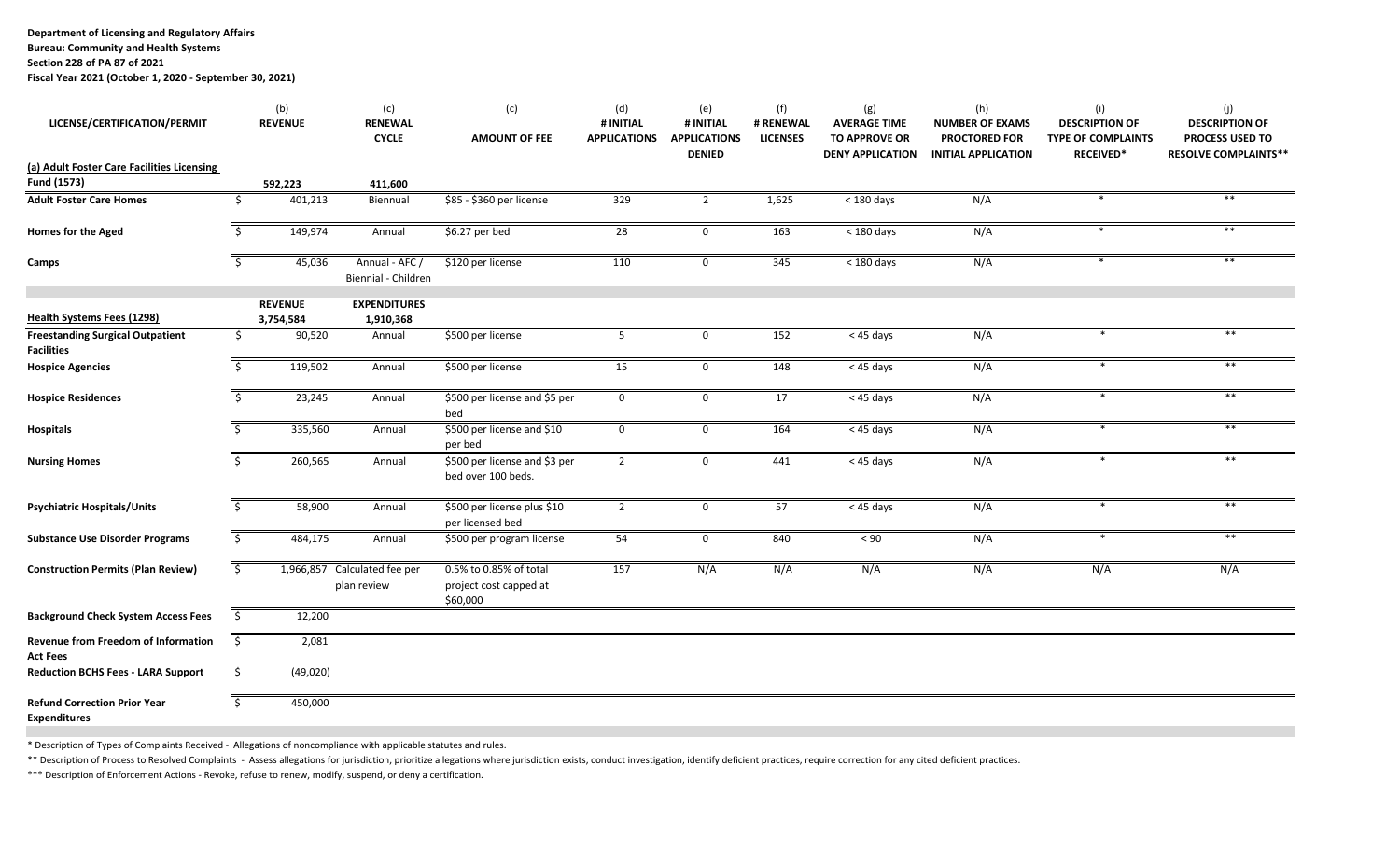**Department of Licensing and Regulatory Af**

**Section 228 of PA 87 of 2021**

**Fiscal Year 2021 (October 1, 2020 ‐ Septem**

| LICENSE/CERTIFICATION/PERMIT                                                                        | (k)<br># OF<br><b>COMPLAINTS</b><br><b>RECEIVED</b> | (1)<br># OF<br><b>COMPLAINTS</b><br><b>INVESTIGATED</b> | (m)<br># OF<br><b>INVESTIGATIONS</b><br><b>CLOSED W/NO ACTION</b> | (n)<br># OF COMPLAINTS<br><b>RESULTING IN</b><br><b>ADMINISTRATIVE HEARING</b> | (o)<br><b>AVERAGE AMOUNT OF</b><br><b>TIME TO COMPLETE</b><br><b>INVESTIGATION</b> | (p)<br># OF<br><b>ENFORCEMENT</b><br><b>ACTIONS</b> | (q)<br><b>DESCRIPTION OF</b><br><b>TYPE OF ENFORCEMENT</b><br><b>ACTIONS TAKEN***</b> | (r)<br># OF<br><b>ADMINISTRATIVE HEARING</b><br><b>ADJUDICATIONS</b> |
|-----------------------------------------------------------------------------------------------------|-----------------------------------------------------|---------------------------------------------------------|-------------------------------------------------------------------|--------------------------------------------------------------------------------|------------------------------------------------------------------------------------|-----------------------------------------------------|---------------------------------------------------------------------------------------|----------------------------------------------------------------------|
| (a) Adult Foster Care Facilities Licensing<br>Fund (1573)                                           |                                                     |                                                         |                                                                   |                                                                                |                                                                                    |                                                     |                                                                                       |                                                                      |
| <b>Adult Foster Care Homes</b>                                                                      | 1,919                                               | 2,000                                                   | 1,969                                                             | 9                                                                              | $< 45 \text{ days}$                                                                | 31.00                                               | $***$                                                                                 | 6                                                                    |
| Homes for the Aged                                                                                  | 440                                                 | 421                                                     | 420                                                               | $\overline{4}$                                                                 | $< 45$ Days                                                                        | 4.00                                                | ***                                                                                   | 0                                                                    |
| Camps                                                                                               | 34                                                  | 13                                                      | 29                                                                | 0                                                                              | $< 45 \text{ days}$                                                                | 0.00                                                | $***$                                                                                 | 0                                                                    |
| <b>Health Systems Fees (1298)</b>                                                                   |                                                     |                                                         |                                                                   |                                                                                |                                                                                    |                                                     |                                                                                       |                                                                      |
| <b>Freestanding Surgical Outpatient</b><br><b>Facilities</b>                                        | 55                                                  | 10                                                      | 45                                                                | 0                                                                              | $<$ 30 days                                                                        | 0                                                   | ***                                                                                   | $\mathbf 0$                                                          |
| <b>Hospice Agencies</b>                                                                             | 3                                                   | 3                                                       | $\mathbf 0$                                                       | $\mathsf{O}$                                                                   | $<$ 30 days                                                                        | 0                                                   | $***$                                                                                 | 0                                                                    |
| <b>Hospice Residences</b>                                                                           | Included in Hospice<br><b>Agencies Line</b>         | Included in Hospice<br><b>Agencies Line</b>             | Included in Hospice<br>Agencies Line                              | Included in Hospice<br><b>Agencies Line</b>                                    | < 30 days                                                                          | 0                                                   | $***$                                                                                 | 0                                                                    |
| <b>Hospitals</b>                                                                                    | 46                                                  | 46                                                      | 0                                                                 | 0                                                                              | < 30 days                                                                          | 0                                                   | ***                                                                                   | 0                                                                    |
| <b>Nursing Homes</b>                                                                                | 290                                                 | 265                                                     | 25                                                                | $\mathbf 0$                                                                    | < 30 days                                                                          | $\mathsf{O}$                                        | $***$                                                                                 | 0                                                                    |
| <b>Psychiatric Hospitals/Units</b>                                                                  | 11                                                  | 11                                                      | $\mathsf{O}$                                                      | 0                                                                              | $<$ 30 days                                                                        | 0                                                   | $***$                                                                                 | 0                                                                    |
| <b>Substance Use Disorder Programs</b>                                                              | 14                                                  | 5                                                       | $\mathsf{O}$                                                      | 0                                                                              | < 30 days                                                                          | $\mathbf 0$                                         | $***$                                                                                 | 0                                                                    |
| <b>Construction Permits (Plan Review)</b>                                                           | N/A                                                 | N/A                                                     | N/A                                                               | N/A                                                                            | N/A                                                                                | N/A                                                 | N/A                                                                                   | N/A                                                                  |
| <b>Background Check System Access Fees</b>                                                          |                                                     |                                                         |                                                                   |                                                                                |                                                                                    |                                                     |                                                                                       |                                                                      |
| Revenue from Freedom of Information<br><b>Act Fees</b><br><b>Reduction BCHS Fees - LARA Support</b> |                                                     |                                                         |                                                                   |                                                                                |                                                                                    |                                                     |                                                                                       |                                                                      |
| <b>Refund Correction Prior Year</b><br><b>Expenditures</b>                                          |                                                     |                                                         |                                                                   |                                                                                |                                                                                    |                                                     |                                                                                       |                                                                      |
| * Description of Types of Complaints Received -<br>** Description of Process to Resolved Complaint  |                                                     |                                                         |                                                                   |                                                                                |                                                                                    |                                                     |                                                                                       |                                                                      |

\*\*\* Description of Enforcement Actions - Revoke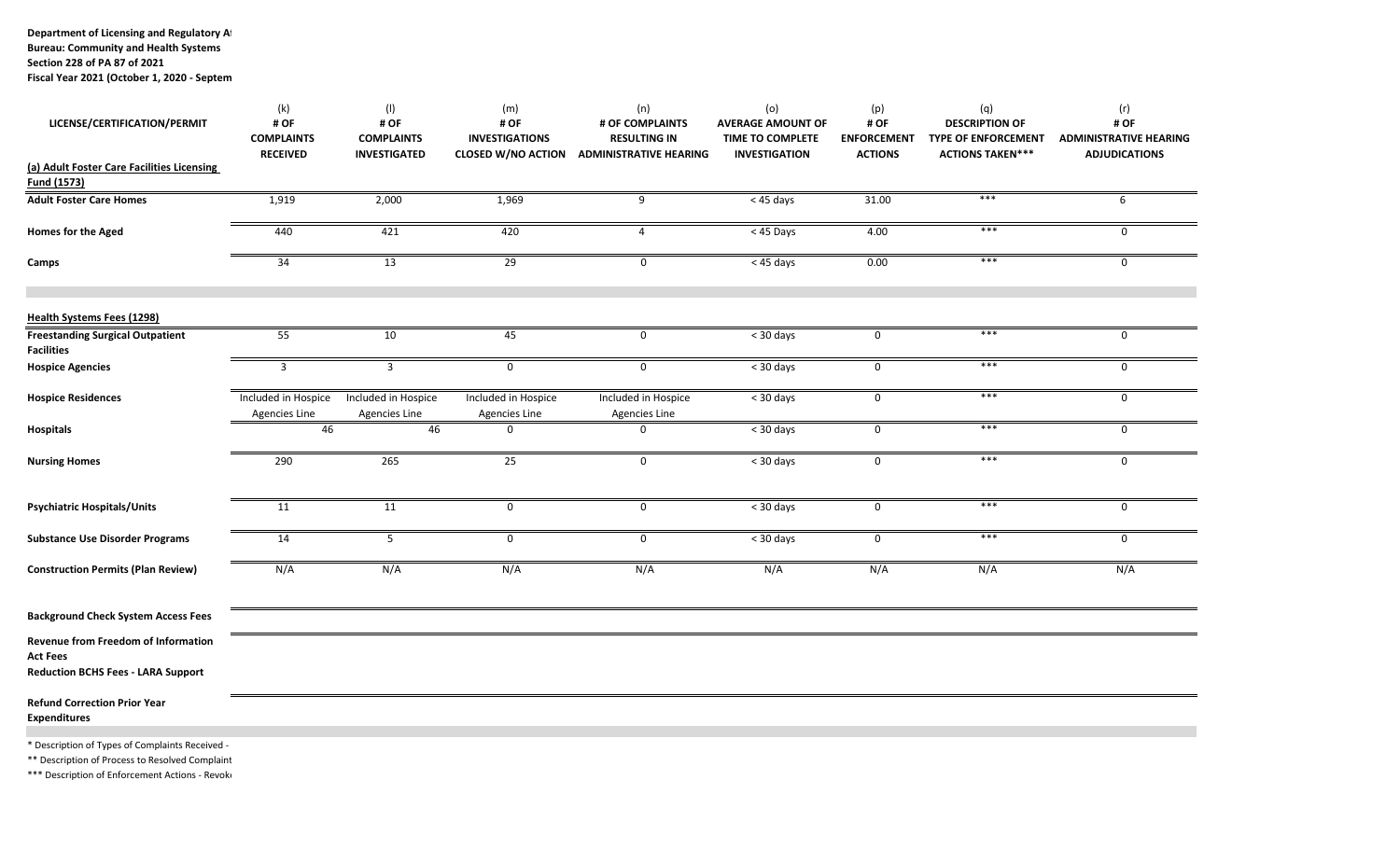| LICENSE/CERTIFICATION/PERMIT                                                                |     | (b)<br><b>REVENUE</b><br><b>REVENUE</b> | (c)<br><b>RENEWAL</b><br><b>CYCLE</b><br><b>EXPENDITURES</b> | (c)<br><b>AMOUNT OF FEE</b>                                                              | (d)<br># INITIAL<br><b>APPLICATIONS</b> | (e)<br># INITIAL<br><b>APPLICATIONS</b><br><b>DENIED</b> | (f)<br># RENEWAL<br><b>LICENSES</b> | (g)<br><b>AVERAGE TIME</b><br><b>TO APPROVE OR</b><br><b>DENY APPLICATION</b> | (h)<br><b>NUMBER OF EXAMS</b><br><b>PROCTORED FOR</b><br><b>INITIAL APPLICATION</b> | (i)<br><b>DESCRIPTION OF</b><br><b>TYPE OF COMPLAINTS</b><br><b>RECEIVED*</b> | (j)<br><b>DESCRIPTION OF</b><br><b>PROCESS USED TO</b><br><b>RESOLVE COMPLAINTS**</b> |
|---------------------------------------------------------------------------------------------|-----|-----------------------------------------|--------------------------------------------------------------|------------------------------------------------------------------------------------------|-----------------------------------------|----------------------------------------------------------|-------------------------------------|-------------------------------------------------------------------------------|-------------------------------------------------------------------------------------|-------------------------------------------------------------------------------|---------------------------------------------------------------------------------------|
| <b>Nurse Aide Registry Fund (1656)</b>                                                      |     | 98,809\$                                | $\overline{\phantom{a}}$                                     |                                                                                          |                                         |                                                          |                                     |                                                                               |                                                                                     |                                                                               |                                                                                       |
| <b>Nurse Aide Registration</b>                                                              | Ś   | 66,804                                  | Biennial                                                     | \$20 per applicant                                                                       | 3,881                                   | $\mathbf 0$                                              | 16,518                              | <30 days                                                                      | 11,366                                                                              |                                                                               | $***$                                                                                 |
| <b>Nurse Aide Trainer Permit</b>                                                            |     | 12,125                                  | Biennial                                                     | \$40 per applicant                                                                       | 125                                     | $\mathbf 0$                                              | 178                                 | <60 days                                                                      | N/A                                                                                 | $\ast$                                                                        | $***$                                                                                 |
| <b>Nurse Aide Training Program Permit</b>                                                   |     | 19,880                                  | Biennial                                                     | \$300 per site; \$100 per site<br>if secondary education or<br>skilled nursing facility. | 32                                      |                                                          | 34                                  | <60 days                                                                      | N/A                                                                                 |                                                                               | $***$                                                                                 |
| Adjustment -- Nurse Aide Registry Fund<br>(1656); Red Nurse Aid Registration Fund<br>(9620) |     |                                         |                                                              |                                                                                          |                                         |                                                          |                                     |                                                                               |                                                                                     |                                                                               |                                                                                       |
| <b>Refund Correction Prior Year</b><br><b>Expenditures</b>                                  | \$  | $\overline{\phantom{a}}$                |                                                              |                                                                                          |                                         |                                                          |                                     |                                                                               |                                                                                     |                                                                               |                                                                                       |
|                                                                                             |     | <b>REVENUE</b>                          | <b>EXPENDITURES</b>                                          |                                                                                          |                                         |                                                          |                                     |                                                                               |                                                                                     |                                                                               |                                                                                       |
| <b>Total Revenue and Expenditures</b>                                                       | \$. | $4,445,616$ \$                          | 2,321,968                                                    |                                                                                          |                                         |                                                          |                                     |                                                                               |                                                                                     |                                                                               |                                                                                       |

\* Description of Types of Complaints Received ‐ Allegations of noncompliance with applicable statutes and rules.

\*\* Description of Process to Resolved Complaints - Assess allegations for jurisdiction, prioritize allegations where jurisdiction exists, conduct investigation, identify deficient practices, require correction for any cite

\*\*\* Description of Enforcement Actions ‐ Revoke, refuse to renew, modify, suspend, or deny <sup>a</sup> certification.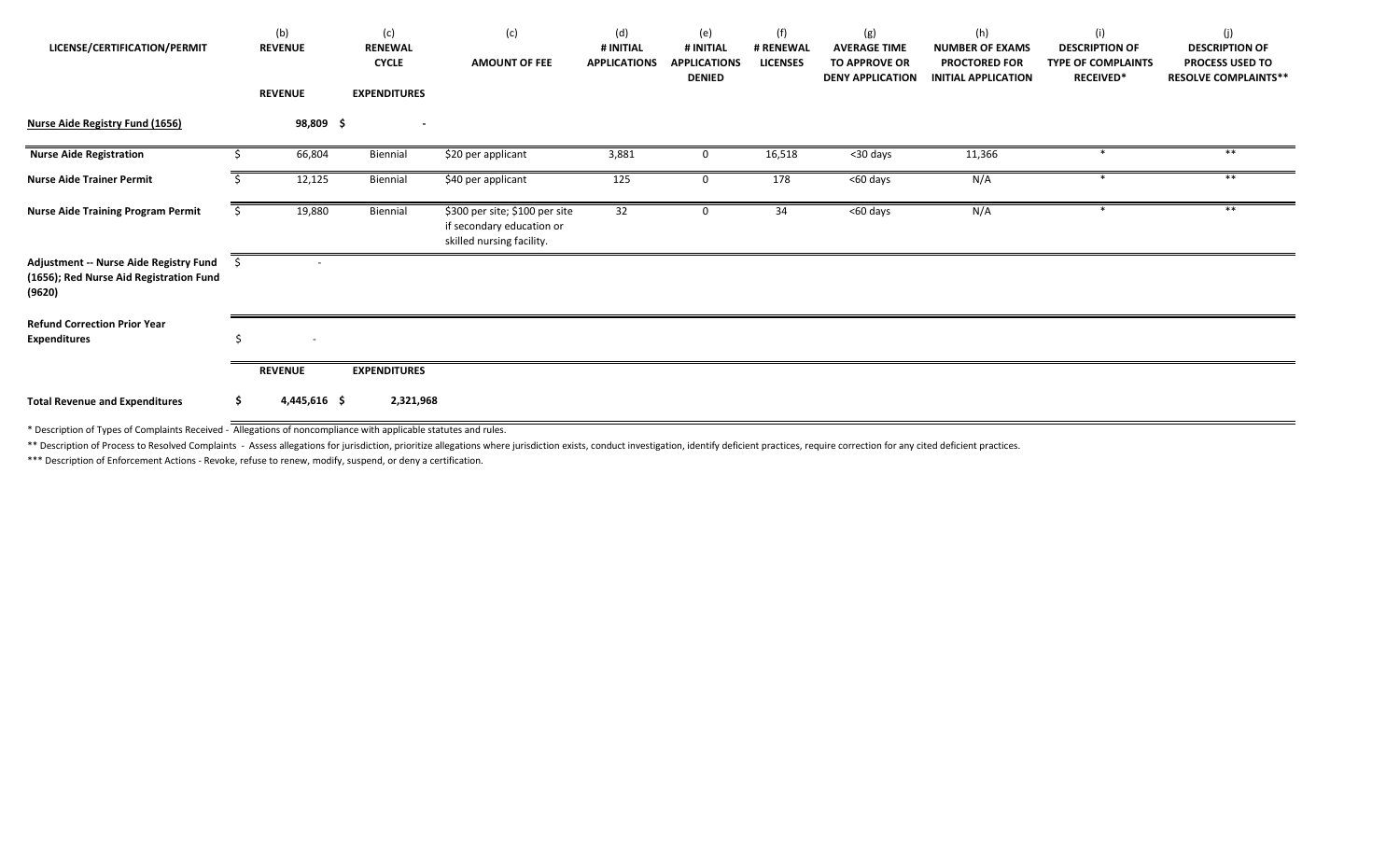| LICENSE/CERTIFICATION/PERMIT                                                                                                                         | (k)<br># OF<br><b>COMPLAINTS</b><br><b>RECEIVED</b> | (1)<br># OF<br><b>COMPLAINTS</b><br><b>INVESTIGATED</b> | (m)<br># OF<br><b>INVESTIGATIONS</b><br><b>CLOSED W/NO ACTION</b> | (n)<br># OF COMPLAINTS<br><b>RESULTING IN</b><br><b>ADMINISTRATIVE HEARING</b> | (o)<br><b>AVERAGE AMOUNT OF</b><br>TIME TO COMPLETE<br><b>INVESTIGATION</b> | (p)<br># OF<br><b>ENFORCEMENT</b><br><b>ACTIONS</b> | (q)<br><b>DESCRIPTION OF</b><br><b>TYPE OF ENFORCEMENT</b><br><b>ACTIONS TAKEN***</b> | (r)<br># OF<br><b>ADMINISTRATIVE HEARING</b><br><b>ADJUDICATIONS</b> |
|------------------------------------------------------------------------------------------------------------------------------------------------------|-----------------------------------------------------|---------------------------------------------------------|-------------------------------------------------------------------|--------------------------------------------------------------------------------|-----------------------------------------------------------------------------|-----------------------------------------------------|---------------------------------------------------------------------------------------|----------------------------------------------------------------------|
| Nurse Aide Registry Fund (1656)                                                                                                                      |                                                     |                                                         |                                                                   |                                                                                |                                                                             |                                                     |                                                                                       |                                                                      |
| <b>Nurse Aide Registration</b>                                                                                                                       | 1,048                                               | 1,288                                                   | 1,270                                                             | 18                                                                             | < 90 days                                                                   | 18                                                  | $***$                                                                                 |                                                                      |
| <b>Nurse Aide Trainer Permit</b>                                                                                                                     | 0                                                   | 0                                                       | 0                                                                 | N/A                                                                            | < 90 days                                                                   | 0                                                   | ***                                                                                   |                                                                      |
| <b>Nurse Aide Training Program Permit</b>                                                                                                            | 0                                                   | 0                                                       | 0                                                                 | N/A                                                                            | $< 90$ days                                                                 | 0                                                   | ***                                                                                   |                                                                      |
| Adjustment -- Nurse Aide Registry Fund<br>(1656); Red Nurse Aid Registration Fund<br>(9620)                                                          |                                                     |                                                         |                                                                   |                                                                                |                                                                             |                                                     |                                                                                       |                                                                      |
| <b>Refund Correction Prior Year</b><br><b>Expenditures</b>                                                                                           |                                                     |                                                         |                                                                   |                                                                                |                                                                             |                                                     |                                                                                       |                                                                      |
|                                                                                                                                                      |                                                     |                                                         |                                                                   |                                                                                |                                                                             |                                                     |                                                                                       |                                                                      |
| <b>Total Revenue and Expenditures</b>                                                                                                                |                                                     |                                                         |                                                                   |                                                                                |                                                                             |                                                     |                                                                                       |                                                                      |
| * Description of Types of Complaints Received -<br>** Description of Process to Resolved Complaint<br>*** Description of Enforcement Actions - Revok |                                                     |                                                         |                                                                   |                                                                                |                                                                             |                                                     |                                                                                       |                                                                      |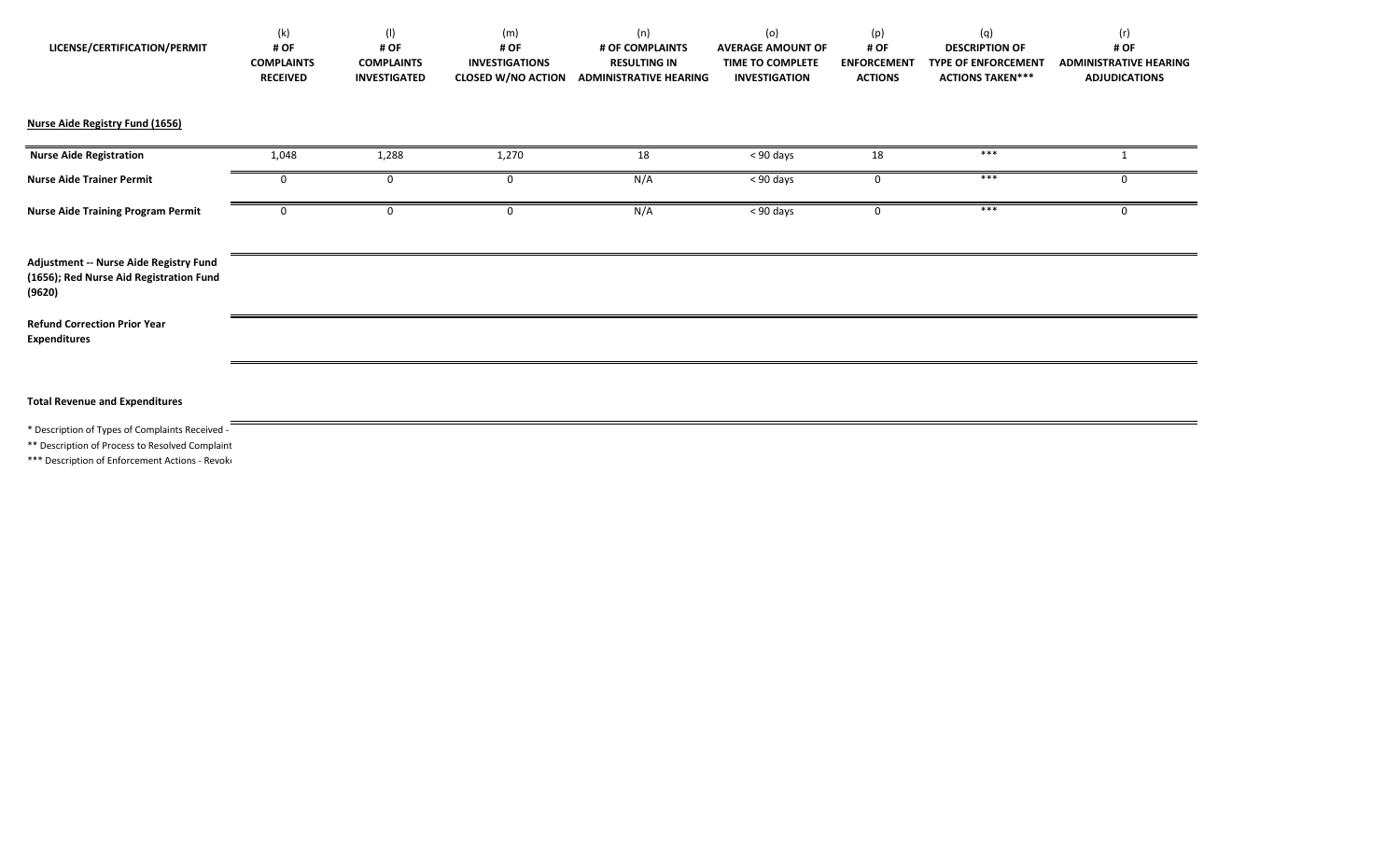| Department of Licensing and Regulatory Affairs          |                  |                     |                                    |                                |                                   |                                                    |                            |                             |                                  |                                                    |                                                       |
|---------------------------------------------------------|------------------|---------------------|------------------------------------|--------------------------------|-----------------------------------|----------------------------------------------------|----------------------------|-----------------------------|----------------------------------|----------------------------------------------------|-------------------------------------------------------|
| <b>Bureau of Professional Licensing</b>                 |                  |                     |                                    |                                |                                   |                                                    |                            |                             |                                  |                                                    |                                                       |
| Section 228 of PA 87 of 2021                            |                  |                     |                                    |                                |                                   |                                                    |                            |                             |                                  |                                                    |                                                       |
| Fiscal Year 2021 (October 1, 2020 - September 30, 2021) |                  |                     |                                    |                                |                                   |                                                    |                            |                             |                                  |                                                    |                                                       |
|                                                         |                  |                     |                                    |                                |                                   |                                                    |                            |                             |                                  |                                                    |                                                       |
|                                                         |                  |                     |                                    |                                |                                   |                                                    |                            |                             |                                  |                                                    |                                                       |
|                                                         |                  |                     |                                    |                                |                                   |                                                    |                            |                             |                                  | <b>DESCRIPTION</b>                                 | <b>DESCRIPTION</b>                                    |
| PROFESSION/LICENSE                                      | <b>REVENUE</b>   | <b>EXPENDITURES</b> | <b>FEE RENEWAL</b><br><b>CYCLE</b> | <b>FEE AMT</b>                 | <b>NEW</b><br><b>APPLICATIONS</b> | <b>NEW</b><br><b>APPLICATIONS</b><br><b>DENIED</b> | LICENSE<br><b>RENEWALS</b> | PROCESSING TIME<br>IN DAYS* | <b>NUMBER OF</b><br><b>EXAMS</b> | <b>TYPES OF</b><br><b>COMPLAINTS</b><br>RECEIVED** | <b>PROCESS</b><br>to RESOLVE<br><b>COMPLAINTS ***</b> |
|                                                         |                  |                     |                                    |                                |                                   |                                                    |                            |                             |                                  |                                                    |                                                       |
| <b>Health Professional Regulatory Fund</b>              | \$<br>34,605,418 | 27,740,148          |                                    |                                |                                   |                                                    |                            |                             |                                  |                                                    |                                                       |
|                                                         |                  |                     |                                    |                                |                                   |                                                    |                            |                             |                                  |                                                    |                                                       |
| Accupuntureist                                          | \$<br>82,018     |                     | 2 Year                             | \$ 200.00                      | 145                               | $\sim$                                             | 35                         | $\overline{7}$              |                                  |                                                    |                                                       |
|                                                         |                  |                     |                                    |                                |                                   |                                                    |                            |                             |                                  |                                                    |                                                       |
| <b>Athletic Trainer</b>                                 | \$<br>177,241    |                     | 3 Year                             | 108.15<br>Ś                    | 150                               | $\overline{\phantom{a}}$                           | 292                        | 22                          |                                  |                                                    |                                                       |
|                                                         |                  |                     |                                    |                                |                                   |                                                    |                            |                             |                                  |                                                    |                                                       |
| Audiologist                                             | 114,725<br>\$    |                     | 2 Year                             | 162.30<br>\$                   | 40                                | $\blacksquare$                                     | 292                        | 21                          |                                  |                                                    |                                                       |
|                                                         |                  |                     |                                    |                                |                                   |                                                    |                            |                             |                                  |                                                    |                                                       |
|                                                         |                  |                     |                                    |                                |                                   |                                                    |                            |                             |                                  |                                                    |                                                       |
| <b>Behavioral Analyst</b>                               | \$<br>169,502    |                     |                                    |                                |                                   |                                                    |                            |                             |                                  |                                                    |                                                       |
| <b>Behavior Analyst</b>                                 |                  |                     | 4 Year                             | 81.10                          | 359                               | $\overline{\phantom{a}}$                           | $\blacksquare$             | 28                          |                                  |                                                    |                                                       |
| <b>Assistant Behavior Analyst</b>                       |                  |                     | 4 Year                             | 81.10<br>Ŝ.                    | 25                                | $\sim$                                             | $\sim$                     | 54                          |                                  |                                                    |                                                       |
|                                                         |                  |                     |                                    |                                |                                   |                                                    |                            |                             |                                  |                                                    |                                                       |
|                                                         |                  |                     |                                    |                                |                                   |                                                    |                            |                             |                                  |                                                    |                                                       |
| Chiropractor                                            | \$<br>136,939    |                     | 2 Year                             | 102.75<br>Ś                    | 172                               |                                                    | 503                        | 46                          |                                  |                                                    |                                                       |
|                                                         |                  |                     |                                    |                                |                                   |                                                    |                            |                             |                                  |                                                    |                                                       |
| Dentistry                                               | 1,182,676<br>\$  |                     |                                    |                                |                                   |                                                    |                            |                             |                                  |                                                    |                                                       |
| Dentist                                                 |                  |                     | 3 Year                             | 96.90<br>Ś                     | 406                               | 1                                                  | 2,167                      | 34                          |                                  |                                                    |                                                       |
|                                                         |                  |                     |                                    |                                |                                   |                                                    |                            |                             |                                  |                                                    |                                                       |
| Dentist - Clinical Academic/Ed Limited                  |                  |                     | 1 Year                             | 25.50<br>l \$                  | 69                                | $\sim$                                             | 106                        | 55                          |                                  |                                                    |                                                       |
| Dental Assistant                                        |                  |                     | 3 Year                             | 15.30<br>.\$                   | 119                               | $\sim$                                             | 482                        | 160                         |                                  |                                                    |                                                       |
| Dental Hygenist                                         |                  |                     | 3 Year                             | 15.30<br>Ŝ                     | 369                               | $\sim$                                             | 2,936                      | 53                          |                                  |                                                    |                                                       |
| Dental Hygenist Specialty                               |                  |                     |                                    | 10.00<br>l \$                  | 538                               | $\sim$                                             | 2,882                      |                             |                                  |                                                    |                                                       |
| Dentist Specialty Field                                 |                  |                     | 3 Year                             | 20.40<br>Ś                     | 77                                | $\sim$                                             | 393                        |                             |                                  |                                                    |                                                       |
|                                                         |                  |                     |                                    |                                |                                   |                                                    |                            |                             |                                  |                                                    |                                                       |
|                                                         |                  |                     |                                    |                                |                                   |                                                    |                            |                             |                                  |                                                    |                                                       |
| <b>Interstate Medical Licensure Compact</b>             | 247,767<br>\$    |                     | 3 Year                             | -Ś<br>$\overline{\phantom{a}}$ | 737                               | $\sim$                                             | $\sim$                     | 1                           |                                  |                                                    |                                                       |
|                                                         |                  |                     |                                    |                                |                                   |                                                    |                            |                             |                                  |                                                    |                                                       |
| <b>Marriage &amp; Family Therapy</b>                    | \$<br>58,196     |                     |                                    |                                |                                   |                                                    |                            |                             |                                  |                                                    |                                                       |
|                                                         |                  |                     |                                    |                                |                                   | $\sim$                                             |                            |                             |                                  |                                                    |                                                       |
| Marriage & Family Therapist                             |                  |                     | 2 Year                             | 59.45<br>Ś                     | 80                                |                                                    | 292                        | 69                          |                                  |                                                    |                                                       |
| Marriage & Familiy Therapist Ed Ltd                     |                  |                     | 1 Year                             | Ŝ.<br>59.45                    | 31                                | $\sim$                                             | 119                        | 40                          |                                  |                                                    |                                                       |
|                                                         |                  |                     |                                    |                                |                                   |                                                    |                            |                             |                                  |                                                    |                                                       |
| <b>Massage Therapist</b>                                | 730,571<br>\$    |                     | 3 Year                             | 81.10<br>-Ś                    | 576                               | $\sim$                                             | 2,268                      | 44                          |                                  |                                                    |                                                       |
|                                                         |                  |                     |                                    |                                |                                   |                                                    |                            |                             |                                  |                                                    |                                                       |
|                                                         |                  |                     |                                    |                                |                                   |                                                    |                            |                             |                                  |                                                    |                                                       |
| <b>Medicine</b>                                         |                  |                     |                                    |                                |                                   |                                                    |                            |                             |                                  |                                                    |                                                       |
| <b>Medical Doctor</b>                                   | \$<br>4,247,935  |                     | 3 Year                             | 102.75<br>-Ś                   | 2,354                             | $\overline{2}$                                     | 8,881                      | 35                          |                                  |                                                    |                                                       |
| Medical Doctor - Ed Ltd/Clinical Academic               |                  |                     | 1 Year                             | 32.40<br>\$                    | 1,564                             | $\mathbf{1}$                                       | 3,242                      | 27                          |                                  |                                                    |                                                       |
|                                                         |                  |                     |                                    |                                |                                   |                                                    |                            |                             |                                  |                                                    |                                                       |
| Midwifery                                               | Ś<br>5,791       |                     |                                    |                                |                                   |                                                    |                            |                             |                                  |                                                    |                                                       |
|                                                         |                  |                     |                                    |                                |                                   |                                                    |                            |                             |                                  |                                                    |                                                       |
| Midwife                                                 |                  |                     | 2 Year                             | 204.00<br>S.                   | 14                                | $\sim$                                             | 3                          | 30                          |                                  |                                                    |                                                       |
| Midwife - Temporary                                     |                  |                     |                                    |                                | $\mathbf{1}$                      | $\sim$                                             | $\sim$                     | 17                          |                                  |                                                    |                                                       |
|                                                         |                  |                     |                                    |                                |                                   |                                                    |                            |                             |                                  |                                                    |                                                       |
| <b>Nursing Home Administrator</b>                       | \$<br>108,081    |                     | 2 Year                             | l\$<br>65.85                   | 183                               | $\sim$                                             | 609                        | 87                          |                                  |                                                    |                                                       |
|                                                         |                  |                     |                                    |                                |                                   |                                                    |                            |                             |                                  |                                                    |                                                       |
|                                                         | \$               |                     |                                    |                                |                                   |                                                    |                            |                             |                                  |                                                    |                                                       |
| <b>Nursing</b>                                          | 12,422,372       |                     |                                    |                                |                                   |                                                    |                            |                             |                                  |                                                    |                                                       |
| <b>Licensed Practical Nurse</b>                         |                  |                     | 2 Year                             | 64.25<br>l \$                  | 1,627                             | $\sim$                                             | 9,115                      | 45                          |                                  |                                                    |                                                       |
| Registered Nurse                                        |                  |                     | 2 Year                             | 64.25<br>Ś                     | 12,583                            |                                                    | 69,849                     | 49                          |                                  |                                                    |                                                       |
| <b>Nurse Specialty</b>                                  |                  |                     | 2 Year                             | 14.90<br>Ŝ                     | 1,346                             |                                                    |                            | 14                          |                                  |                                                    |                                                       |
|                                                         |                  |                     |                                    |                                |                                   |                                                    |                            |                             |                                  |                                                    |                                                       |
| <b>Occupational Therapy</b>                             | Ś<br>717,229     |                     |                                    |                                |                                   |                                                    |                            |                             | 591                              |                                                    |                                                       |
|                                                         |                  |                     |                                    |                                |                                   |                                                    |                            |                             |                                  |                                                    |                                                       |
| Occupational Therapist                                  |                  |                     | 2 Year                             | $\frac{1}{2}$<br>81.10         | 452                               |                                                    | 3,115                      | 63                          |                                  |                                                    |                                                       |
| Occupational Therapy Assistant                          |                  |                     | 2 Year                             | 81.10<br>l \$                  | 120                               | $\sim$                                             | 936                        | 31                          |                                  |                                                    |                                                       |
|                                                         |                  |                     |                                    |                                |                                   |                                                    |                            |                             |                                  |                                                    |                                                       |
| Optometry                                               | 177,102<br>\$    |                     |                                    |                                |                                   |                                                    |                            |                             | 88                               |                                                    |                                                       |
| Optometrist                                             |                  |                     | 2 Year                             | 102.75<br>Ŝ                    | 80                                | $\sim$                                             | 712                        | 47                          |                                  |                                                    |                                                       |
|                                                         |                  |                     |                                    |                                |                                   |                                                    |                            |                             |                                  |                                                    |                                                       |
| DPA/TPA certification                                   |                  |                     | 2 Year                             | 59.45<br>Ŝ                     | 182                               | $\blacksquare$                                     | 1,395                      |                             |                                  |                                                    |                                                       |
|                                                         |                  |                     |                                    |                                |                                   |                                                    |                            |                             |                                  |                                                    |                                                       |
| <b>Osteopathic Medicine and Surgery</b>                 | \$<br>1,005,005  |                     |                                    |                                |                                   |                                                    |                            |                             |                                  |                                                    |                                                       |
| Osteopathic Physician                                   |                  |                     | 3 Year                             | 102.75<br>-Ś                   | 611                               | 1                                                  | 2,187                      | 30                          |                                  |                                                    |                                                       |
| Osteopathic Physician -Ed Ltd/Cinical Ltd               |                  |                     | 1 Year                             | 32.40<br>-Ś                    | 615                               | $\sim$                                             | 1,278                      | 30                          |                                  |                                                    |                                                       |
|                                                         |                  |                     |                                    |                                |                                   |                                                    |                            |                             |                                  |                                                    |                                                       |
|                                                         |                  |                     |                                    |                                |                                   |                                                    |                            |                             |                                  |                                                    |                                                       |
| Pharmacy                                                | 7,057,629<br>\$  |                     |                                    |                                |                                   |                                                    |                            |                             |                                  |                                                    |                                                       |
| Controlled substance                                    |                  |                     | Varies                             | 81.10<br>Ś                     | 7,477                             | $\sim$                                             |                            | 25                          |                                  |                                                    |                                                       |
| Pharmacist                                              |                  |                     | 2 Year                             | 30.00                          | 834                               | $\mathbf{1}$                                       | 5,595                      | 28                          |                                  |                                                    |                                                       |
| Pharmacist Intern                                       |                  |                     | 1 Year                             | 30.00<br>-Ś                    | 511                               | $\sim$                                             | 1,274                      | 37                          |                                  |                                                    |                                                       |
|                                                         |                  |                     |                                    |                                |                                   |                                                    |                            |                             |                                  |                                                    |                                                       |
| Pharmacy                                                |                  |                     | 2 Year                             | 50.00<br>Ŝ                     | 259                               | $\sim$                                             | 739                        | 89                          |                                  |                                                    |                                                       |
| Drug control                                            |                  |                     | Varies                             | Ś<br>15.00                     | 1,615                             |                                                    |                            | 21                          |                                  |                                                    |                                                       |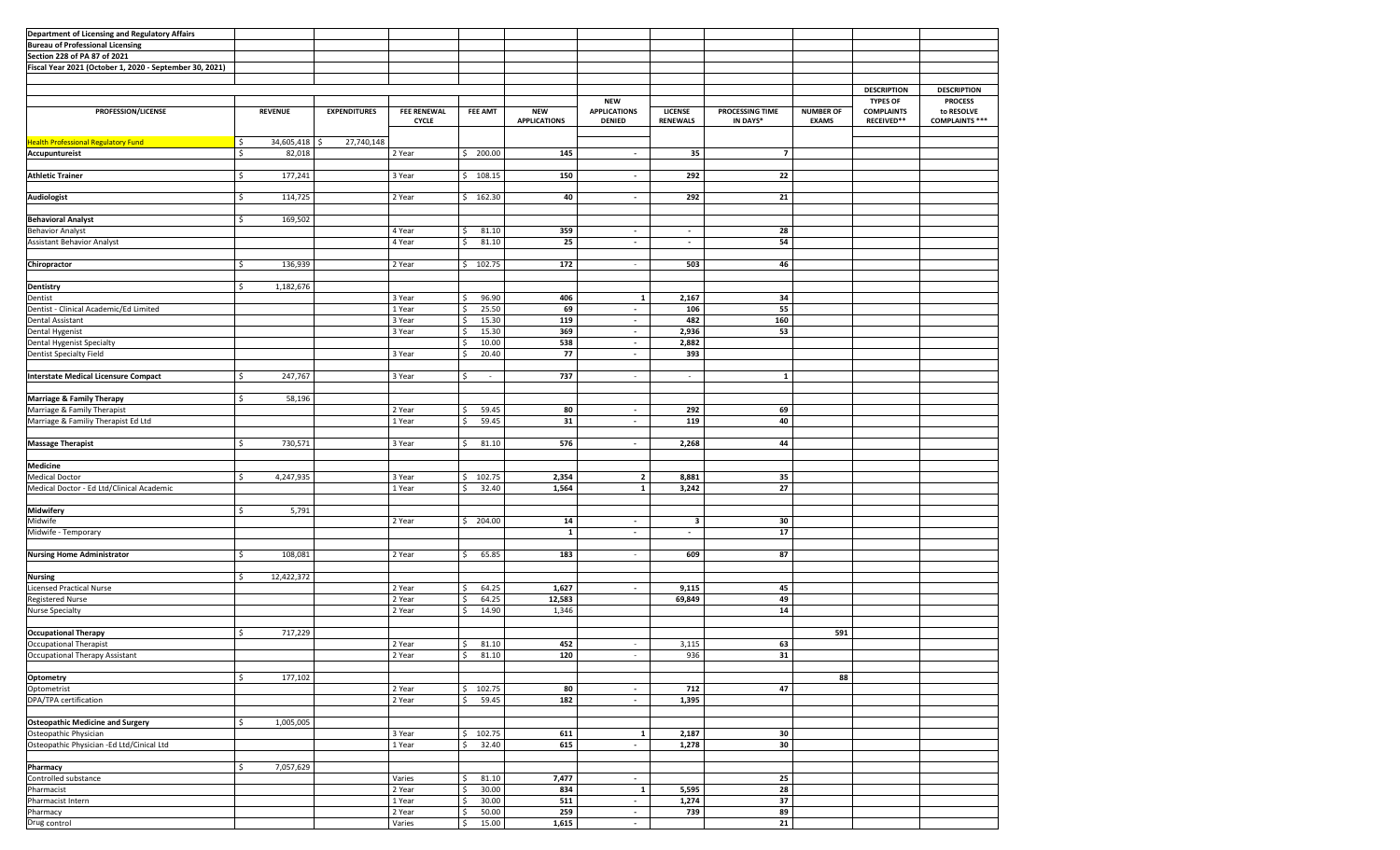| Department of Licensing and Regulatory Affairs          |                   |                         |                       |                         |                      |                    |                    |                         |
|---------------------------------------------------------|-------------------|-------------------------|-----------------------|-------------------------|----------------------|--------------------|--------------------|-------------------------|
| <b>Bureau of Professional Licensing</b>                 |                   |                         |                       |                         |                      |                    |                    |                         |
| Section 228 of PA 87 of 2021                            |                   |                         |                       |                         |                      |                    |                    |                         |
|                                                         |                   |                         |                       |                         |                      |                    |                    |                         |
| Fiscal Year 2021 (October 1, 2020 - September 30, 2021) |                   |                         |                       |                         |                      |                    |                    |                         |
|                                                         |                   |                         |                       |                         |                      |                    |                    |                         |
|                                                         |                   |                         |                       |                         |                      |                    |                    |                         |
|                                                         |                   |                         | <b>INVESTIGATIONS</b> | <b>INVESTIGATIONS</b>   | <b>INVESTIGATION</b> |                    | <b>DESCRIPTION</b> | <b>ADMINISTRATIVE</b>   |
| PROFESSION/LICENSE                                      | <b>COMPLAINTS</b> | <b>INVESTIGATIONS</b>   | <b>CLOSED</b>         | W/ ACTION               | <b>ADJUDICATION</b>  | <b>ENFORCEMENT</b> | <b>ENFORCEMENT</b> | <b>HEARINGS</b>         |
|                                                         | RECEIVED**        | OPENED                  | W/ NO ACTION          | or CITATION             | <b>TIME IN DAYS</b>  | <b>ACTIONS</b>     | ACTIONS****        | <b>ADJUDICATIONS</b>    |
|                                                         |                   |                         |                       |                         |                      |                    |                    |                         |
| <b>Health Professional Regulatory Fund</b>              |                   |                         |                       |                         |                      |                    |                    |                         |
| Accupuntureist                                          | 9                 | 4                       | 1                     | 3                       | 319                  | 0                  |                    | 0                       |
|                                                         |                   |                         |                       |                         |                      |                    |                    |                         |
| <b>Athletic Trainer</b>                                 | 3                 | 4                       | 5                     | 0                       | 156                  | $\mathbf 0$        |                    | $\overline{\mathbf{2}}$ |
|                                                         |                   |                         |                       |                         |                      |                    |                    |                         |
|                                                         |                   |                         |                       |                         |                      |                    |                    |                         |
| <b>Audiologist</b>                                      | 5                 | $\overline{\mathbf{3}}$ | $\mathbf{1}$          | $\overline{\mathbf{2}}$ | 54                   | 7                  |                    |                         |
|                                                         |                   |                         |                       |                         |                      |                    |                    |                         |
| <b>Behavioral Analyst</b>                               | 27                | 6                       | $\overline{2}$        | 4                       | 74                   | $\pmb{\mathsf{o}}$ |                    | $\mathbf 0$             |
| <b>Behavior Analyst</b>                                 |                   |                         |                       |                         |                      |                    |                    |                         |
| <b>Assistant Behavior Analyst</b>                       |                   |                         |                       |                         |                      |                    |                    |                         |
|                                                         |                   |                         |                       |                         |                      |                    |                    |                         |
| Chiropractor                                            | 101               | 86                      | 124                   | 0                       | 62                   | $\overline{7}$     |                    | $\overline{\mathbf{2}}$ |
|                                                         |                   |                         |                       |                         |                      |                    |                    |                         |
|                                                         |                   |                         |                       |                         |                      |                    |                    |                         |
| Dentistry                                               | 333               | 173                     | 128                   | 45                      | 102                  | 32                 |                    |                         |
| Dentist                                                 |                   |                         |                       |                         |                      |                    |                    |                         |
| Dentist - Clinical Academic/Ed Limited                  |                   |                         |                       |                         |                      |                    |                    |                         |
| Dental Assistant                                        |                   |                         |                       |                         |                      |                    |                    |                         |
| Dental Hygenist                                         |                   |                         |                       |                         |                      |                    |                    |                         |
| Dental Hygenist Specialty                               |                   |                         |                       |                         |                      |                    |                    |                         |
| <b>Dentist Specialty Field</b>                          |                   |                         |                       |                         |                      |                    |                    |                         |
|                                                         |                   |                         |                       |                         |                      |                    |                    |                         |
|                                                         |                   |                         |                       |                         |                      |                    |                    |                         |
| <b>Interstate Medical Licensure Compact</b>             | $\overline{2}$    | $\mathbf{0}$            | $\mathbf{0}$          | 0                       | $\mathbf{0}$         | $\mathbf{2}$       |                    | 0                       |
|                                                         |                   |                         |                       |                         |                      |                    |                    |                         |
| <b>Marriage &amp; Family Therapy</b>                    | 22                | 5                       | $\mathbf{1}$          | 4                       | 110                  | $\mathbf{2}$       |                    | $\mathbf{0}$            |
| Marriage & Family Therapist                             |                   |                         |                       |                         |                      |                    |                    |                         |
| Marriage & Familiy Therapist Ed Ltd                     |                   |                         |                       |                         |                      |                    |                    |                         |
|                                                         |                   |                         |                       |                         |                      |                    |                    |                         |
|                                                         |                   |                         |                       |                         |                      |                    |                    |                         |
| <b>Massage Therapist</b>                                | 75                | 49                      | 10                    | 39                      | 53                   | 16                 |                    | $\overline{\mathbf{c}}$ |
|                                                         |                   |                         |                       |                         |                      |                    |                    |                         |
| <b>Medicine</b>                                         | 1474              | 421                     | 179                   | 242                     | 137                  | 181                |                    | 22                      |
| <b>Medical Doctor</b>                                   |                   |                         |                       |                         |                      |                    |                    |                         |
| Medical Doctor - Ed Ltd/Clinical Academic               |                   |                         |                       |                         |                      |                    |                    |                         |
|                                                         |                   |                         |                       |                         |                      |                    |                    |                         |
| Midwifery                                               | $\overline{7}$    | 3                       | $\mathbf{0}$          | 3                       | 291                  | $\mathbf 0$        |                    | $\mathbf 0$             |
|                                                         |                   |                         |                       |                         |                      |                    |                    |                         |
| Midwife                                                 |                   |                         |                       |                         |                      |                    |                    |                         |
| Midwife - Temporary                                     |                   |                         |                       |                         |                      |                    |                    |                         |
|                                                         |                   |                         |                       |                         |                      |                    |                    |                         |
| <b>Nursing Home Administrator</b>                       | 54                | 25                      | 3                     | 22                      | 143                  | 5                  |                    | $\mathbf 0$             |
|                                                         |                   |                         |                       |                         |                      |                    |                    |                         |
| <b>Nursing</b>                                          | 1370              | 466                     | 97                    | 369                     | 114                  | 417                |                    | 34                      |
| <b>Licensed Practical Nurse</b>                         |                   |                         |                       |                         |                      |                    |                    |                         |
|                                                         |                   |                         |                       |                         |                      |                    |                    |                         |
| Registered Nurse                                        |                   |                         |                       |                         |                      |                    |                    |                         |
| <b>Nurse Specialty</b>                                  |                   |                         |                       |                         |                      |                    |                    |                         |
|                                                         |                   |                         |                       |                         |                      |                    |                    |                         |
| <b>Occupational Therapy</b>                             | 4                 | 1                       | 4                     | 0                       | 77                   | $\mathbf{2}$       |                    | $\mathbf 0$             |
| <b>Occupational Therapist</b>                           |                   |                         |                       |                         |                      |                    |                    |                         |
| Occupational Therapy Assistant                          |                   |                         |                       |                         |                      |                    |                    |                         |
|                                                         |                   |                         |                       |                         |                      |                    |                    |                         |
| Optometry                                               | 30                | 18                      | 13                    | 5                       | 53                   | $1\vert$           |                    | $\mathbf 0$             |
|                                                         |                   |                         |                       |                         |                      |                    |                    |                         |
| Optometrist                                             |                   |                         |                       |                         |                      |                    |                    |                         |
| DPA/TPA certification                                   |                   |                         |                       |                         |                      |                    |                    |                         |
|                                                         |                   |                         |                       |                         |                      |                    |                    |                         |
| <b>Osteopathic Medicine and Surgery</b>                 | 267               | 65                      | 22                    | 43                      | 174                  | 32                 |                    | 3                       |
| Osteopathic Physician                                   |                   |                         |                       |                         |                      |                    |                    |                         |
| Osteopathic Physician -Ed Ltd/Cinical Ltd               |                   |                         |                       |                         |                      |                    |                    |                         |
|                                                         |                   |                         |                       |                         |                      |                    |                    |                         |
|                                                         |                   |                         |                       |                         |                      |                    |                    |                         |
|                                                         |                   |                         |                       |                         |                      |                    |                    |                         |
| Pharmacy                                                | 506               | 232                     | 21                    | 211                     | 137                  | 112                |                    | 14                      |
| Controlled substance                                    |                   |                         |                       |                         |                      |                    |                    |                         |
| Pharmacist                                              |                   |                         |                       |                         |                      |                    |                    |                         |
| Pharmacist Intern                                       |                   |                         |                       |                         |                      |                    |                    |                         |
| Pharmacy                                                |                   |                         |                       |                         |                      |                    |                    |                         |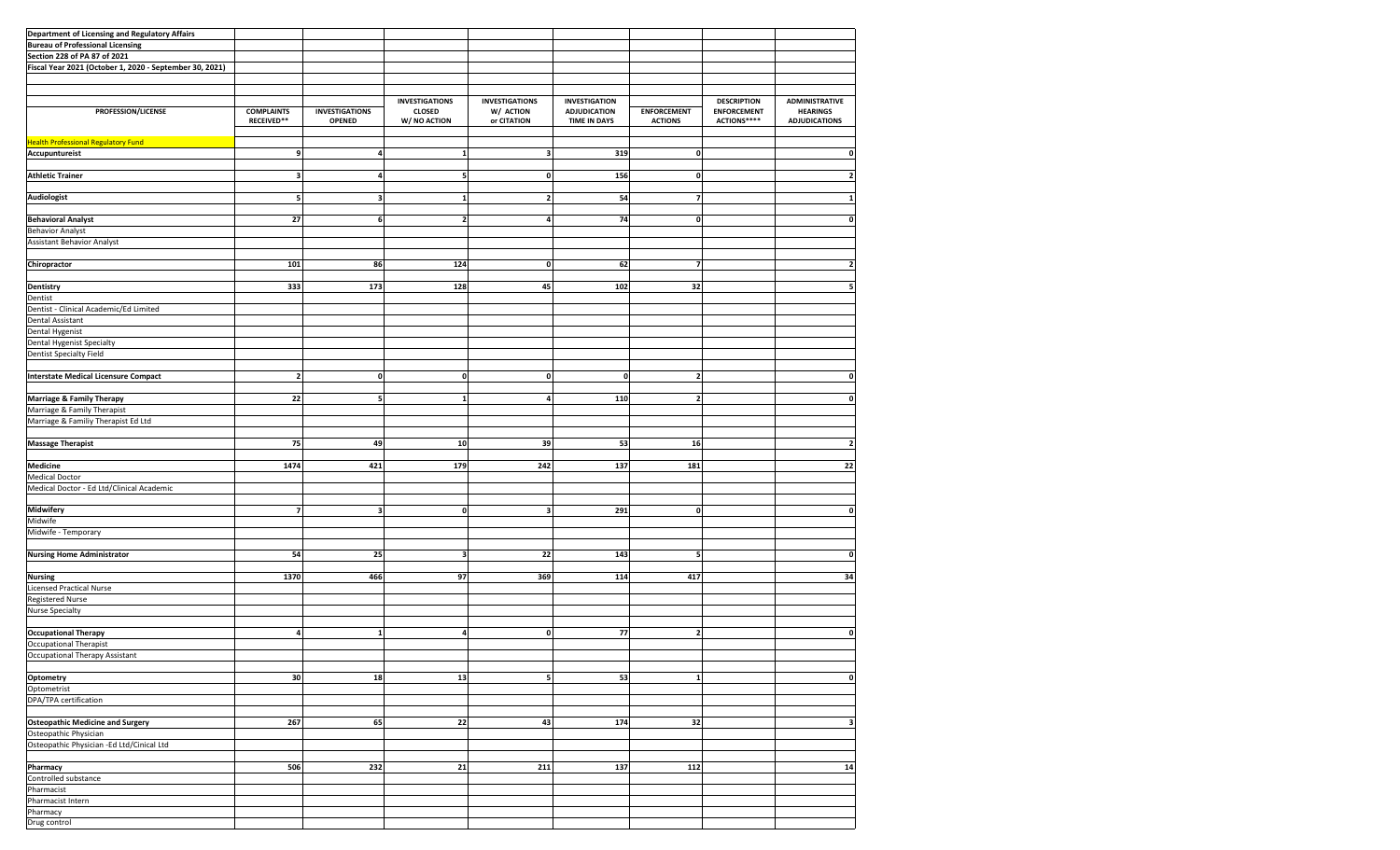|                                                                                                                                                                                                                                |                 |                     |                                    |    |                |                                   |                                      |                                   |                             |                                  | <b>DESCRIPTION</b>                     | <b>DESCRIPTION</b>                  |
|--------------------------------------------------------------------------------------------------------------------------------------------------------------------------------------------------------------------------------|-----------------|---------------------|------------------------------------|----|----------------|-----------------------------------|--------------------------------------|-----------------------------------|-----------------------------|----------------------------------|----------------------------------------|-------------------------------------|
|                                                                                                                                                                                                                                |                 |                     |                                    |    |                |                                   | <b>NEW</b>                           |                                   |                             |                                  | <b>TYPES OF</b>                        | <b>PROCESS</b>                      |
| PROFESSION/LICENSE                                                                                                                                                                                                             | <b>REVENUE</b>  | <b>EXPENDITURES</b> | <b>FEE RENEWAL</b><br><b>CYCLE</b> |    | <b>FEE AMT</b> | <b>NEW</b><br><b>APPLICATIONS</b> | <b>APPLICATIONS</b><br><b>DENIED</b> | <b>LICENSE</b><br><b>RENEWALS</b> | PROCESSING TIME<br>IN DAYS* | <b>NUMBER OF</b><br><b>EXAMS</b> | <b>COMPLAINTS</b><br><b>RECEIVED**</b> | to RESOLVE<br><b>COMPLAINTS ***</b> |
| Manufacturer                                                                                                                                                                                                                   |                 |                     | 2 Year                             | ς. | 25.00          | 62                                | $\sim$                               | 127                               | 101                         |                                  |                                        |                                     |
| Pharmacy Technician                                                                                                                                                                                                            |                 |                     | 2 Year                             |    | 30.00          | 3,910                             | $\overline{\mathbf{3}}$              | 2,407                             | 35                          |                                  |                                        |                                     |
| Remote Pharmacy                                                                                                                                                                                                                |                 |                     | 2 Year                             |    | 30.00          | $\overline{2}$                    | $\mathbf{r}$                         | $\overline{1}$                    | 220                         |                                  |                                        |                                     |
| Wholesale Distributor                                                                                                                                                                                                          |                 |                     | 2 Year                             |    | 25.00          | 281                               | $\blacksquare$                       | 330                               | 98                          |                                  |                                        |                                     |
|                                                                                                                                                                                                                                |                 |                     |                                    |    |                |                                   |                                      |                                   |                             |                                  |                                        |                                     |
| <b>Physical Therapy</b>                                                                                                                                                                                                        | 1,345,681<br>\$ |                     |                                    |    |                |                                   |                                      |                                   |                             | 819                              |                                        |                                     |
| Physical Therapist                                                                                                                                                                                                             |                 |                     | 2 Year                             |    | 97.35          | 542                               | $\bar{\phantom{a}}$                  | 5,003                             | 85                          |                                  |                                        |                                     |
| Physical Therapy Assistant                                                                                                                                                                                                     |                 |                     | 2 Year                             |    | 97.35          | 255                               | $\sim$                               | 1.201                             | 110                         |                                  |                                        |                                     |
|                                                                                                                                                                                                                                |                 |                     |                                    |    |                |                                   |                                      |                                   |                             |                                  |                                        |                                     |
| <b>Physician's Assistant</b>                                                                                                                                                                                                   | Ś<br>260,721    |                     | 2 Year                             |    | 59.45          | 599                               | $\mathcal{L}_{\mathcal{A}}$          | 1,174                             | 25                          |                                  |                                        |                                     |
|                                                                                                                                                                                                                                | 82,030<br>Ś     |                     |                                    |    |                |                                   |                                      |                                   |                             | 42                               |                                        |                                     |
| <b>Podiatric Medicine and Surgery</b>                                                                                                                                                                                          |                 |                     | 3 Year                             | Ś. | 102.75         | 41                                | $\sim$                               | 207                               | 37                          |                                  |                                        |                                     |
| Podiatrist<br>Podiatrist - Ed. Ltd.                                                                                                                                                                                            |                 |                     | 1 Year                             | Ś  | 27.00          | 41                                | $\blacksquare$                       | 70                                | 37                          |                                  |                                        |                                     |
|                                                                                                                                                                                                                                |                 |                     |                                    |    |                |                                   |                                      |                                   |                             |                                  |                                        |                                     |
| <b>Professional Counselor</b>                                                                                                                                                                                                  | 773,270<br>Ś    |                     |                                    |    |                |                                   |                                      |                                   |                             |                                  |                                        |                                     |
| <b>Professional Counselor</b>                                                                                                                                                                                                  |                 |                     | 3 Year                             |    | 64.85          | 673                               | $\overline{\phantom{a}}$             | 2,802                             | 60                          |                                  |                                        |                                     |
| Professional Counselor - Ltd                                                                                                                                                                                                   |                 |                     | 1 Year                             | Ś  | 27.00          | 570                               | $\sim$                               | 2,722                             | 84                          |                                  |                                        |                                     |
|                                                                                                                                                                                                                                |                 |                     |                                    |    |                |                                   |                                      |                                   |                             |                                  |                                        |                                     |
| Psychology                                                                                                                                                                                                                     | 651,958<br>Ŝ.   |                     |                                    |    |                |                                   |                                      |                                   |                             |                                  |                                        |                                     |
| Psychologist - Doctoral                                                                                                                                                                                                        |                 |                     | 2 Year                             | Ś. | 102.75         | 234                               | $\sim$                               | 1,462                             | 33                          |                                  |                                        |                                     |
| Psychologist - Doctoral Temp Ed Ltd                                                                                                                                                                                            |                 |                     | 2 Year                             |    | 37.80          | 152                               | $\overline{\phantom{a}}$             | 43                                | 30                          |                                  |                                        |                                     |
| Psychologist - Doctoral Ed Ltd                                                                                                                                                                                                 |                 |                     | 1 Year                             |    | 31.60          | 109                               | $\sim$                               | 91                                | 27                          |                                  |                                        |                                     |
| <b>Masters Limited Psycologist</b>                                                                                                                                                                                             |                 |                     | 2 Year                             |    | 70.30          | 139                               | $\sim$                               | 1,334                             | 28                          |                                  |                                        |                                     |
| Masters Limited Psycologist - Temp Ed Ltd                                                                                                                                                                                      |                 |                     | 2 Year                             | ς  | 21.60          | 192                               | $\sim$                               | 110                               | 32                          |                                  |                                        |                                     |
|                                                                                                                                                                                                                                |                 |                     |                                    |    |                |                                   |                                      |                                   |                             |                                  |                                        |                                     |
| <b>Respiratory Care</b>                                                                                                                                                                                                        | Ś<br>447,948    |                     | 2 Year                             |    | 81.10          | 355                               | ×.                                   | 2,488                             | 80                          |                                  |                                        |                                     |
|                                                                                                                                                                                                                                |                 |                     |                                    |    |                |                                   |                                      |                                   |                             |                                  |                                        |                                     |
| Sanitarian                                                                                                                                                                                                                     | Ś<br>15,047     |                     | 2 Year                             | ς  | 59.45          | 3                                 | $\blacksquare$                       | 117                               | 10                          |                                  |                                        |                                     |
|                                                                                                                                                                                                                                |                 |                     |                                    |    |                |                                   |                                      |                                   |                             |                                  |                                        |                                     |
| <b>Social Worker</b>                                                                                                                                                                                                           | 1,065,146<br>Ŝ. |                     |                                    |    |                |                                   |                                      |                                   |                             |                                  |                                        |                                     |
| Social Worker Masters (LMSW)                                                                                                                                                                                                   |                 |                     | 3 Year                             |    | 27.00          | 1,520                             | $\sim$                               | 6,693                             | 48                          |                                  |                                        |                                     |
| Social Worker Masters Limited                                                                                                                                                                                                  |                 |                     | 1 Year                             |    | 27.00          | 1,871                             | $\overline{\phantom{a}}$             | 5,090                             | 51                          |                                  |                                        |                                     |
| Social Worker Bachelors (LBSW)                                                                                                                                                                                                 |                 |                     | 3 Year                             |    | 27.00          | 119                               | $\bar{\phantom{a}}$                  | 1.082                             | 49                          |                                  |                                        |                                     |
| Social Worker Bachelors Limited                                                                                                                                                                                                |                 |                     | 1 Year                             |    | 27.00          | 384                               | $\sim$                               | 1,013                             | 57                          |                                  |                                        |                                     |
| Social Service Technician (SST)                                                                                                                                                                                                |                 |                     | 3 Year                             |    | 27.00          | 107                               | $\sim$                               | 332                               | 65                          |                                  |                                        |                                     |
|                                                                                                                                                                                                                                |                 |                     |                                    |    |                |                                   |                                      |                                   |                             |                                  |                                        |                                     |
| Speech-Language Pathology                                                                                                                                                                                                      | Ś<br>391,601    |                     |                                    |    |                |                                   |                                      |                                   |                             |                                  |                                        |                                     |
| Speech-Language Pathologist                                                                                                                                                                                                    |                 |                     | 2 Year                             |    | 81.10          | 474                               | $\mathbf{r}$                         | 1,577                             | 13                          |                                  |                                        |                                     |
| Speech-Language Pathologist - Ltd/Ed Ltd                                                                                                                                                                                       |                 |                     | 2 Year                             |    | 81.10          | 199                               | $\sim$                               | 33                                | 43                          |                                  |                                        |                                     |
|                                                                                                                                                                                                                                |                 |                     |                                    |    |                |                                   |                                      |                                   |                             |                                  |                                        |                                     |
| Veterinary                                                                                                                                                                                                                     | 670,731<br>Ŝ.   |                     |                                    |    |                |                                   |                                      |                                   |                             |                                  |                                        |                                     |
| Veterinarian                                                                                                                                                                                                                   |                 |                     | 3 Year                             |    | 71.40          | 204                               | $\sim$                               | 1,732                             | 49                          |                                  |                                        |                                     |
| Veterinarian - Ed Ltd/Clinical Ltd                                                                                                                                                                                             |                 |                     | 1 Year                             |    | 25.50          | 26                                | $\blacksquare$                       | 43                                | 29                          |                                  |                                        |                                     |
| Veterinary technician                                                                                                                                                                                                          |                 |                     | 3 Year                             |    | 40.80          | 171                               | $\blacksquare$                       | 1,581                             | 54                          |                                  |                                        |                                     |
|                                                                                                                                                                                                                                |                 |                     |                                    |    |                |                                   |                                      |                                   |                             |                                  |                                        |                                     |
| * Reflects the average number of days to issue a license from receipt of application                                                                                                                                           |                 |                     |                                    |    |                |                                   |                                      |                                   |                             |                                  |                                        |                                     |
| *Complaints received involve potential violations of Article 7 or 15 of the Public Health Code (MCL 333.7101 et seq, and MCL 333.16101 et seq, respectively) and/or corresponding administrative rules promulgated thereunder; |                 |                     |                                    |    |                |                                   |                                      |                                   |                             |                                  |                                        |                                     |
| 339.101 et seq) and/or corresponding administrative rules promulgated thereunder.                                                                                                                                              |                 |                     |                                    |    |                |                                   |                                      |                                   |                             |                                  |                                        |                                     |
| ***For Article 7 and 15 Public Health Code licensees, see this guide for the process used to resolve complaints: https://www.michigan.gov/documents/lara/BPL-LAD-100 523225 7.pdf. For Occupational Code licensees, see this g |                 |                     |                                    |    |                |                                   |                                      |                                   |                             |                                  |                                        |                                     |
| https://www.michigan.gov/documents/lara/BPL-LAD-100 523225 7.pdf.                                                                                                                                                              |                 |                     |                                    |    |                |                                   |                                      |                                   |                             |                                  |                                        |                                     |
| ****For Article 7 or 15 Public Health Code licensees, enforcement action may include: administrative complaint, order to compel a substance abuse or mental health evaluation, order to cease and desist, or order of summary  |                 |                     |                                    |    |                |                                   |                                      |                                   |                             |                                  |                                        |                                     |
| reprimand, fine, restitution, probation, limitation, suspension, revocation, or permanent revocation. For Occupational Code licensees, enforcement action may include: formal complaint, citation, order to cease and desist,  |                 |                     |                                    |    |                |                                   |                                      |                                   |                             |                                  |                                        |                                     |
| include denial, censure, fine, restitution, probation, limitation, suspension, or revocation.                                                                                                                                  |                 |                     |                                    |    |                |                                   |                                      |                                   |                             |                                  |                                        |                                     |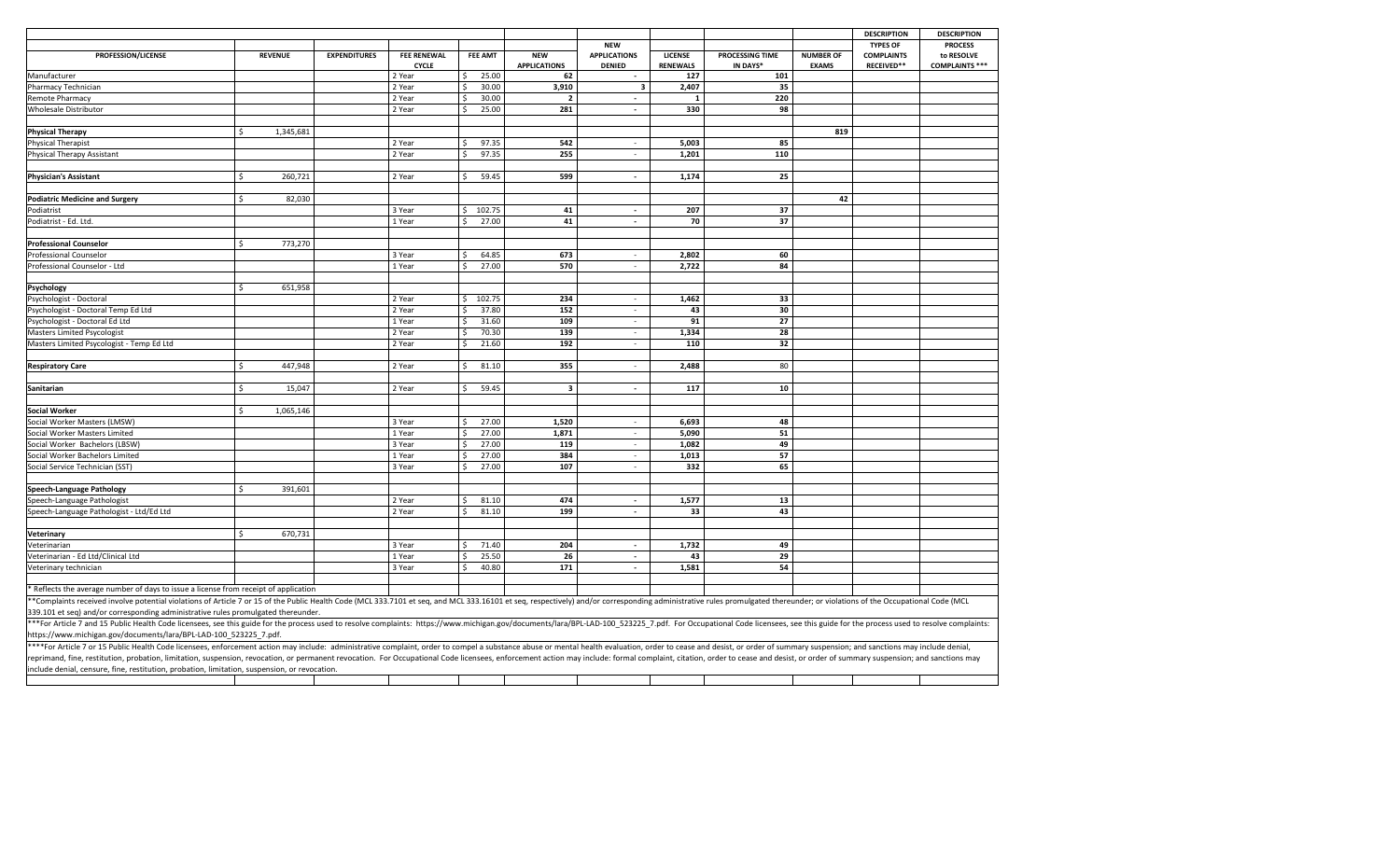|                                                                 |                                 |                                        | <b>INVESTIGATIONS</b>         | <b>INVESTIGATIONS</b>    | <b>INVESTIGATION</b>                       |                                      | <b>DESCRIPTION</b>                | <b>ADMINISTRATIVE</b>                   |
|-----------------------------------------------------------------|---------------------------------|----------------------------------------|-------------------------------|--------------------------|--------------------------------------------|--------------------------------------|-----------------------------------|-----------------------------------------|
| PROFESSION/LICENSE                                              | <b>COMPLAINTS</b><br>RECEIVED** | <b>INVESTIGATIONS</b><br><b>OPENED</b> | <b>CLOSED</b><br>W/ NO ACTION | W/ ACTION<br>or CITATION | <b>ADJUDICATION</b><br><b>TIME IN DAYS</b> | <b>ENFORCEMENT</b><br><b>ACTIONS</b> | <b>ENFORCEMENT</b><br>ACTIONS**** | <b>HEARINGS</b><br><b>ADJUDICATIONS</b> |
| Manufacturer                                                    |                                 |                                        |                               |                          |                                            |                                      |                                   |                                         |
| Pharmacy Technician                                             |                                 |                                        |                               |                          |                                            |                                      |                                   |                                         |
| Remote Pharmacy                                                 |                                 |                                        |                               |                          |                                            |                                      |                                   |                                         |
| Wholesale Distributor                                           |                                 |                                        |                               |                          |                                            |                                      |                                   |                                         |
|                                                                 |                                 |                                        |                               |                          |                                            |                                      |                                   |                                         |
|                                                                 | 46                              |                                        | 38                            | $\mathbf 0$              | 74                                         | 8                                    |                                   |                                         |
| <b>Physical Therapy</b>                                         |                                 | 9                                      |                               |                          |                                            |                                      |                                   |                                         |
| Physical Therapist                                              |                                 |                                        |                               |                          |                                            |                                      |                                   |                                         |
| Physical Therapy Assistant                                      |                                 |                                        |                               |                          |                                            |                                      |                                   |                                         |
|                                                                 |                                 |                                        |                               |                          |                                            |                                      |                                   |                                         |
| <b>Physician's Assistant</b>                                    | 82                              | 36                                     | 16                            | 20                       | 137                                        | 11                                   |                                   |                                         |
|                                                                 |                                 |                                        |                               |                          |                                            |                                      |                                   |                                         |
| <b>Podiatric Medicine and Surgery</b>                           |                                 |                                        |                               |                          |                                            |                                      |                                   |                                         |
| Podiatrist                                                      |                                 |                                        |                               |                          |                                            |                                      |                                   |                                         |
| Podiatrist - Ed. Ltd.                                           |                                 |                                        |                               |                          |                                            |                                      |                                   |                                         |
|                                                                 |                                 |                                        |                               |                          |                                            |                                      |                                   |                                         |
| <b>Professional Counselor</b>                                   | 89                              | 45                                     | 72                            | $\mathbf 0$              | 87                                         | 13                                   |                                   | 6                                       |
| Professional Counselor                                          |                                 |                                        |                               |                          |                                            |                                      |                                   |                                         |
| Professional Counselor - Ltd                                    |                                 |                                        |                               |                          |                                            |                                      |                                   |                                         |
|                                                                 |                                 |                                        |                               |                          |                                            |                                      |                                   |                                         |
| Psychology                                                      | 125                             | 82                                     | 37                            | 45                       | 105                                        | 15                                   |                                   |                                         |
| Psychologist - Doctoral                                         |                                 |                                        |                               |                          |                                            |                                      |                                   |                                         |
| Psychologist - Doctoral Temp Ed Ltd                             |                                 |                                        |                               |                          |                                            |                                      |                                   |                                         |
|                                                                 |                                 |                                        |                               |                          |                                            |                                      |                                   |                                         |
| Psychologist - Doctoral Ed Ltd                                  |                                 |                                        |                               |                          |                                            |                                      |                                   |                                         |
| Masters Limited Psycologist                                     |                                 |                                        |                               |                          |                                            |                                      |                                   |                                         |
| Masters Limited Psycologist - Temp Ed Ltd                       |                                 |                                        |                               |                          |                                            |                                      |                                   |                                         |
|                                                                 |                                 |                                        |                               |                          |                                            |                                      |                                   |                                         |
| <b>Respiratory Care</b>                                         | 13                              | 5                                      | $\overline{\mathbf{z}}$       | $\mathbf{0}$             | 120                                        | $\overline{2}$                       |                                   | 0                                       |
|                                                                 |                                 |                                        |                               |                          |                                            |                                      |                                   |                                         |
| Sanitarian                                                      | $\mathbf{0}$                    | $\mathbf{0}$                           | $\mathbf{0}$                  | $\mathbf{0}$             | $\Omega$                                   | $\mathbf{0}$                         |                                   | O                                       |
|                                                                 |                                 |                                        |                               |                          |                                            |                                      |                                   |                                         |
| Social Worker                                                   |                                 |                                        |                               |                          |                                            |                                      |                                   |                                         |
| Social Worker Masters (LMSW)                                    | 209                             | 146                                    | 157                           | $\mathbf{0}$             | 115                                        | 33                                   |                                   | 6                                       |
| Social Worker Masters Limited                                   |                                 |                                        |                               |                          |                                            |                                      |                                   |                                         |
| Social Worker Bachelors (LBSW)                                  |                                 |                                        |                               |                          |                                            |                                      |                                   |                                         |
| Social Worker Bachelors Limited                                 |                                 |                                        |                               |                          |                                            |                                      |                                   |                                         |
| Social Service Technician (SST)                                 |                                 |                                        |                               |                          |                                            |                                      |                                   |                                         |
|                                                                 |                                 |                                        |                               |                          |                                            |                                      |                                   |                                         |
| <b>Speech-Language Pathology</b>                                | $\overline{a}$                  | $\overline{2}$                         | $\mathbf{0}$                  | $\overline{2}$           | 120                                        | $\overline{2}$                       |                                   | O                                       |
| Speech-Language Pathologist                                     |                                 |                                        |                               |                          |                                            |                                      |                                   |                                         |
| Speech-Language Pathologist - Ltd/Ed Ltd                        |                                 |                                        |                               |                          |                                            |                                      |                                   |                                         |
|                                                                 |                                 |                                        |                               |                          |                                            |                                      |                                   |                                         |
| Veterinary                                                      | 162                             | 84                                     | 32                            | 52                       | 88                                         | 14                                   |                                   |                                         |
| Veterinarian                                                    |                                 |                                        |                               |                          |                                            |                                      |                                   |                                         |
| Veterinarian - Ed Ltd/Clinical Ltd                              |                                 |                                        |                               |                          |                                            |                                      |                                   |                                         |
|                                                                 |                                 |                                        |                               |                          |                                            |                                      |                                   |                                         |
| Veterinary technician                                           |                                 |                                        |                               |                          |                                            |                                      |                                   |                                         |
|                                                                 |                                 |                                        |                               |                          |                                            |                                      |                                   |                                         |
| * Reflects the average number of days to issue a license fror   |                                 |                                        |                               |                          |                                            |                                      |                                   |                                         |
| **Complaints received involve potential violations of Article   |                                 |                                        |                               |                          |                                            |                                      |                                   |                                         |
| 339.101 et seq) and/or corresponding administrative rules       |                                 |                                        |                               |                          |                                            |                                      |                                   |                                         |
| ***For Article 7 and 15 Public Health Code licensees, see th    |                                 |                                        |                               |                          |                                            |                                      |                                   |                                         |
| https://www.michigan.gov/documents/lara/BPL-LAD-100_            |                                 |                                        |                               |                          |                                            |                                      |                                   |                                         |
| ****For Article 7 or 15 Public Health Code licensees, enforc    |                                 |                                        |                               |                          |                                            |                                      |                                   |                                         |
| reprimand, fine, restitution, probation, limitation, suspensio  |                                 |                                        |                               |                          |                                            |                                      |                                   |                                         |
| include denial, censure, fine, restitution, probation, limitati |                                 |                                        |                               |                          |                                            |                                      |                                   |                                         |
|                                                                 |                                 |                                        |                               |                          |                                            |                                      |                                   |                                         |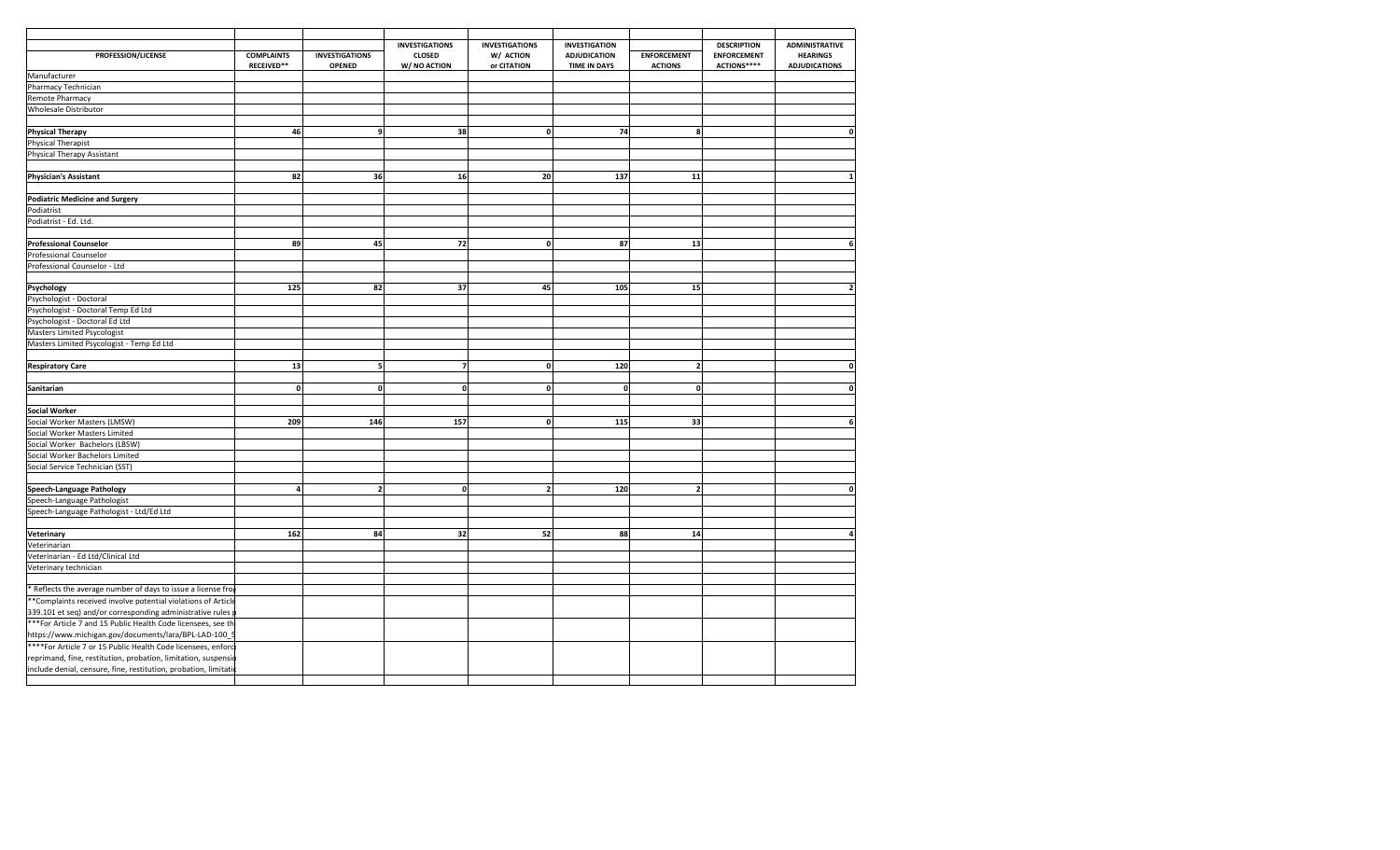|                                                                                                                                                                                                                                |                 |                     |                    |                |                         |                          |                         |                         |                  | <b>DESCRIPTION</b>              | <b>DESCRIPTION</b>    |
|--------------------------------------------------------------------------------------------------------------------------------------------------------------------------------------------------------------------------------|-----------------|---------------------|--------------------|----------------|-------------------------|--------------------------|-------------------------|-------------------------|------------------|---------------------------------|-----------------------|
|                                                                                                                                                                                                                                |                 |                     |                    |                |                         | <b>NEW</b>               |                         |                         |                  | <b>TYPES OF</b>                 | <b>PROCESS</b>        |
| PROFESSION/LICENSE                                                                                                                                                                                                             | <b>REVENUE</b>  | <b>EXPENDITURES</b> | <b>FEE RENEWAL</b> | <b>FEE AMT</b> | <b>NEW</b>              | <b>APPLICATIONS</b>      | LICENSE                 | PROCESSING TIME         | <b>NUMBER OF</b> | <b>COMPLAINTS</b>               | to RESOLVE            |
|                                                                                                                                                                                                                                |                 |                     | <b>CYCLE</b>       |                | <b>APPLICATIONS</b>     | <b>DENIED</b>            | <b>RENEWALS</b>         | IN DAYS*                | <b>EXAMS</b>     | <b>RECEIVED**</b>               | <b>COMPLAINTS ***</b> |
|                                                                                                                                                                                                                                |                 |                     |                    |                |                         |                          |                         |                         |                  | <b>DESCRIPTION</b>              | <b>DESCRIPTION</b>    |
| PROFESSION/LICENSE                                                                                                                                                                                                             | <b>REVENUE</b>  | <b>EXPENDITURES</b> | <b>FEE RENEWAL</b> | <b>FEE AMT</b> | <b>NEW</b>              | <b>NEW</b>               | <b>LICENSE</b>          | PROCESSING TIME         | <b>NUMBER OF</b> | <b>TYPES OF</b>                 | <b>PROCESS</b>        |
|                                                                                                                                                                                                                                | Š.              |                     | <b>CYCLE</b>       |                | <b>APPLICATIONS</b>     | <b>APPLICATIONS</b>      | <b>RENEWALS</b>         | IN DAYS*                | <b>EXAMS</b>     | <b>COMPLAINTS</b><br>RECEIVED** | to RESOLVE            |
| <b>Icensing and Regulation Fund</b>                                                                                                                                                                                            | 11,933,356      | 12,539,295<br>.s    |                    |                |                         | <b>DENIED</b>            |                         |                         |                  |                                 | <b>COMPLAINTS ***</b> |
| Accountancy                                                                                                                                                                                                                    | Ś<br>2,955,050  |                     |                    | $\sim$         |                         |                          |                         |                         |                  |                                 |                       |
| License                                                                                                                                                                                                                        |                 |                     | 2 Year             | 100.00<br>Ś.   | 761                     | $\sim$                   | 11,415                  | 36                      |                  |                                 |                       |
| Registration                                                                                                                                                                                                                   |                 |                     | 2 Year             | 25.00          | 545                     | $\overline{\phantom{a}}$ | 3,272                   | 31                      |                  |                                 |                       |
| Firm                                                                                                                                                                                                                           |                 |                     | 2 Year             | Ś.<br>100.00   | 115                     | $\overline{\phantom{a}}$ | 1,205                   | 22                      |                  |                                 |                       |
|                                                                                                                                                                                                                                |                 |                     |                    |                |                         |                          |                         |                         |                  |                                 |                       |
| <b>Architects</b>                                                                                                                                                                                                              | 295,930<br>Ŝ.   |                     | 2 Year             | 35.00          | 302                     | $\overline{\phantom{a}}$ | 3,684                   | 20                      |                  |                                 |                       |
|                                                                                                                                                                                                                                |                 |                     |                    |                |                         |                          |                         |                         |                  |                                 |                       |
| <b>Barbers</b>                                                                                                                                                                                                                 | 109,935<br>Ś.   |                     |                    |                |                         |                          |                         |                         | 480              |                                 |                       |
| Student barber                                                                                                                                                                                                                 |                 |                     |                    |                | 291                     | $\overline{\phantom{a}}$ | 24                      | 1                       |                  |                                 |                       |
| Barber                                                                                                                                                                                                                         |                 |                     | 2 Year             | 30.00<br>Š.    | 222                     | $\overline{\mathbf{2}}$  | 528                     | 49                      |                  |                                 |                       |
| Student instructor                                                                                                                                                                                                             |                 |                     | 2 Year             | 30.00<br>Š.    | 11                      | $\sim$                   | $\overline{\mathbf{2}}$ | $\overline{\mathbf{3}}$ |                  |                                 |                       |
| Barber instructor                                                                                                                                                                                                              |                 |                     | 2 Year             | 40.00          | 9                       | $\blacksquare$           | 5                       | 3                       |                  |                                 |                       |
| Barbershop                                                                                                                                                                                                                     |                 |                     | 2 Year             | 40.00          | 108                     | $\sim$                   | 173                     | 30                      |                  |                                 |                       |
| Barber college                                                                                                                                                                                                                 |                 |                     | 2 Year             | 150.00<br>Ś.   | $\overline{\mathbf{a}}$ | $\mathbf{r}$             | $\overline{2}$          | 3                       |                  |                                 |                       |
|                                                                                                                                                                                                                                |                 |                     |                    |                |                         |                          |                         |                         |                  |                                 |                       |
| <b>Collection Agency</b>                                                                                                                                                                                                       | 119,805<br>\$   |                     |                    |                |                         |                          |                         |                         |                  |                                 |                       |
| <b>Agency Non-Owner Managers</b>                                                                                                                                                                                               |                 |                     | 1 Year             | 125.00<br>Ś.   | 50                      | ×.                       | 390                     | 95                      | 92               |                                 |                       |
| Agency- Owner Manager                                                                                                                                                                                                          |                 |                     | 1 Year             | 125.00         | 24                      | $\sim$                   | 158                     | 98                      |                  |                                 |                       |
| Non-Owner Manager                                                                                                                                                                                                              |                 |                     | 1 Year             | 50.00          | 80                      | $\sim$                   | 504                     | 141                     |                  |                                 |                       |
|                                                                                                                                                                                                                                |                 |                     |                    |                |                         |                          |                         |                         |                  |                                 |                       |
| Cosmetology                                                                                                                                                                                                                    | 1,362,437<br>Ŝ. |                     |                    |                |                         |                          |                         |                         | 7,814            |                                 |                       |
| Cosmelologist, manicurist, natural hair culturist,                                                                                                                                                                             |                 |                     | 2 Year             | \$<br>24.00    | 4,676                   | $\blacksquare$           | 12,398                  | 54                      |                  |                                 |                       |
| esthetician, electrologist, instructor                                                                                                                                                                                         |                 |                     |                    |                |                         |                          |                         |                         |                  |                                 |                       |
| Cosmetology establishment                                                                                                                                                                                                      |                 |                     | 2 Year             | 25.00<br>Ŝ.    | 1,433                   | $\sim$                   | 1,632                   | 29                      |                  |                                 |                       |
| Cosmetology school                                                                                                                                                                                                             |                 |                     | 2 Year             | 100.00<br>\$   | 11                      | $\sim$                   | 26                      | 29                      |                  |                                 |                       |
|                                                                                                                                                                                                                                |                 |                     |                    |                |                         |                          |                         |                         |                  |                                 |                       |
| <b>Hearing Aids Dealers</b>                                                                                                                                                                                                    | Š.<br>10,970    |                     |                    |                |                         |                          |                         |                         | 66               |                                 |                       |
| Dealer                                                                                                                                                                                                                         |                 |                     | 2 Year             | 80.00          | 14                      | $\overline{\phantom{a}}$ | $\sim$                  | 106                     |                  |                                 |                       |
| Salesperson                                                                                                                                                                                                                    |                 |                     | 2 Year             | 50.00          | 32                      | $\sim$                   | $\blacksquare$          | 126                     |                  |                                 |                       |
| Trainee                                                                                                                                                                                                                        |                 |                     | 1 Year             | 40.00          | 52                      | $\sim$                   | 35                      | 29                      |                  |                                 |                       |
|                                                                                                                                                                                                                                |                 |                     |                    |                |                         |                          |                         |                         |                  |                                 |                       |
| <b>Landscape Architects</b>                                                                                                                                                                                                    | 21,570<br>Ŝ.    |                     | 2 Year             | 60.00<br>ς.    | 34                      | $\overline{\phantom{a}}$ | 79                      | 135                     |                  |                                 |                       |
|                                                                                                                                                                                                                                |                 |                     |                    |                |                         |                          |                         |                         |                  |                                 |                       |
| <b>Personnel Agencies</b>                                                                                                                                                                                                      | \$<br>246,345   |                     |                    |                |                         |                          |                         |                         | 25               |                                 |                       |
| Personnel agency                                                                                                                                                                                                               |                 |                     | 1 Year             | 125.00<br>Ś.   | 18                      | $\overline{\phantom{a}}$ | 17                      | 90                      |                  |                                 |                       |
| Agent                                                                                                                                                                                                                          |                 |                     | 1 Year             | 40.00          | 32                      | $\sim$                   | 31                      | 61                      |                  |                                 |                       |
|                                                                                                                                                                                                                                |                 |                     |                    |                |                         |                          |                         |                         |                  |                                 |                       |
| <b>Professional Engineer</b>                                                                                                                                                                                                   | 1,210,035<br>Ŝ. |                     | 2 Year             | 40.00<br>ς.    | 1,315                   | $\blacksquare$           | 12,947                  | 19                      |                  |                                 |                       |
|                                                                                                                                                                                                                                |                 |                     |                    |                |                         |                          |                         |                         |                  |                                 |                       |
| <b>Professional Surveyors</b>                                                                                                                                                                                                  | 56,125<br>\$    |                     | 2 Year             | 50.00<br>Ŝ.    | 18                      | $\sim$                   | 527                     | 328                     | 43               |                                 |                       |
|                                                                                                                                                                                                                                |                 |                     |                    |                |                         |                          |                         |                         |                  |                                 |                       |
| <b>Real Estate</b>                                                                                                                                                                                                             | 1,935,761<br>Š. |                     |                    |                |                         |                          |                         |                         | 15,881           |                                 |                       |
| Broker, associate broker, broker company                                                                                                                                                                                       |                 |                     | 3 Year             | 36.00          | 1,806                   | $\sim$                   | 8,419                   | 22                      |                  |                                 |                       |
| Salesperson                                                                                                                                                                                                                    |                 |                     | 3 Year             | 26.00          | 8,774                   | $\blacksquare$           | 13,136                  | 57                      |                  |                                 |                       |
| Branch office                                                                                                                                                                                                                  |                 |                     | 3 year             | 20.00          | 137                     | $\blacksquare$           |                         | 11                      |                  |                                 |                       |
|                                                                                                                                                                                                                                |                 |                     |                    |                |                         |                          |                         |                         |                  |                                 |                       |
| <b>Real Estate Appraisers</b>                                                                                                                                                                                                  | 562,890<br>Ŝ    |                     |                    |                |                         |                          |                         |                         | 76               |                                 |                       |
| Certified, licensed                                                                                                                                                                                                            |                 |                     | 2 Year             | \$175.00       | 166                     | $\overline{\phantom{a}}$ | 1,215                   | 126                     |                  |                                 |                       |
| Limited                                                                                                                                                                                                                        |                 |                     | 2 Year             | \$125.00       | 148                     | $\sim$                   | 170                     | 27                      |                  |                                 |                       |
| Appraisal Management Company                                                                                                                                                                                                   |                 |                     | 3 Year             | 500.00<br>\$   | $12$                    | $\overline{\phantom{a}}$ | 17                      | 47                      |                  |                                 |                       |
|                                                                                                                                                                                                                                |                 |                     |                    |                |                         |                          |                         |                         |                  |                                 |                       |
|                                                                                                                                                                                                                                |                 |                     |                    |                |                         |                          |                         |                         |                  |                                 |                       |
|                                                                                                                                                                                                                                |                 |                     |                    | 21,200         |                         | 72,011                   |                         |                         |                  |                                 |                       |
| Reflects the average number of days to issue a license from receipt of application                                                                                                                                             |                 |                     |                    |                |                         |                          |                         |                         |                  |                                 |                       |
| **Complaints received involve potential violations of Article 7 or 15 of the Public Health Code (MCL 333.7101 et seq, and MCL 333.16101 et seq, respectively) and/or corresponding administrative rules promulgated thereunder |                 |                     |                    |                |                         |                          |                         |                         |                  |                                 |                       |
| 339.101 et seq) and/or corresponding administrative rules promulgated thereunder.                                                                                                                                              |                 |                     |                    |                |                         |                          |                         |                         |                  |                                 |                       |
|                                                                                                                                                                                                                                |                 |                     |                    |                |                         |                          |                         |                         |                  |                                 |                       |
| ***For Article 7 and 15 Public Health Code licensees, see this guide for the process used to resolve complaints: https://www.michigan.gov/documents/lara/BPL-LAD-100_523225_7.pdf. For Occupational Code licensees, see this g |                 |                     |                    |                |                         |                          |                         |                         |                  |                                 |                       |

https://www.michigan.gov/documents/lara/BPL‐LAD‐100\_523225\_7.pdf.

\*\*\*For Article 7 or 15 Public Health Code licensees, enforcement action may include: administrative complaint, order to compel a substance abuse or mental health evaluation, order to cease and desist, or order of summary s reprimand, fine, restitution, probation, limitation, suspension, revocation, or permanent revocation. For Occupational Code licensees, enforcement action may include: formal complaint, citation, order to cease and desist, include denial, censure, fine, restitution, probation, limitation, suspension, or revocation.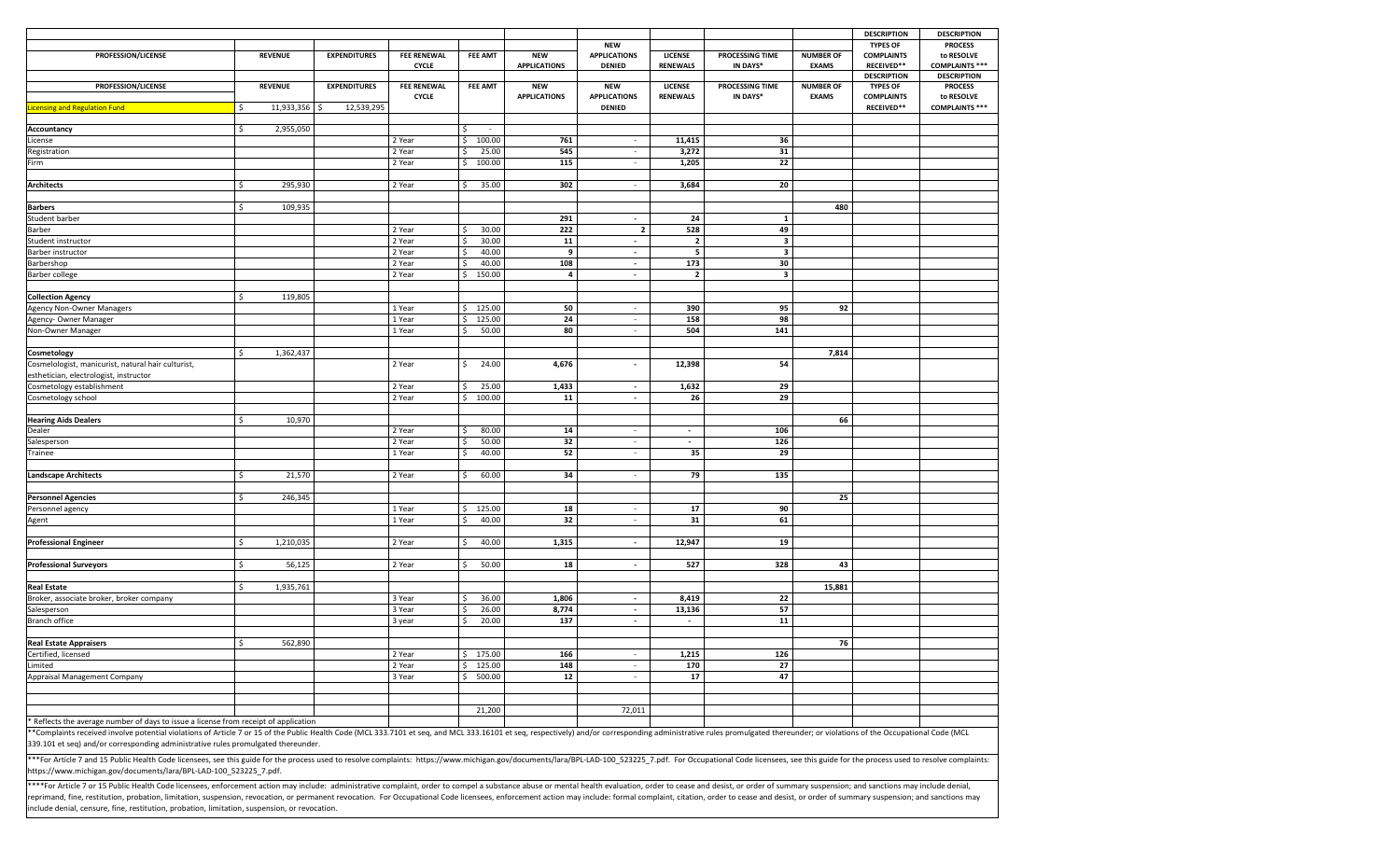|                                                                 |                                      |                                        | <b>INVESTIGATIONS</b>                  | <b>INVESTIGATIONS</b>              | <b>INVESTIGATION</b>                        |                                      | <b>DESCRIPTION</b>                       | <b>ADMINISTRATIVE</b>                    |
|-----------------------------------------------------------------|--------------------------------------|----------------------------------------|----------------------------------------|------------------------------------|---------------------------------------------|--------------------------------------|------------------------------------------|------------------------------------------|
| PROFESSION/LICENSE                                              | <b>COMPLAINTS</b>                    | <b>INVESTIGATIONS</b>                  | <b>CLOSED</b>                          | W/ ACTION                          | <b>ADJUDICATION</b>                         | <b>ENFORCEMENT</b>                   | <b>ENFORCEMENT</b>                       | <b>HEARINGS</b>                          |
|                                                                 | RECEIVED**                           | <b>OPENED</b>                          | W/ NO ACTION                           | or CITATION                        | <b>TIME IN DAYS</b>                         | <b>ACTIONS</b>                       | ACTIONS****                              | <b>ADJUDICATIONS</b>                     |
|                                                                 |                                      |                                        |                                        |                                    |                                             |                                      |                                          |                                          |
| PROFESSION/LICENSE                                              | <b>COMPLAINTS</b><br><b>RECEIVED</b> | <b>INVESTIGATIONS</b><br><b>OPENED</b> | <b>INVESTIGATIONS</b><br><b>CLOSED</b> | <b>INVESTIGATIONS</b><br>W/ ACTION | <b>INVESTIGATION</b><br><b>ADJUDICATION</b> | <b>ENFORCEMENT</b><br><b>ACTIONS</b> | <b>DESCRIPTION</b><br><b>ENFORCEMENT</b> | <b>ADMINISTRATIVE</b><br><b>HEARINGS</b> |
| icensing and Regulation Fund                                    |                                      |                                        | W/ NO ACTION                           | or CITATION                        | <b>TIME IN DAYS</b>                         |                                      | ACTIONS****                              | <b>ADJUDICATIONS</b>                     |
|                                                                 |                                      |                                        |                                        |                                    |                                             |                                      |                                          |                                          |
| Accountancy                                                     | 74                                   | 90                                     | 63                                     | 27                                 | 59                                          | 12                                   |                                          | 0                                        |
| License                                                         |                                      |                                        |                                        |                                    |                                             |                                      |                                          |                                          |
| Registration                                                    |                                      |                                        |                                        |                                    |                                             |                                      |                                          |                                          |
| Firm                                                            |                                      |                                        |                                        |                                    |                                             |                                      |                                          |                                          |
|                                                                 |                                      |                                        |                                        |                                    |                                             |                                      |                                          |                                          |
| Architects                                                      | 8                                    | 8                                      | 7                                      | $\mathbf{1}$                       | 116                                         | 19                                   |                                          |                                          |
|                                                                 |                                      |                                        |                                        |                                    |                                             |                                      |                                          |                                          |
| <b>Barbers</b>                                                  | 108                                  | 121                                    | 39                                     | 82                                 | 66                                          | 18                                   |                                          | 5                                        |
| Student barber                                                  |                                      |                                        |                                        |                                    |                                             |                                      |                                          |                                          |
| Barber                                                          |                                      |                                        |                                        |                                    |                                             |                                      |                                          |                                          |
| Student instructor                                              |                                      |                                        |                                        |                                    |                                             |                                      |                                          |                                          |
| Barber instructor                                               |                                      |                                        |                                        |                                    |                                             |                                      |                                          |                                          |
| Barbershop                                                      |                                      |                                        |                                        |                                    |                                             |                                      |                                          |                                          |
| Barber college                                                  |                                      |                                        |                                        |                                    |                                             |                                      |                                          |                                          |
|                                                                 |                                      |                                        |                                        |                                    |                                             |                                      |                                          |                                          |
| <b>Collection Agency</b>                                        | 59                                   | 26                                     | 33                                     | $\mathbf 0$                        | 102                                         | 4                                    |                                          | 0                                        |
| Agency Non-Owner Managers                                       |                                      |                                        |                                        |                                    |                                             |                                      |                                          |                                          |
| Agency- Owner Manager                                           |                                      |                                        |                                        |                                    |                                             |                                      |                                          |                                          |
| Non-Owner Manager                                               |                                      |                                        |                                        |                                    |                                             |                                      |                                          |                                          |
|                                                                 |                                      |                                        |                                        |                                    |                                             |                                      |                                          |                                          |
| Cosmetology                                                     | 533                                  | 601                                    | 323                                    | 278                                | 77                                          | 49                                   |                                          | 25                                       |
| Cosmelologist, manicurist, natural hair culturist,              |                                      |                                        |                                        |                                    |                                             |                                      |                                          |                                          |
| esthetician, electrologist, instructor                          |                                      |                                        |                                        |                                    |                                             |                                      |                                          |                                          |
| Cosmetology establishment                                       |                                      |                                        |                                        |                                    |                                             |                                      |                                          |                                          |
| Cosmetology school                                              |                                      |                                        |                                        |                                    |                                             |                                      |                                          |                                          |
|                                                                 |                                      |                                        |                                        |                                    |                                             |                                      |                                          |                                          |
| <b>Hearing Aids Dealers</b>                                     | 10                                   | 10                                     | 11                                     | $\mathbf 0$                        | 137                                         | $\mathbf{1}$                         |                                          | 0                                        |
| Dealer                                                          |                                      |                                        |                                        |                                    |                                             |                                      |                                          |                                          |
| Salesperson                                                     |                                      |                                        |                                        |                                    |                                             |                                      |                                          |                                          |
| Trainee                                                         |                                      |                                        |                                        |                                    |                                             |                                      |                                          |                                          |
|                                                                 |                                      |                                        |                                        |                                    |                                             |                                      |                                          |                                          |
| <b>Landscape Architects</b>                                     | 5 <sup>1</sup>                       | 5                                      | 6                                      | $\mathbf 0$                        | 108                                         | $\mathbf 0$                          |                                          | 0                                        |
|                                                                 |                                      |                                        |                                        |                                    |                                             |                                      |                                          |                                          |
| <b>Personnel Agencies</b>                                       | $\mathbf{z}$                         | $\overline{2}$                         | 6                                      | $\mathbf 0$                        | 105                                         | $\mathbf{0}$                         |                                          | O                                        |
| Personnel agency                                                |                                      |                                        |                                        |                                    |                                             |                                      |                                          |                                          |
| Agent                                                           |                                      |                                        |                                        |                                    |                                             |                                      |                                          |                                          |
|                                                                 |                                      |                                        |                                        |                                    |                                             |                                      |                                          |                                          |
| <b>Professional Engineer</b>                                    | 38                                   | 15                                     | $\overline{7}$                         | 8                                  | 149                                         | 19                                   |                                          | 3                                        |
|                                                                 |                                      |                                        |                                        |                                    |                                             |                                      |                                          |                                          |
| <b>Professional Surveyors</b>                                   | 12                                   | $\overline{7}$                         | 9                                      | $\mathbf 0$                        | 95                                          |                                      |                                          |                                          |
|                                                                 |                                      |                                        |                                        |                                    |                                             |                                      |                                          |                                          |
| <b>Real Estate</b>                                              | 693                                  | 550                                    | 301                                    | 249                                | 198                                         | 36                                   |                                          | 11                                       |
| Broker, associate broker, broker company                        |                                      |                                        |                                        |                                    |                                             |                                      |                                          |                                          |
| Salesperson                                                     |                                      |                                        |                                        |                                    |                                             |                                      |                                          |                                          |
| Branch office                                                   |                                      |                                        |                                        |                                    |                                             |                                      |                                          |                                          |
| <b>Real Estate Appraisers</b>                                   | 75                                   | 117                                    | 117                                    | $\mathbf 0$                        | 69                                          | 5                                    |                                          | 2                                        |
| Certified, licensed                                             |                                      |                                        |                                        |                                    |                                             |                                      |                                          |                                          |
| Limited                                                         |                                      |                                        |                                        |                                    |                                             |                                      |                                          |                                          |
| Appraisal Management Company                                    |                                      |                                        |                                        |                                    |                                             |                                      |                                          |                                          |
|                                                                 |                                      |                                        |                                        |                                    |                                             |                                      |                                          |                                          |
|                                                                 |                                      |                                        |                                        |                                    |                                             |                                      |                                          |                                          |
|                                                                 |                                      |                                        |                                        |                                    |                                             |                                      |                                          |                                          |
| * Reflects the average number of days to issue a license from   |                                      |                                        |                                        |                                    |                                             |                                      |                                          |                                          |
| ** Complaints received involve potential violations of Article  |                                      |                                        |                                        |                                    |                                             |                                      |                                          |                                          |
| 339.101 et seq) and/or corresponding administrative rules p     |                                      |                                        |                                        |                                    |                                             |                                      |                                          |                                          |
|                                                                 |                                      |                                        |                                        |                                    |                                             |                                      |                                          |                                          |
| *** For Article 7 and 15 Public Health Code licensees, see th   |                                      |                                        |                                        |                                    |                                             |                                      |                                          |                                          |
| https://www.michigan.gov/documents/lara/BPL-LAD-100_5           |                                      |                                        |                                        |                                    |                                             |                                      |                                          |                                          |
| ****For Article 7 or 15 Public Health Code licensees, enforc    |                                      |                                        |                                        |                                    |                                             |                                      |                                          |                                          |
| reprimand, fine, restitution, probation, limitation, suspensio  |                                      |                                        |                                        |                                    |                                             |                                      |                                          |                                          |
| include denial, censure, fine, restitution, probation, limitati |                                      |                                        |                                        |                                    |                                             |                                      |                                          |                                          |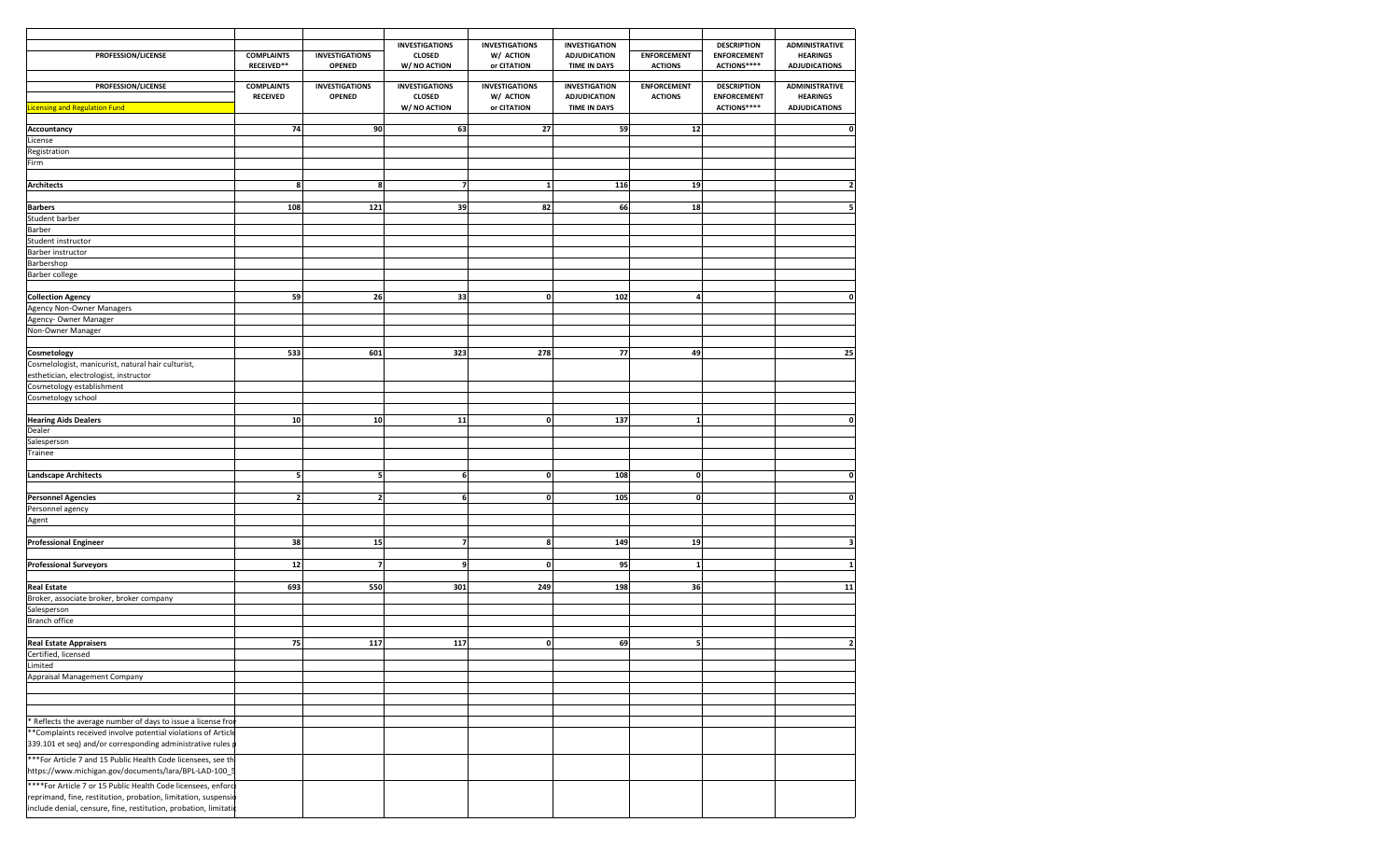**Section 228 of 2020 PA 166**

**Fiscal Year 2021 (October 1, 2020 to September 30, 2021) REVENUE EXPENDITURES Licensing and Regulation Fund** 11,933,356 12,539,295 **PROFESSION/LICENSE REVENUE RENEWAL FEE # INITIAL # INITIAL # RENEWAL AVERAGE TIME NUMBER OF EXAMS DESCRIPTION OF DESCRIPTION OF CYCLE TYPE AMOUNT OF FEE APPLICATIONS APPLICATIONS LICENSES TO APPROVE OR PROCTORED FOR TYPE OF COMPLAINTS PROCESS USED TO DENIED DENY APPLICATIONS APPLICATIONS INITIAL APPLICATION RECEIVED RESOLVE COMPLAINTS ProfessionalExaming 186,685** Application Fee **a Confidence COLO 51,500.00 Reviewed within 5 business days. 0** Non‐receipt of payment a\*<br>Annual Annual PEO0 Annual 18 0 64 PEO Group Group 0 Annual License Fee \$1,671.00 <sup>7</sup> 0 40 <sup>a</sup>\* **PEO Group Member**  Group Member Annual 000 PEO LTD  $\rm O\,17D$  . The contract of the contract of the contract of the contract of the contract of the contract of the contract of the contract of the contract of the contract of the contract of the contract of the contract of a\* Description of Process to Resolved Complaints - Complaint sent to respondent to have a chance to respond. Response is then sent to complainant to add any other information. Department makes a decision on whether or not **Professional Investigator** 170,275 Application Processing Fee \$150.00 **<sup>0</sup> Reviewed within <sup>5</sup> business days. <sup>0</sup>** b\* <sup>c</sup>\* Professional Investigator Agency Investigator Agency Triennial 91 0 328 Professional Investigator Agency Branch 0 Triennial Initial License Fee \$600.00 3 0 <sup>2</sup> 0 **Additional Branch License 125.00 \$125.00** Agency Renewal Fee \$300.00 0 **Branch Renewal Fee \$125.00 S125.00** b\* Description of Types of Complaints Received - Bond cancelled/Theft; trespassing; attempted arson; vehicle tampering; stalking; intimidation; changing police reports; fake and falsified medical reports; radio frequency i c\* Description of Process to Resolved Complaints - Complaint sent to respondent to have a chance to respond. Response is then sent to complainant to add any other information. Department makes a decision on whether or not **Forensic Polygraph Examiners Polygraph Examiners** 4,692 Intern License \$25.00 **<sup>0</sup> Reviewed within <sup>5</sup> business days. <sup>3</sup>** N/A d\* Intern 6 months 3 0 17 Out State Examiner 0 Annual Private Examiner \$100.00 0 0 1 Private Examiner Examiner Annual 1 0 3737 **Public Examiner**  Examiner 0 Annual Public Examiner \$25.00 4 0 44 0 Temporary 100 Day License **\$100.00** 0 **Temporary Annual License 1996 5200.00 \$200.00** 0 Intern License Renewal \$25.00 0 Private Examiner Renewal \$50.00 0 Public Examiner Renewal \$25.00 0 Temporary 100 Day License Renewal \$100.00 0 **Temporary Annual License Renewal \$200.00** 0 **Decision Contract Contract Automobile Contract Contract Contract Contract Contract Contract Contract Contract Contract Contract Contract Contract Contract Contract Contract Contract Contract Contract Contract Contract C** Duplication/Alteration of License \$10.00 Reinstatement Fe \$25.00 d\* Description of Process to Resolved Complaints - Complaint sent to respondent to have a chance to respond. Response is then sent to complainant to add any other information. Department makes a decision on whether or not Prepaid Funeral and Cemetery Sales Contract Sellers and the state of the State of the New Application New Application New Application (1990) and the State of the State of the State of the State of the State of the State of Sellerr 106 0 107 107 108 109 107 108 109 107 108 109 109 109 109 109 109 109 109 109 107 108 109 107 107 107 107 10 0 Renewal Fee \$30.00 Reregistration Fee \$120.00 0 Reinstatement Fee \$120.00 e\* Description of Types of Complaints Received ‐ Contract not funded by Registrant; services not provided; unlicensed activity f\* Description of Process to Resolved Complaints - Complaint sent to respondent to have a chance to respond. Response is then sent to complainant to add any other information. Department makes a decision on whether or not g\* Description of Enforcement Actions ‐Fine, Registration Revocation, Restitution, Requiring Other Documentation **Vehicle Protection Product Warrantors** 18,250 Application Fee \$250.00 **<sup>0</sup> Reviewed within <sup>5</sup> business days. <sup>0</sup>** N/A h\* **Warrantor** r ann an Chrìoganachd ann an Annual ann an Chrìostaig ann an Chrìostaig ann an Chrìostaig ann an Chrìostaig an **Warrantor Company** Company 0 Annual Renewal Fee \$250.00 9 0 67

h\* Description of Process to Resolved Complaints - Complaint sent to respondent to have a chance to respond. Response is then sent to complainant to add any other information. Department makes a decision on whether or not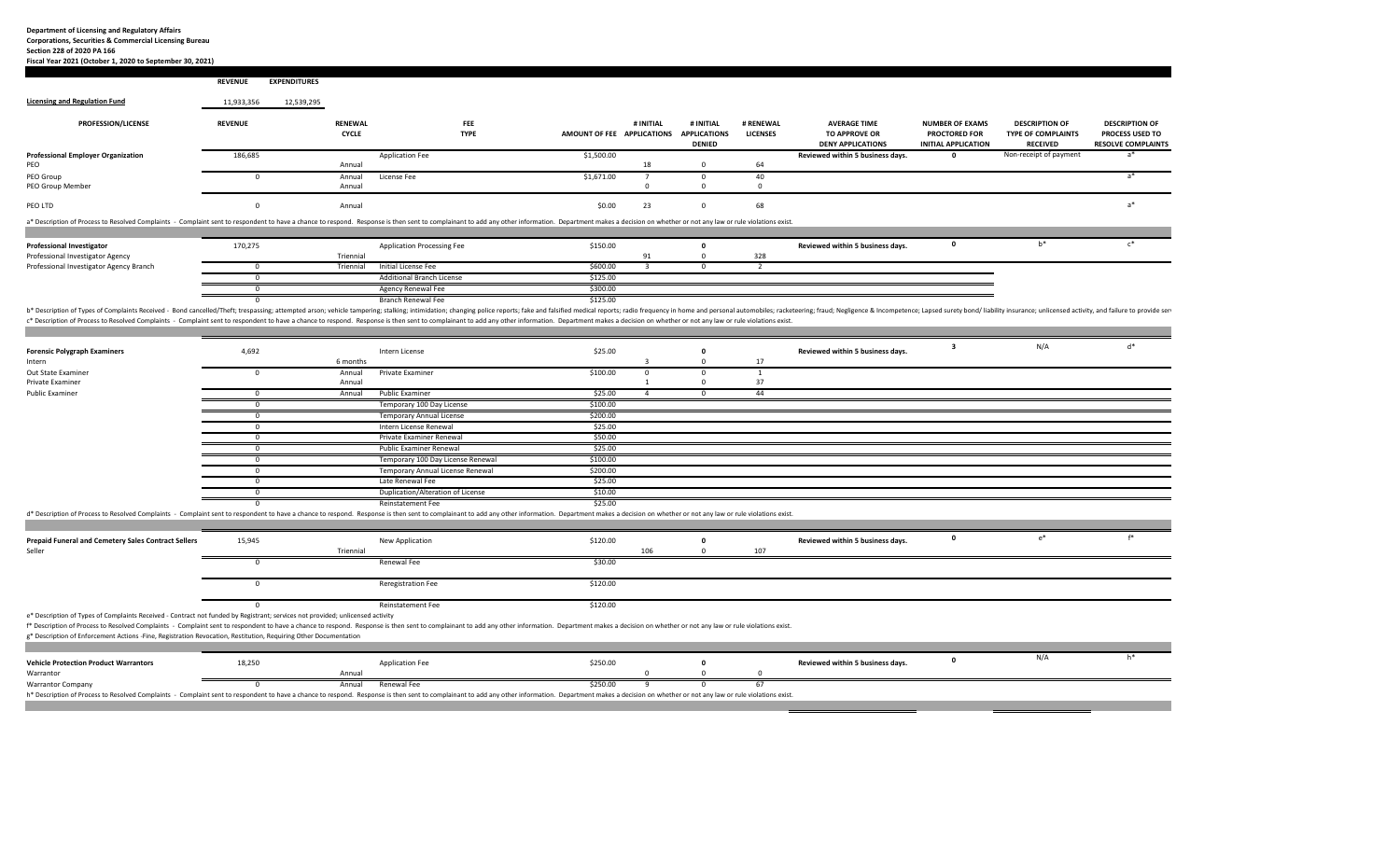## **Licensing and Regulation Fund**

| PROFESSION/LICENSE                                                                                                           | # OF<br><b>COMPLAINTS</b>      | # OF<br><b>COMPLAINTS</b> | # OF<br><b>INVESTIGATIONS</b>                  | # OF COMPLAINTS<br>W/ ACTION | <b>AVERAGE # OF</b><br><b>DAYS TO COMPLETE</b> | # OF                                 | <b>DESCRIPTION OF</b>       | # OF<br>ENFORCEMENT TYPE OF ENFORCEMENT ADMINISTRATIVE HEARING |
|------------------------------------------------------------------------------------------------------------------------------|--------------------------------|---------------------------|------------------------------------------------|------------------------------|------------------------------------------------|--------------------------------------|-----------------------------|----------------------------------------------------------------|
| <b>Professional Employer Organization</b>                                                                                    | <b>RECEIVED</b><br>$\mathbf 1$ | $\mathbf{1}$              | INVESTIGATED CLOSED W/NO ACTION<br>$\mathbf 1$ | or CITATION<br>$\mathbf 0$   | <b>INVESTIGATIONS</b><br>$\mathbf{2}$          | <b>ACTIONS</b><br>$\pmb{\mathsf{o}}$ | <b>ACTIONS TAKEN</b><br>N/A | <b>ADJUDICATIONS</b><br>0                                      |
| PEO<br>PEO Group                                                                                                             |                                |                           |                                                |                              |                                                |                                      |                             |                                                                |
| PEO Group Member                                                                                                             |                                |                           |                                                |                              |                                                |                                      |                             |                                                                |
| PEO LTD                                                                                                                      |                                |                           |                                                |                              |                                                |                                      |                             |                                                                |
| a* Description of Process to Resolved Complaints - Complai                                                                   |                                |                           |                                                |                              |                                                |                                      |                             |                                                                |
| <b>Professional Investigator</b><br>Professional Investigator Agency                                                         | 20                             | 20                        | $12\,$                                         | $\mathbf 1$                  | 130                                            | $\mathbf{1}$                         | Censure                     | 0                                                              |
| Professional Investigator Agency Branch                                                                                      |                                |                           |                                                |                              |                                                |                                      |                             |                                                                |
|                                                                                                                              |                                |                           |                                                |                              |                                                |                                      |                             |                                                                |
| b* Description of Types of Complaints Received - Bond canoice.<br>c* Description of Process to Resolved Complaints - Complai |                                |                           |                                                |                              |                                                |                                      |                             |                                                                |
| <b>Forensic Polygraph Examiners</b>                                                                                          | $\mathbf 0$                    | $\pmb{\mathsf{o}}$        | 0                                              | $\pmb{0}$                    | $\mathbf 0$                                    | $\pmb{\mathsf{o}}$                   | N/A                         | 0                                                              |
| Intern                                                                                                                       |                                |                           |                                                |                              |                                                |                                      |                             |                                                                |
| Out State Examiner<br>Private Examiner                                                                                       |                                |                           |                                                |                              |                                                |                                      |                             |                                                                |
| <b>Public Examiner</b>                                                                                                       |                                |                           |                                                |                              |                                                |                                      |                             |                                                                |
|                                                                                                                              |                                |                           |                                                |                              |                                                |                                      |                             |                                                                |
|                                                                                                                              |                                |                           |                                                |                              |                                                |                                      |                             |                                                                |
|                                                                                                                              |                                |                           |                                                |                              |                                                |                                      |                             |                                                                |
|                                                                                                                              |                                |                           |                                                |                              |                                                |                                      |                             |                                                                |
|                                                                                                                              |                                |                           |                                                |                              |                                                |                                      |                             |                                                                |
|                                                                                                                              |                                |                           |                                                |                              |                                                |                                      |                             |                                                                |
|                                                                                                                              |                                |                           |                                                |                              |                                                |                                      |                             |                                                                |
|                                                                                                                              |                                |                           |                                                |                              |                                                |                                      |                             |                                                                |
| d* Description of Process to Resolved Complaints - Compla                                                                    |                                |                           |                                                |                              |                                                |                                      |                             |                                                                |
|                                                                                                                              |                                |                           |                                                |                              |                                                |                                      |                             |                                                                |
| <b>Prepaid Funeral and Cemetery Sales Contract Sellers</b><br>Seller                                                         | 108                            | 108                       | 65                                             | 19                           | 45                                             | 8                                    | $\mathsf{g}^*$              | $\mathbf 1$                                                    |
|                                                                                                                              |                                |                           |                                                |                              |                                                |                                      |                             |                                                                |
|                                                                                                                              |                                |                           |                                                |                              |                                                |                                      |                             |                                                                |
| e* Description of Types of Complaints Received - Contract no                                                                 |                                |                           |                                                |                              |                                                |                                      |                             |                                                                |
| f* Description of Process to Resolved Complaints - Complai<br>g* Description of Enforcement Actions -Fine, Registration Re   |                                |                           |                                                |                              |                                                |                                      |                             |                                                                |
|                                                                                                                              |                                |                           |                                                |                              |                                                |                                      |                             |                                                                |
| <b>Vehicle Protection Product Warrantors</b><br>Warrantor                                                                    | $\mathbf 0$                    | $\mathbf 0$               | 0                                              | 0                            | $\mathbf 0$                                    | $\pmb{0}$                            | N/A                         | 0                                                              |
| <b>Warrantor Company</b><br>h* Description of Process to Resolved Complaints - Compla                                        |                                |                           |                                                |                              |                                                |                                      |                             |                                                                |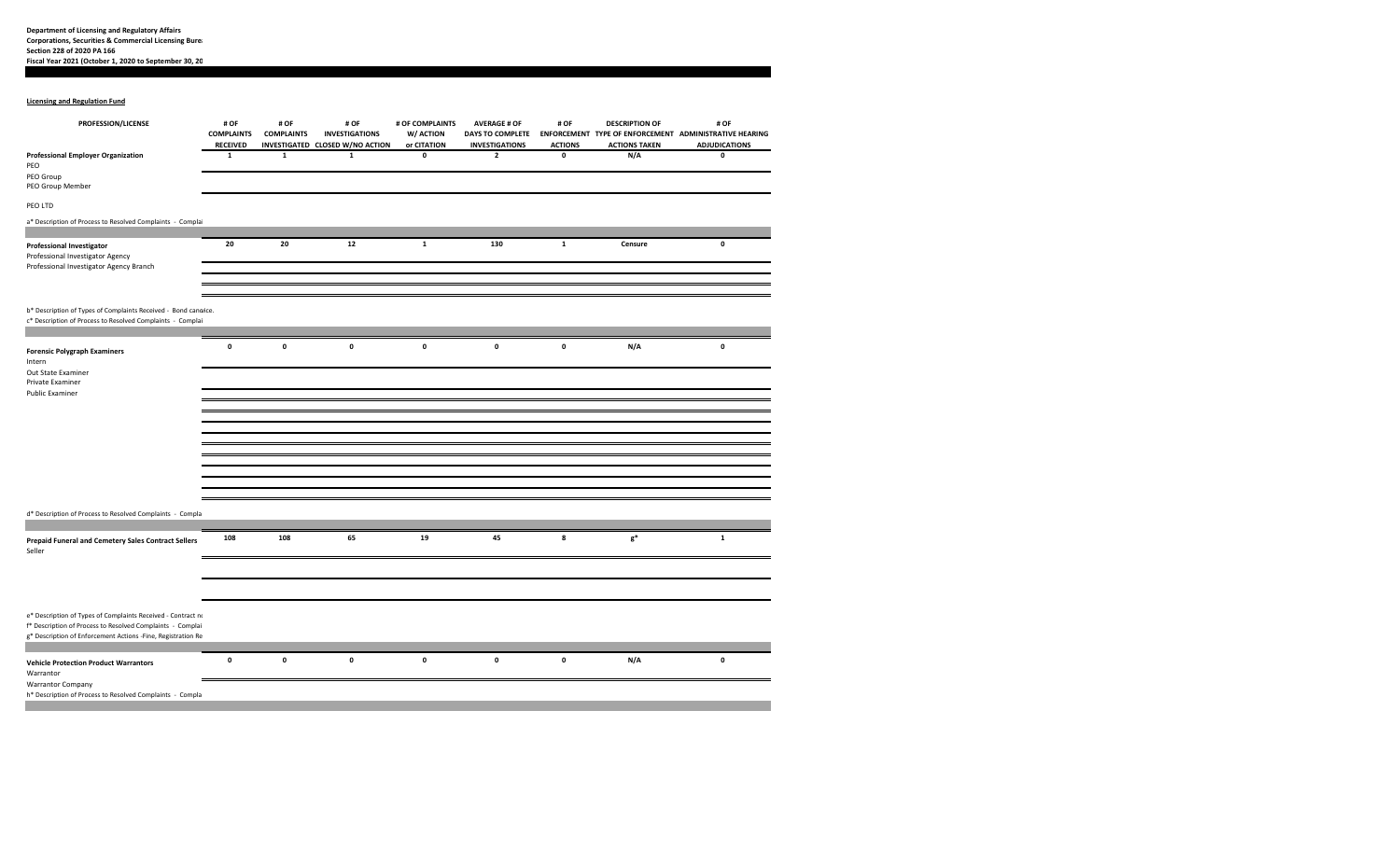| <b>PROFESSION/LICENSE</b>      | <b>REVENUE</b> | <b>RENEWAL</b><br><b>CYCLE</b> | FEE<br><b>TYPE</b>                 | AMOUNT OF FEE APPLICATIONS | # INITIAL | # INITIAL<br><b>APPLICATIONS</b><br><b>DENIED</b> | # RENEWAL<br><b>LICENSES</b> | <b>AVERAGE TIME</b><br><b>TO APPROVE OR</b><br><b>DENY APPLICATIONS</b> | <b>NUMBER OF EXAMS</b><br><b>PROCTORED FOR</b><br><b>INITIAL APPLICATION</b> | <b>DESCRIPTION OF</b><br><b>TYPE OF COMPLAINTS</b><br><b>RECEIVED</b> | <b>DESCRIPTION OF</b><br><b>PROCESS USED TO</b><br><b>RESOLVE COMPLAINTS</b> |
|--------------------------------|----------------|--------------------------------|------------------------------------|----------------------------|-----------|---------------------------------------------------|------------------------------|-------------------------------------------------------------------------|------------------------------------------------------------------------------|-----------------------------------------------------------------------|------------------------------------------------------------------------------|
|                                |                |                                |                                    |                            |           |                                                   |                              |                                                                         |                                                                              |                                                                       |                                                                              |
| Cemetery                       | 21,480         |                                | Crematory/Cemetery Application Fee | \$1,500.00                 |           |                                                   |                              | Reviewed within 5 business days.                                        |                                                                              |                                                                       |                                                                              |
| Crematory                      |                | Annual                         |                                    |                            |           |                                                   |                              |                                                                         |                                                                              |                                                                       |                                                                              |
| Cemetery Greater Than 10 Acres |                | Annual                         | Crematory/Cemetery Renewal Fee     | \$20.00                    |           |                                                   |                              |                                                                         |                                                                              |                                                                       |                                                                              |
| Cemetery Ten Acres or Less     |                | Annual                         |                                    |                            |           |                                                   | 87                           |                                                                         |                                                                              |                                                                       |                                                                              |
|                                |                |                                | Cemeteries Greater than 10 acres   | \$20.00                    |           |                                                   |                              |                                                                         |                                                                              |                                                                       |                                                                              |
|                                |                |                                | Cemetery Change of Control Fee     | \$1,500.00                 |           |                                                   |                              |                                                                         |                                                                              |                                                                       |                                                                              |

i\* Description of Types of Complaints Received ‐ Unlicensed Crematory; Grounds upkeep; Stolen funds; headstone not received; Financial irregularities; Decomposition odor; Body disinterred & reinterred without authorization

\* Description of Process to Resolved Complaints - Complaint sent to respondent to have a chance to respond. Response is then sent to complainant to add any other information. Department makes a decision on whether or not a

k\* Description of Enforcement Actions ‐ Fine, Requiring Document Submission, Requiring Payment of Audit Costs, Cease and Desist from Violating Act

| <b>Mortuary Science</b>     | 149,775 |          | 1 Year License                         | \$60.00  |    |       | Reviewed within 5 business days. | 53 | $m*$ |
|-----------------------------|---------|----------|----------------------------------------|----------|----|-------|----------------------------------|----|------|
| Establishment               |         | Biennial |                                        |          | 42 | 381   |                                  |    |      |
| Mortuary Science Individual |         | Biennial | 2 Year License                         | \$100.00 | 39 | 1,150 |                                  |    |      |
| Trainee                     |         | Annual   |                                        |          | 62 | 22    |                                  |    |      |
| Courtesy License            |         |          | Funeral Establishment 1 Year License   | \$170.00 | 10 |       |                                  |    |      |
|                             |         |          | Funeral Establishment 2 Year License   | \$225.00 |    |       |                                  |    |      |
|                             |         |          | <b>Resident Trainee Fee</b>            | \$45.00  |    |       |                                  |    |      |
|                             |         |          | Mortuary Science Relicensure           | \$80.00  |    |       |                                  |    |      |
|                             |         |          | Funeral Establishment Relicensure      | \$190.00 |    |       |                                  |    |      |
|                             |         |          | Resident Trainee Relicensure           | \$65.00  |    |       |                                  |    |      |
|                             |         |          | Mortuary Science License Renewal       | \$80.00  |    |       |                                  |    |      |
|                             |         |          | Funeral Establishment Renewal          | \$110.00 |    |       |                                  |    |      |
|                             |         |          | Resident Trainee Renewal               | \$30.00  |    |       |                                  |    |      |
|                             |         |          | Mortuary Science License Reinstatement | \$20.00  |    |       |                                  |    |      |
|                             |         |          | Funeral Establishment Reinstatement    | \$115.00 |    |       |                                  |    |      |
|                             |         |          | Verification of License Status         | \$15.00  |    |       |                                  |    |      |
|                             |         |          | Duplicate License                      | \$10.00  |    |       |                                  |    |      |
|                             |         |          | Name/Address Change                    | \$10.00  |    |       |                                  |    |      |

<sup>1</sup> Description of Types of Complaints Received - Negligence/Incompetence/Aiding or abetting/Unlicensed activity/Supervisor of a trainee was not actively connected to the funeral establishment/Funeral home not operated by authorization; Failure to obtain a burial transit permit; Trainee not under direct supervision; Embalming room not clean and sanitary; Lack of supplies; Embalming room used for storage/Manager not employed full time and no registration; Failure to display name; License not conspicuously displayed; Fraud/Deceit/Dishonesty in an application; Fluctuation in pricing; Price List not provided; Prepaid registration not available; Body cremated but kin; Cremains left in abandoned funeral home; failure to provide services; acts of incompetence; falsifying documents, theft; possible executive order violations

m\* Description of Process to Resolved Complaints - Complaint sent to respondent to have a chance to respond. Response is then sent to complainant to add any other information. Department makes a decision on whether or not

n\* Description of Enforcement Actions ‐ Fine, License Revocation, License Suspension, Restitution, Document Submission, Cease and Desist from Violating the Code

**Contract** 

| <b>Transportation Company</b>         | 219,593 |        | 1-10 Vehicles Application Fee  | \$25.00     |     |     | Reviewed within 5 business days. | 0 | $\circ^*$ |  |
|---------------------------------------|---------|--------|--------------------------------|-------------|-----|-----|----------------------------------|---|-----------|--|
| Limousine Carrier                     | 67,125  | Annual |                                |             | 148 | 336 |                                  |   |           |  |
| <b>Taxicab Carrier</b>                | 13,218  | Annual | 11-25 Vehicles Application Fee | \$50.00     | 40  | 38  |                                  |   |           |  |
| <b>Transportation Network Company</b> | 139,250 | Annual |                                |             | 99  | 15  |                                  |   |           |  |
|                                       |         |        | 26+ Vehicles Application Fee   | \$100.00    |     |     |                                  |   |           |  |
|                                       |         |        | 1 Vehicle                      | \$100.00    |     |     |                                  |   |           |  |
|                                       |         |        | 2 Vehicles                     | \$150.00    |     |     |                                  |   |           |  |
|                                       |         |        | 3 Vehicles                     | \$200.00    |     |     |                                  |   |           |  |
|                                       |         |        | 4 Vehicles                     | \$250.00    |     |     |                                  |   |           |  |
|                                       |         |        | 5 Vehicles                     | \$300.00    |     |     |                                  |   |           |  |
|                                       |         |        | 6 Vehicles                     | \$350.00    |     |     |                                  |   |           |  |
|                                       |         |        | 7 Vehicles                     | \$400.00    |     |     |                                  |   |           |  |
|                                       |         |        | 8 Vehicles                     | \$450.00    |     |     |                                  |   |           |  |
|                                       |         |        | 9 Vehicles                     | \$500.00    |     |     |                                  |   |           |  |
|                                       |         |        | 10 Vehicles                    | \$550.00    |     |     |                                  |   |           |  |
|                                       |         |        | 11-25 Vehicles                 | \$1,000.00  |     |     |                                  |   |           |  |
|                                       |         |        | 26-100 Vehicles                | \$2,500.00  |     |     |                                  |   |           |  |
|                                       |         |        | 101-500 Vehicles               | \$5,000.00  |     |     |                                  |   |           |  |
|                                       |         |        | 501-1,000 Vehicles             | \$10,000.00 |     |     |                                  |   |           |  |
|                                       |         |        | 1.001 or More Vehicles         | \$30,000,00 |     |     |                                  |   |           |  |

\*A report generated from online applications show a discrepancy for Transportation Network Companies. Several applicants submit the wrong applications and their information is transferred to the appropriate registration an o\* Description of Types of Complaints Received - Unregistered provider; Liability insurance expired; no trip records, no zero tolerance policy, no driver applications; no driver applications and sex offender checks; vehicl

p\* Description of Process to Resolved Complaints - Complaint sent to respondent to have a chance to respond. Response is then sent to complainant to add any other information. Department makes a decision on whether or not

q\* Description of Enforcement Actions ‐ Fine, Cease and Desist Order from Violating the Act, Requiring Proof of Insurance/Bond, Requiring Other Documentation.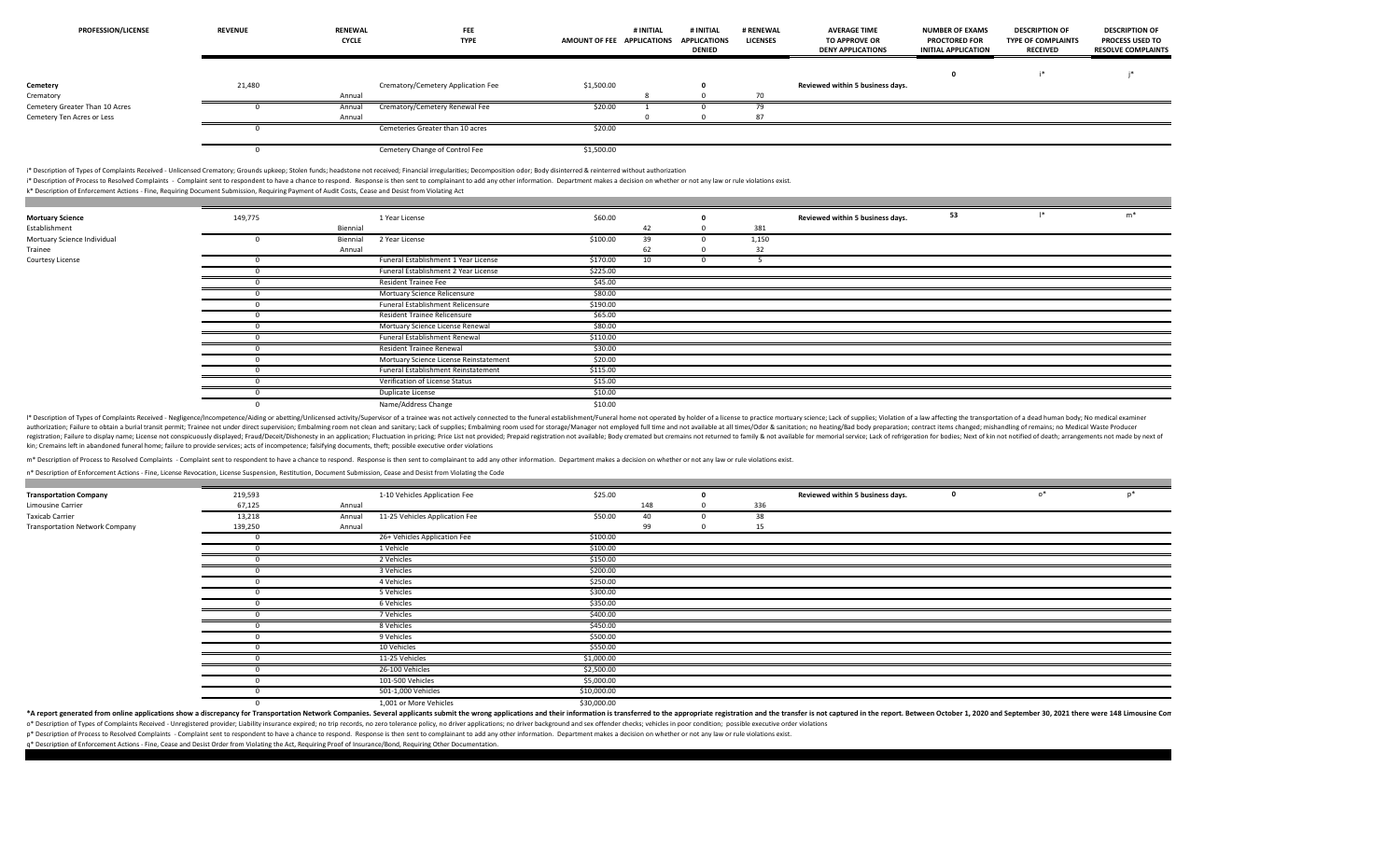| PROFESSION/LICENSE                                                                                                                                                                         | # OF<br><b>COMPLAINTS</b><br>RECEIVED | # OF<br><b>COMPLAINTS</b> | # OF<br><b>INVESTIGATIONS</b><br>INVESTIGATED CLOSED W/NO ACTION | # OF COMPLAINTS<br>W/ ACTION<br>or CITATION | <b>AVERAGE # OF</b><br>DAYS TO COMPLETE<br><b>INVESTIGATIONS</b> | # OF<br><b>ACTIONS</b>  | <b>DESCRIPTION OF</b><br><b>ACTIONS TAKEN</b> | # OF<br>ENFORCEMENT TYPE OF ENFORCEMENT ADMINISTRATIVE HEARING<br><b>ADJUDICATIONS</b> |
|--------------------------------------------------------------------------------------------------------------------------------------------------------------------------------------------|---------------------------------------|---------------------------|------------------------------------------------------------------|---------------------------------------------|------------------------------------------------------------------|-------------------------|-----------------------------------------------|----------------------------------------------------------------------------------------|
| Cemetery                                                                                                                                                                                   | 68                                    | 68                        | 35                                                               | ${\bf 10}$                                  | 89                                                               | $\overline{\mathbf{3}}$ | $\mathbf{k}^*$                                | $\mathbf 1$                                                                            |
| Crematory<br>Cemetery Greater Than 10 Acres<br>Cemetery Ten Acres or Less                                                                                                                  |                                       |                           |                                                                  |                                             |                                                                  |                         |                                               |                                                                                        |
| i* Description of Types of Complaints Received - Unlicensed<br>i* Description of Process to Resolved Complaints - Complair<br>k* Description of Enforcement Actions - Fine, Requiring Docu |                                       |                           |                                                                  |                                             |                                                                  |                         |                                               |                                                                                        |
| <b>Mortuary Science</b><br>Establishment<br>Mortuary Science Individual<br>Trainee<br>Courtesy License                                                                                     | 117                                   | 117                       | 95                                                               | 104                                         | 104                                                              | 57                      | $\mathsf{n}^*$                                | $\boldsymbol{6}$                                                                       |
|                                                                                                                                                                                            |                                       |                           |                                                                  |                                             |                                                                  |                         |                                               |                                                                                        |
|                                                                                                                                                                                            |                                       |                           |                                                                  |                                             |                                                                  |                         |                                               |                                                                                        |
| I* Description of Types of Complaints Received - Negligence/<br>authorization; Failure to obtain a burial transit permit; Train                                                            |                                       |                           |                                                                  |                                             |                                                                  |                         |                                               |                                                                                        |
| registration; Failure to display name; License not conspicuou<br>kin; Cremains left in abandoned funeral home; failure to pro                                                              |                                       |                           |                                                                  |                                             |                                                                  |                         |                                               |                                                                                        |
| m* Description of Process to Resolved Complaints - Compla<br>n* Description of Enforcement Actions - Fine, License Revoca                                                                  |                                       |                           |                                                                  |                                             |                                                                  |                         |                                               |                                                                                        |
| <b>Transportation Company</b><br>Limousine Carrier<br><b>Taxicab Carrier</b><br><b>Transportation Network Company</b>                                                                      | 31                                    | 31                        | 31                                                               | $12\,$                                      | 138                                                              | 12                      | $\mathsf{q}^*$                                | $\pmb{\mathsf{o}}$                                                                     |
|                                                                                                                                                                                            |                                       |                           |                                                                  |                                             |                                                                  |                         |                                               |                                                                                        |
|                                                                                                                                                                                            |                                       |                           |                                                                  |                                             |                                                                  |                         |                                               |                                                                                        |
|                                                                                                                                                                                            |                                       |                           |                                                                  |                                             |                                                                  |                         |                                               |                                                                                        |
| *A report generated from online applications show a apanies, 40 Taxicab Companies, and 99 Transportation Networked Companies registered under the act.                                     |                                       |                           |                                                                  |                                             |                                                                  |                         |                                               |                                                                                        |

p\* Description of Process to Resolved Complaints ‐ Complai

q\* Description of Enforcement Actions ‐ Fine, Cease and Des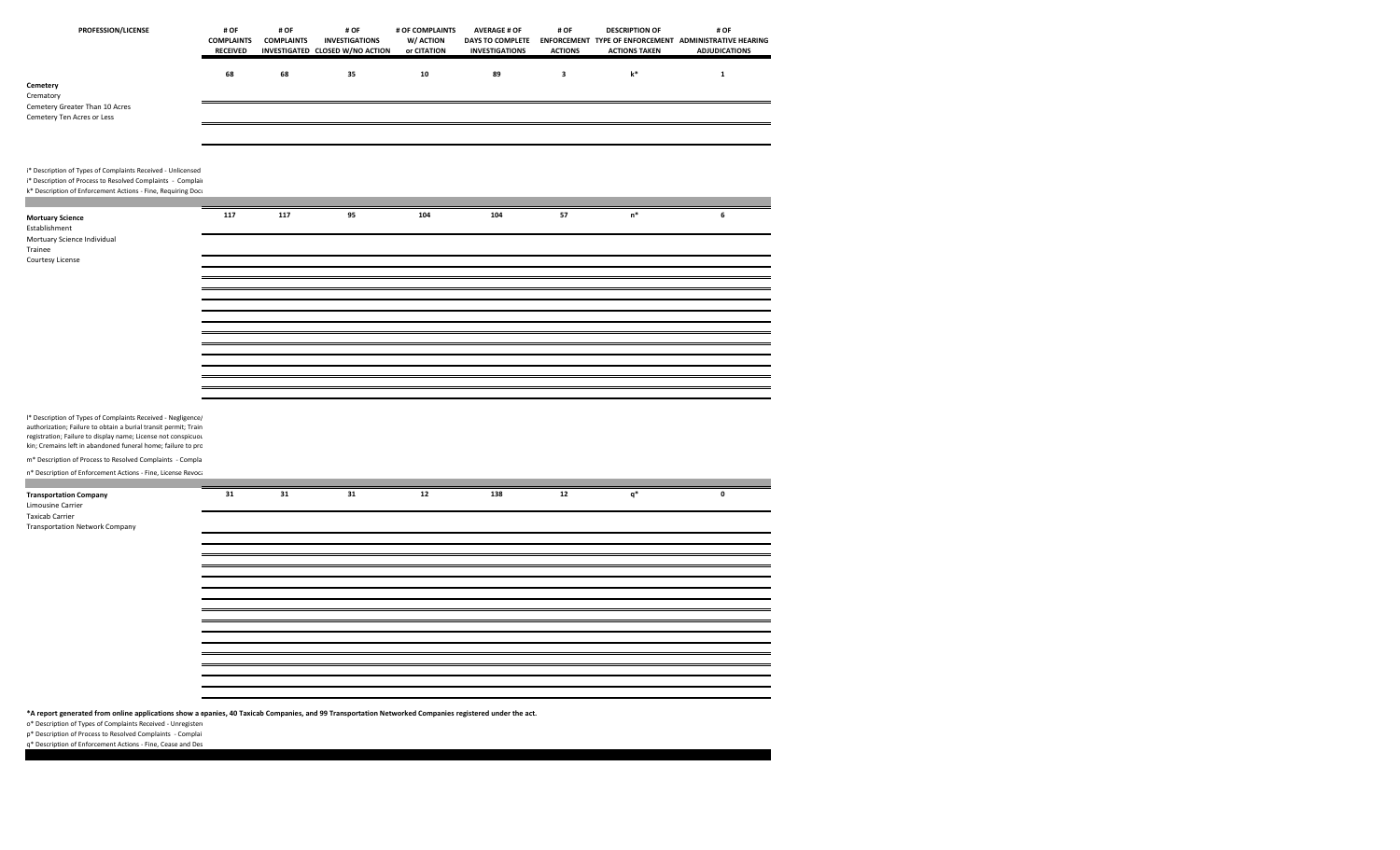| <b>PROFESSION/LICENSE</b>                                              | <b>REVENUE</b>            | <b>RENEWAL</b><br><b>CYCLE</b> | <b>FEE</b><br><b>TYPE</b>                             | AMOUNT OF FEE APPLICATIONS | # INITIAL | # INITIAL<br><b>APPLICATIONS</b><br><b>DENIED</b> | # RENEWAL<br><b>LICENSES</b> | <b>AVERAGE TIME</b><br><b>TO APPROVE OR</b><br><b>DENY APPLICATIONS</b> | <b>NUMBER OF EXAMS</b><br><b>PROCTORED FOR</b><br><b>INITIAL APPLICATION</b> | <b>DESCRIPTION OF</b><br><b>TYPE OF COMPLAINTS</b><br><b>RECEIVED</b> | <b>DESCRIPTION OF</b><br>PROCESS USED TO<br><b>RESOLVE COMPLAINTS</b> |
|------------------------------------------------------------------------|---------------------------|--------------------------------|-------------------------------------------------------|----------------------------|-----------|---------------------------------------------------|------------------------------|-------------------------------------------------------------------------|------------------------------------------------------------------------------|-----------------------------------------------------------------------|-----------------------------------------------------------------------|
|                                                                        | <b>REVENUE</b>            | <b>EXPENDITURES</b>            |                                                       |                            |           |                                                   |                              |                                                                         |                                                                              |                                                                       |                                                                       |
| <b>Unarmed Combat Fund</b>                                             | 48,661                    | 329,039                        |                                                       |                            |           |                                                   |                              |                                                                         |                                                                              |                                                                       |                                                                       |
| <b>PROFESSION/LICENSE</b>                                              | <b>REVENUE</b><br>448,661 | <b>RENEWAL</b><br><b>CYCLE</b> | <b>FEE</b><br><b>TYPE</b>                             | AMOUNT OF FEE APPLICATIONS | # INITIAL | # INITIAL<br><b>APPLICATIONS</b><br><b>DENIED</b> | # RENEWAL<br><b>LICENSES</b> | <b>AVERAGE TIME</b><br><b>TO APPROVE OR</b><br><b>DENY APPLICATION</b>  | <b>NUMBER OF EXAMS</b><br><b>PROCTORED FOR</b><br><b>INITIAL APPLICATION</b> | <b>DESCRIPTION OF</b><br><b>TYPE OF COMPLAINTS</b><br><b>RECEIVED</b> | <b>DESCRIPTION OF</b><br>PROCESS USED TO<br><b>RESOLVE COMPLAINTS</b> |
| <b>Unarmed Combat Commission</b><br>Amateur Mixed Martial Arts         |                           | Annual                         | Professional Boxer or MMA                             | \$45.00                    | 22        | $\Omega$                                          |                              | Reviewed within 5 business days.                                        | $\Omega$                                                                     | $r^*$                                                                 | $s^*$                                                                 |
| Judge<br>Referee                                                       |                           | Annual<br>Annual               | Judges, Timekeepers                                   | \$30.00                    |           |                                                   | 23                           |                                                                         |                                                                              |                                                                       |                                                                       |
| Timekeeper<br>Matchmaker                                               |                           | Annual<br>Annual               | Matchmaker, Referees                                  | \$30.00                    |           |                                                   |                              |                                                                         |                                                                              |                                                                       |                                                                       |
| <b>Professional Boxer</b><br>Professional Mixed Martial Artist         |                           | Annual<br>Annual               | Promoters                                             | \$500.00                   | 66<br>18  |                                                   | 19<br>19                     |                                                                         |                                                                              |                                                                       |                                                                       |
| Professional Promoter - Business<br>Professional Promoter - Individual |                           | Annual<br>Annual               | Professional Boxer or MMA Renewal                     | \$45.00                    |           |                                                   |                              |                                                                         |                                                                              |                                                                       |                                                                       |
| Show Permit                                                            |                           | N/A                            | Judges, Timekeepers Renewal                           | \$70.00                    |           |                                                   |                              |                                                                         |                                                                              |                                                                       |                                                                       |
|                                                                        |                           |                                | Matchmaker, Referees Renewal                          | \$150.00                   |           |                                                   |                              |                                                                         |                                                                              |                                                                       |                                                                       |
|                                                                        |                           |                                | <b>Promoters Renewal</b>                              | \$300.00                   |           |                                                   |                              |                                                                         |                                                                              |                                                                       |                                                                       |
|                                                                        |                           |                                | Show Permit                                           | \$500.00                   |           |                                                   |                              |                                                                         |                                                                              |                                                                       |                                                                       |
|                                                                        |                           |                                | Professional Boxer or MMA Relicensure                 | \$120.00                   |           |                                                   |                              |                                                                         |                                                                              |                                                                       |                                                                       |
|                                                                        |                           |                                | Judges, Timekeepers Relicensure                       | \$130.00                   |           |                                                   |                              |                                                                         |                                                                              |                                                                       |                                                                       |
|                                                                        |                           |                                | Matchmaker, Referees Relicensure                      | \$210.00                   |           |                                                   |                              |                                                                         |                                                                              |                                                                       |                                                                       |
|                                                                        |                           |                                | <b>Promoters Relicensure</b>                          | \$830.00                   |           |                                                   |                              |                                                                         |                                                                              |                                                                       |                                                                       |
|                                                                        |                           |                                | Late Renewal Fee                                      | \$30.00                    |           |                                                   |                              |                                                                         |                                                                              |                                                                       |                                                                       |
|                                                                        | $\Omega$                  |                                | Fee for issuance of duplicate license or registration | \$15.00                    |           |                                                   |                              |                                                                         |                                                                              |                                                                       |                                                                       |

r\* Description of Types of Complaints Received - Failure to notify the Department if the contestant is unable to compete; Illegal head butt; incorrect decision; Interference by a promoter; incorrect desult reported; unlice q\* Description of Process to Resolved Complaints - Complaint sent to respondent to have a chance to respond. Response is then sent to complainant to add any other information. Department makes a decision on whether or not

|                                                 | <b>REVENUE</b> | <b>EXPENDITURES</b>            |                                                |                            |           |                                                   |                              |                                                                        |                                                                              |                                                                       |                                                                              |
|-------------------------------------------------|----------------|--------------------------------|------------------------------------------------|----------------------------|-----------|---------------------------------------------------|------------------------------|------------------------------------------------------------------------|------------------------------------------------------------------------------|-----------------------------------------------------------------------|------------------------------------------------------------------------------|
| <b>Security Business Fund</b>                   | 111,877        | 93,438                         |                                                |                            |           |                                                   |                              |                                                                        |                                                                              |                                                                       |                                                                              |
| <b>PROFESSION/LICENSE</b>                       | <b>REVENUE</b> | <b>RENEWAL</b><br><b>CYCLE</b> | <b>FEE</b><br><b>TYPE</b>                      | AMOUNT OF FEE APPLICATIONS | # INITIAL | # INITIAL<br><b>APPLICATIONS</b><br><b>DENIED</b> | # RENEWAL<br><b>LICENSES</b> | <b>AVERAGE TIME</b><br><b>TO APPROVE OR</b><br><b>DENY APPLICATION</b> | <b>NUMBER OF EXAMS</b><br><b>PROCTORED FOR</b><br><b>INITIAL APPLICATION</b> | <b>DESCRIPTION OF</b><br><b>TYPE OF COMPLAINTS</b><br><b>RECEIVED</b> | <b>DESCRIPTION OF</b><br><b>PROCESS USED TO</b><br><b>RESOLVE COMPLAINTS</b> |
| <b>Security Guard Agency</b>                    | 43,075         |                                | Sole Proprietorship License                    | \$200.00                   |           |                                                   |                              | Reviewed within 5 business days.                                       |                                                                              | u*                                                                    | $v^*$                                                                        |
| Sole Proprietorship                             |                | Biennial                       |                                                |                            |           |                                                   |                              |                                                                        |                                                                              |                                                                       |                                                                              |
| Firm, Company, Partnership, LLC, or corporation |                |                                | Firm, Company, Partnership, LLC or Corporation |                            |           |                                                   |                              |                                                                        |                                                                              |                                                                       |                                                                              |
|                                                 |                | Biennial                       | License                                        | \$300.00                   | 66        |                                                   | 139                          |                                                                        |                                                                              |                                                                       |                                                                              |
| Security Guard Agency Branch                    |                | Biennial                       |                                                |                            |           |                                                   | 11                           |                                                                        |                                                                              |                                                                       |                                                                              |
|                                                 |                |                                | Branch Office 0 Security Guard License         | \$50.00                    |           |                                                   |                              |                                                                        |                                                                              |                                                                       |                                                                              |
|                                                 |                |                                | Sole Proprietorship Renewal                    | \$100.00                   |           |                                                   |                              |                                                                        |                                                                              |                                                                       |                                                                              |
|                                                 |                |                                | Firm, Company, Partnership, LLC or Corporation |                            |           |                                                   |                              |                                                                        |                                                                              |                                                                       |                                                                              |
|                                                 |                |                                | Renewal                                        | \$150.00                   |           |                                                   |                              |                                                                        |                                                                              |                                                                       |                                                                              |
|                                                 |                |                                | Branch Office O Security Guard Renewal         | \$50.00                    |           |                                                   |                              |                                                                        |                                                                              |                                                                       |                                                                              |
|                                                 |                |                                | Late Renewal Fee                               | \$25.00                    |           |                                                   |                              |                                                                        |                                                                              |                                                                       |                                                                              |
|                                                 |                |                                | Fingerprints                                   | \$49.25                    |           |                                                   |                              |                                                                        |                                                                              |                                                                       |                                                                              |
|                                                 |                |                                | Relicensure                                    | \$50.00                    |           |                                                   |                              |                                                                        |                                                                              |                                                                       |                                                                              |
|                                                 |                |                                | Reinstatement                                  | \$100.00                   |           |                                                   |                              |                                                                        |                                                                              |                                                                       |                                                                              |

u\* Description of Types of Complaints Received - Unlicensed activity; failure to provide service or documents; illegally altering documents; lapsed surety bond/ liability insurance

v\* Description of Process to Resolved Complaints - Complaint sent to respondent to have a chance to respond. Response is then sent to complainant to add any other information. Department makes a decision on whether or not

w\* Description of Enforcement Actions ‐ License Suspension, Reinstatement Fee

t\* Description of Enforcement Actions ‐ Fine & Administrative Costs, License Suspension, License Revocation

| <b>Security Alarm System Contractors</b> | 68,732 |          | Security Alarm System Contractor License     | \$500.00 |  |     | Reviewed within 5 business days. |  |  |
|------------------------------------------|--------|----------|----------------------------------------------|----------|--|-----|----------------------------------|--|--|
| Security Alarm Agency                    |        | Biennial |                                              |          |  | 161 |                                  |  |  |
| Security Alarm Agency Branch             |        | Biennial | Branch Office License                        | \$100.00 |  |     |                                  |  |  |
|                                          |        |          | Security Alarm System Contractor Renewal     | \$250.00 |  |     |                                  |  |  |
|                                          |        |          | Branch Office Renewal                        | \$100.00 |  |     |                                  |  |  |
|                                          |        |          | Late Renewal Fee                             | \$25.00  |  |     |                                  |  |  |
|                                          |        |          | Security Alarm System Contractor Relicensure | \$500.00 |  |     |                                  |  |  |
|                                          |        |          | Branch Office Relicensure                    | \$100.00 |  |     |                                  |  |  |
|                                          |        |          | Reinstatement                                | \$100.00 |  |     |                                  |  |  |

x\* Description of Types of Complaints Received ‐ Contractual/ bill payment issues; not providing services in contract, unlicensed; lapsed surety bond/ liability insurance

y\* Description of Process to Resolved Complaints - Complaint sent to respondent to have a chance to respond. Response is then sent to complainant to add any other information. Department makes a decision on whether or not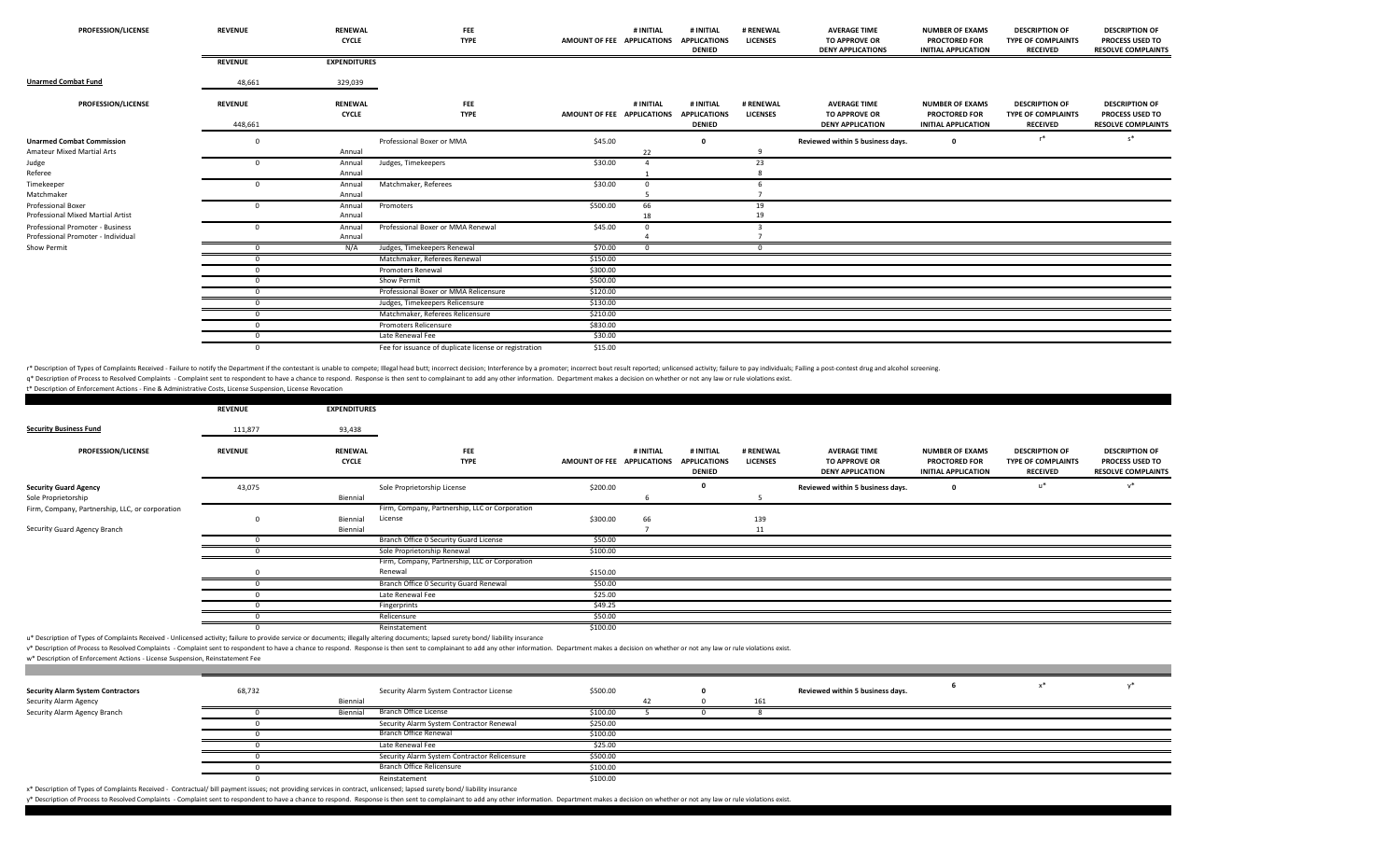| PROFESSION/LICENSE                                                                                                                                                                                                                                                 | # OF<br><b>COMPLAINTS</b><br><b>RECEIVED</b> | # OF<br><b>COMPLAINTS</b> | # OF<br><b>INVESTIGATIONS</b><br>INVESTIGATED CLOSED W/NO ACTION | # OF COMPLAINTS<br>W/ ACTION<br>or CITATION | <b>AVERAGE # OF</b><br>DAYS TO COMPLETE<br><b>INVESTIGATIONS</b>       | # OF<br><b>ACTIONS</b> | <b>DESCRIPTION OF</b><br><b>ACTIONS TAKEN</b> | # OF<br>ENFORCEMENT TYPE OF ENFORCEMENT ADMINISTRATIVE HEARING<br><b>ADJUDICATIONS</b>                  |
|--------------------------------------------------------------------------------------------------------------------------------------------------------------------------------------------------------------------------------------------------------------------|----------------------------------------------|---------------------------|------------------------------------------------------------------|---------------------------------------------|------------------------------------------------------------------------|------------------------|-----------------------------------------------|---------------------------------------------------------------------------------------------------------|
| <b>Unarmed Combat Fund</b>                                                                                                                                                                                                                                         |                                              |                           |                                                                  |                                             |                                                                        |                        |                                               |                                                                                                         |
| PROFESSION/LICENSE                                                                                                                                                                                                                                                 | # OF<br><b>COMPLAINTS</b><br><b>RECEIVED</b> | # OF<br><b>COMPLAINTS</b> | # OF<br><b>INVESTIGATIONS</b><br>INVESTIGATED CLOSED W/NO ACTION | # OF COMPLAINTS<br>W/ ACTION<br>or CITATION | <b>AVERAGE # OF</b><br><b>DAYS TO COMPLETE</b><br><b>INVESTIGATION</b> | # OF<br><b>ACTIONS</b> | <b>DESCRIPTION OF</b><br><b>ACTIONS TAKEN</b> | # OF<br>ENFORCEMENT TYPE OF ENFORCEMENT ADMINISTRATIVE HEARING<br><b>ADJUDICATIONS</b>                  |
| <b>Unarmed Combat Commission</b><br>Amateur Mixed Martial Arts<br>Judge<br>Referee<br>Timekeeper<br>Matchmaker<br>Professional Boxer<br>Professional Mixed Martial Artist<br>Professional Promoter - Business<br>Professional Promoter - Individual<br>Show Permit | 6                                            | 6                         | $\mathbf 1$                                                      | $\overline{\phantom{a}}$                    | 270                                                                    | 4                      | $\mathsf{t}^*$                                | 3                                                                                                       |
| r* Description of Types of Complaints Received - Failure to n<br>q* Description of Process to Resolved Complaints - Complai<br>t* Description of Enforcement Actions - Fine & Administrativ<br><b>Security Business Fund</b>                                       |                                              |                           |                                                                  |                                             |                                                                        |                        |                                               |                                                                                                         |
| PROFESSION/LICENSE                                                                                                                                                                                                                                                 | # OF<br><b>COMPLAINTS</b><br><b>RECEIVED</b> | # OF<br><b>COMPLAINTS</b> | # OF<br><b>INVESTIGATIONS</b><br>INVESTIGATED CLOSED W/NO ACTION | W/ ACTION<br>or CITATION                    | # OF COMPLAINTS AVERAGE AMOUNT OF<br><b>INVESTIGATION</b>              | # OF<br><b>ACTIONS</b> | <b>DESCRIPTION OF</b><br><b>ACTIONS TAKEN</b> | # OF<br>TIME TO COMPLETE ENFORCEMENT TYPE OF ENFORCEMENT ADMINISTRATIVE HEARING<br><b>ADJUDICATIONS</b> |
| <b>Security Guard Agency</b><br>Sole Proprietorship<br>Firm, Company, Partnership, LLC, or corporation<br>Security Guard Agency Branch                                                                                                                             | 8                                            | 8                         | 4                                                                | $\mathbf 1$                                 | 43                                                                     | $\mathbf 1$            | w*                                            | 0                                                                                                       |
|                                                                                                                                                                                                                                                                    |                                              |                           |                                                                  |                                             |                                                                        |                        |                                               |                                                                                                         |
|                                                                                                                                                                                                                                                                    |                                              |                           |                                                                  |                                             |                                                                        |                        |                                               |                                                                                                         |
| u* Description of Types of Complaints Received - Unlicensed<br>v* Description of Process to Resolved Complaints - Complair<br>w* Description of Enforcement Actions - License Suspension                                                                           |                                              |                           |                                                                  |                                             |                                                                        |                        |                                               |                                                                                                         |
| <b>Security Alarm System Contractors</b><br>Security Alarm Agency<br>Security Alarm Agency Branch                                                                                                                                                                  | 5                                            | 5                         | 5                                                                | $\mathbf 0$                                 | 192                                                                    | $\pmb{\mathsf{o}}$     | N/A                                           | 0                                                                                                       |
|                                                                                                                                                                                                                                                                    |                                              |                           |                                                                  |                                             |                                                                        |                        |                                               |                                                                                                         |
|                                                                                                                                                                                                                                                                    |                                              |                           |                                                                  |                                             |                                                                        |                        |                                               |                                                                                                         |
|                                                                                                                                                                                                                                                                    |                                              |                           |                                                                  |                                             |                                                                        |                        |                                               |                                                                                                         |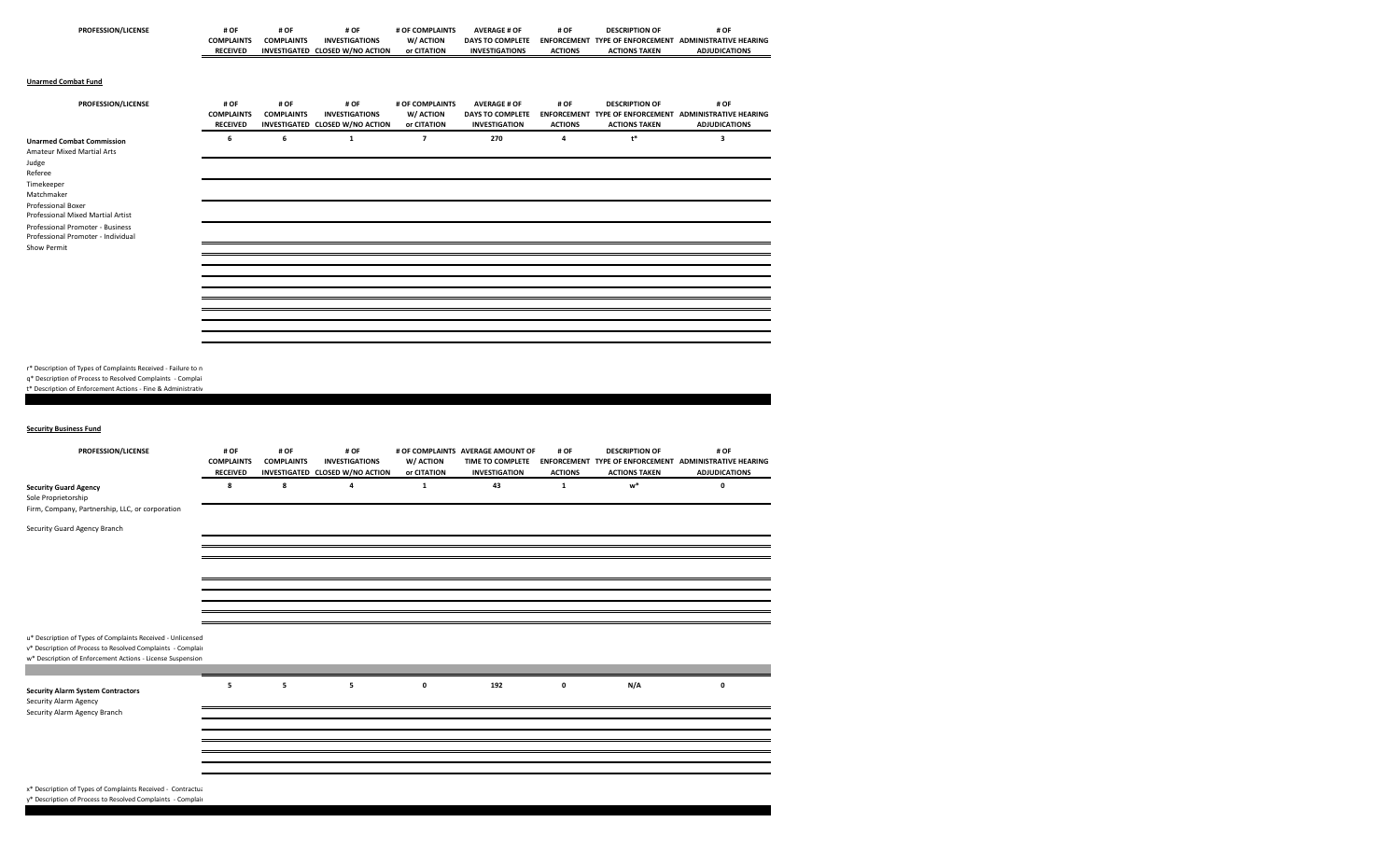| PROFESSION/LICENSE                                | <b>REVENUE</b>              | <b>RENEWAL</b><br><b>CYCLE</b> | FEE<br><b>TYPE</b> | AMOUNT OF FEE APPLICATIONS | # INITIAL                        | # INITIAL<br><b>APPLICATIONS</b><br><b>DENIED</b> | # RENEWAL<br><b>LICENSES</b> | <b>AVERAGE TIME</b><br>TO APPROVE OR<br><b>DENY APPLICATIONS</b>       | <b>NUMBER OF EXAMS</b><br><b>PROCTORED FOR</b><br><b>INITIAL APPLICATION</b> | <b>DESCRIPTION OF</b><br><b>TYPE OF COMPLAINTS</b><br><b>RECEIVED</b> | <b>DESCRIPTION OF</b><br>PROCESS USED TO<br><b>RESOLVE COMPLAINTS</b>        |
|---------------------------------------------------|-----------------------------|--------------------------------|--------------------|----------------------------|----------------------------------|---------------------------------------------------|------------------------------|------------------------------------------------------------------------|------------------------------------------------------------------------------|-----------------------------------------------------------------------|------------------------------------------------------------------------------|
|                                                   | <b>REVENUE</b>              | <b>EXPENDITURES</b>            |                    |                            |                                  |                                                   |                              |                                                                        |                                                                              |                                                                       |                                                                              |
| <b>Securities Fees</b>                            | 7,551,919                   | 7,551,919                      |                    |                            |                                  |                                                   |                              |                                                                        |                                                                              |                                                                       |                                                                              |
| <b>PROFESSION/LICENSE</b>                         | <b>REVENUE</b><br>7,551,919 | <b>RENEWAL</b><br><b>CYCLE</b> | FEE<br><b>TYPE</b> | <b>FEE AMT</b>             | # INITIAL<br><b>APPLICATIONS</b> | # INITIAL<br><b>APPLICATIONS</b><br><b>DENIED</b> | # RENEWAL<br><b>LICENSES</b> | <b>AVERAGE TIME</b><br><b>TO APPROVE OR</b><br><b>DENY APPLICATION</b> | <b>NUMBER OF EXAMS</b><br><b>PROCTORED FOR</b><br><b>INITIAL APPLICATION</b> | <b>DESCRIPTION OF</b><br><b>TYPE OF COMPLAINTS</b><br><b>RECEIVED</b> | <b>DESCRIPTION OF</b><br><b>PROCESS USED TO</b><br><b>RESOLVE COMPLAINTS</b> |
| <b>Securities Regulation</b>                      |                             |                                |                    |                            |                                  |                                                   |                              | Data Not Tracked                                                       |                                                                              | $z^*$                                                                 | aa*                                                                          |
| <b>Coordination Filings</b>                       |                             | Annual                         |                    | \$1,250.00                 | 16                               |                                                   | 15                           |                                                                        |                                                                              |                                                                       |                                                                              |
| <b>Qualification Filings</b>                      |                             | Annual                         |                    | \$1,250.00                 |                                  |                                                   | 14                           |                                                                        |                                                                              |                                                                       |                                                                              |
| <b>MILE Filings</b>                               |                             | N/A                            |                    | \$100.00                   |                                  |                                                   |                              |                                                                        |                                                                              |                                                                       |                                                                              |
| Regulation A+ Filings                             |                             | N/A                            |                    | \$100.00                   | 77                               |                                                   | N/A                          |                                                                        |                                                                              |                                                                       |                                                                              |
| Federal Covered Investment Adviser Notice Filings |                             | Annual                         |                    | \$200.00                   | 2,011                            |                                                   | N/A                          |                                                                        |                                                                              |                                                                       |                                                                              |
| <b>Regulation D Filings</b>                       |                             | N/A                            |                    | \$100.00                   | 3,180                            |                                                   | 529                          |                                                                        |                                                                              |                                                                       |                                                                              |
| <b>Investment Adviser Firms</b>                   |                             | Annual                         |                    | \$200.00                   | 585                              |                                                   | N/A                          |                                                                        |                                                                              |                                                                       |                                                                              |
| <b>Broker Dealer Firms</b>                        |                             | Annual                         |                    | \$300.00                   | 1,658                            |                                                   | N/A                          |                                                                        |                                                                              |                                                                       |                                                                              |
| <b>Investment Adviser Representatives</b>         |                             | Annual                         |                    | \$65.00                    | 14,386                           |                                                   | N/A                          |                                                                        |                                                                              |                                                                       |                                                                              |
| Agents                                            |                             | Annual                         |                    | \$65.00                    | 186,955                          |                                                   | N/A                          |                                                                        |                                                                              |                                                                       |                                                                              |
| Non-Profit Filing (201g)                          |                             | Annual                         |                    | \$250.00                   |                                  |                                                   | 32                           |                                                                        |                                                                              |                                                                       |                                                                              |
| Mutual Funds - Initial                            |                             | N/A                            |                    | \$500.00                   | 882                              |                                                   | N/A                          |                                                                        |                                                                              |                                                                       |                                                                              |
| Mutual Funds - Renewal                            |                             | N/A                            |                    | \$100-\$1,400              | $\Omega$                         |                                                   | 23,515                       |                                                                        |                                                                              |                                                                       |                                                                              |
| UITs                                              |                             | N/A                            |                    | \$500.00                   | 1.984                            |                                                   | N/A                          |                                                                        |                                                                              |                                                                       |                                                                              |

z\* Description of Types of Complaints Received - Sale of unregistered security, omission of material information, unregistered broker-dealer activity, unregistered agent activity, unregistered investment adviser activity,

aa\* Description of Process to Resolved Complaints - Complaint sent to respondent to have a chance to respond. Response is then sent to complainant to add any other information. Department makes a decision on whether or not

ab\* Description of Enforcement Actions ‐ Fine, Conditional Registration, Registration revocation, Restricted registration, Requiring Other Documentation, Cease and Desist from Violating the Michigan Uniform Securities Act

|                                       | <b>REVENUE</b> | <b>EXPENDITURES</b> |                             |                            |           |                                      |                 |                                                 |                                                    |                                       |                                                     |
|---------------------------------------|----------------|---------------------|-----------------------------|----------------------------|-----------|--------------------------------------|-----------------|-------------------------------------------------|----------------------------------------------------|---------------------------------------|-----------------------------------------------------|
| <b>Continuing Care Administration</b> | 3,619          |                     |                             |                            |           |                                      |                 |                                                 |                                                    |                                       |                                                     |
| <b>PROFESSION/LICENSE</b>             | <b>REVENUE</b> | <b>RENEWAL</b>      | <b>FEE</b>                  |                            | # INITIAL | # INITIAL                            | # RENEWAL       | <b>AVERAGE TIME</b>                             | <b>NUMBER OF EXAMS</b>                             | <b>DESCRIPTION OF</b>                 | <b>DESCRIPTION OF</b>                               |
|                                       | 3,619          | <b>CYCLE</b>        | <b>TYPE</b>                 | AMOUNT OF FEE APPLICATIONS |           | <b>APPLICATIONS</b><br><b>DENIED</b> | <b>LICENSES</b> | <b>TO APPROVE OR</b><br><b>DENY APPLICATION</b> | <b>PROCTORED FOR</b><br><b>INITIAL APPLICATION</b> | TYPE OF COMPLAINTS<br><b>RECEIVED</b> | <b>PROCESS USED TO</b><br><b>RESOLVE COMPLAINTS</b> |
| <b>Continuing Care Communities</b>    |                |                     |                             |                            |           |                                      |                 | <b>Not tracked</b>                              |                                                    | ac*                                   | $ad*$                                               |
| New Applications                      |                | Annual              | Initial Registration Fee    | \$250.00                   |           |                                      | N/A             |                                                 |                                                    |                                       |                                                     |
| Renewals                              |                |                     | <b>Registration Renewal</b> | \$100.00                   | N/A       |                                      | 29              |                                                 |                                                    |                                       |                                                     |

ac\* Description of Types of Complaints Received ‐ Financial condition requires escrow, unregistered activity, failure to pay refunds, failure to disclose information

ad\* Description of Process to Resolved Complaints - Complaint sent to respondent to have a chance to respond. Response is then sent to complainant to add any other information. Department makes a decision on whether or not

ae\* Description of Enforcement Actions ‐ Fine ‐ writing contracts w/o registration, poor financial condition required placing entrance fees in an escrow fund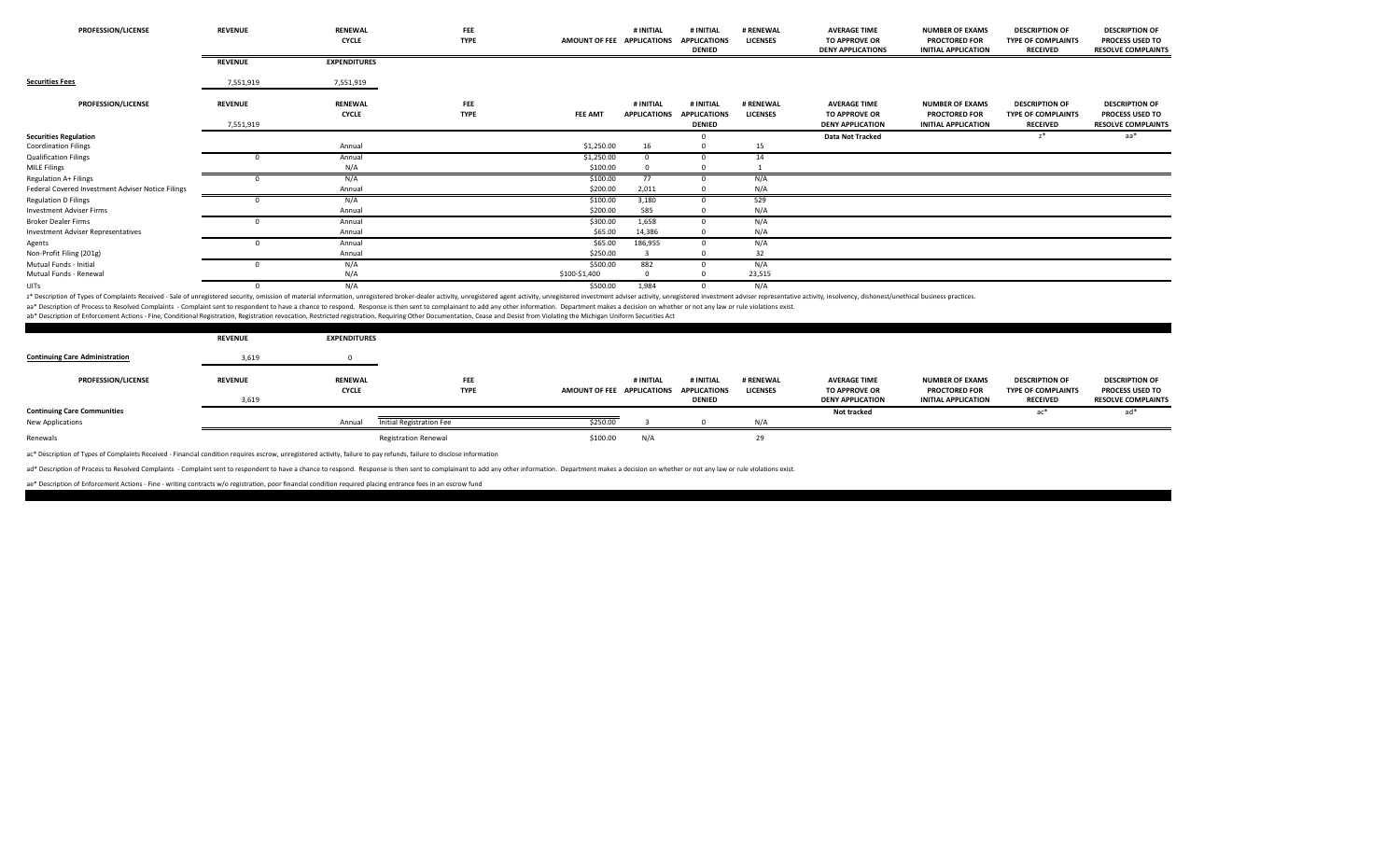| <b>PROFESSION/LICENSE</b> | # OF<br>____      | #O                  | # OF<br>___               | # OF COMPLAINTS | <b>AVERAGE # OF</b>     | # OF<br>___        | DESCRIPTION CT             | # OF<br>____                  |
|---------------------------|-------------------|---------------------|---------------------------|-----------------|-------------------------|--------------------|----------------------------|-------------------------------|
|                           | <b>COMPLAINTS</b> | <b>COMPLAINTS</b>   | <b>INVESTIGATIONS</b>     | W/ ACTION       | <b>DAYS TO COMPLETE</b> | <b>ENFORCEMENT</b> | <b>TYPE OF ENFORCEMENT</b> | <b>ADMINISTRATIVE HEARING</b> |
|                           | <b>RECEIVED</b>   | <b>INVESTIGATED</b> | <b>CLOSED W/NO ACTION</b> | or CITATION     | <b>INVESTIGATIONS</b>   | <b>ACTIONS</b>     | <b>ACTIONS TAKEN</b>       | <b>ADJUDICATIONS</b>          |

## **Securities Fees**

| PROFESSION/LICENSE                                            | # OF              | # OF              | # OF                            | # OF COMPLAINTS | <b>AVERAGE # OF</b>     | # OF           | <b>DESCRIPTION OF</b> | # OF                                                   |
|---------------------------------------------------------------|-------------------|-------------------|---------------------------------|-----------------|-------------------------|----------------|-----------------------|--------------------------------------------------------|
|                                                               | <b>COMPLAINTS</b> | <b>COMPLAINTS</b> | <b>INVESTIGATIONS</b>           | W/ ACTION       | <b>DAYS TO COMPLETE</b> |                |                       | ENFORCEMENT TYPE OF ENFORCEMENT ADMINISTRATIVE HEARING |
|                                                               | <b>RECEIVED</b>   |                   | INVESTIGATED CLOSED W/NO ACTION | or CITATION     | <b>INVESTIGATION</b>    | <b>ACTIONS</b> | <b>ACTIONS TAKEN</b>  | <b>ADJUDICATIONS</b>                                   |
| <b>Securities Regulation</b>                                  | 155               | 264               | 246                             | 24              | 160                     | 31             | $ab*$                 | з                                                      |
| <b>Coordination Filings</b>                                   |                   |                   |                                 |                 |                         |                |                       |                                                        |
| <b>Qualification Filings</b>                                  |                   |                   |                                 |                 |                         |                |                       |                                                        |
| <b>MILE Filings</b>                                           |                   |                   |                                 |                 |                         |                |                       |                                                        |
| <b>Regulation A+ Filings</b>                                  |                   |                   |                                 |                 |                         |                |                       |                                                        |
| Federal Covered Investment Adviser Notice Filings             |                   |                   |                                 |                 |                         |                |                       |                                                        |
| <b>Regulation D Filings</b>                                   |                   |                   |                                 |                 |                         |                |                       |                                                        |
| <b>Investment Adviser Firms</b>                               |                   |                   |                                 |                 |                         |                |                       |                                                        |
| <b>Broker Dealer Firms</b>                                    |                   |                   |                                 |                 |                         |                |                       |                                                        |
| Investment Adviser Representatives                            |                   |                   |                                 |                 |                         |                |                       |                                                        |
| Agents                                                        |                   |                   |                                 |                 |                         |                |                       |                                                        |
| Non-Profit Filing (201g)                                      |                   |                   |                                 |                 |                         |                |                       |                                                        |
| Mutual Funds - Initial                                        |                   |                   |                                 |                 |                         |                |                       |                                                        |
| Mutual Funds - Renewal                                        |                   |                   |                                 |                 |                         |                |                       |                                                        |
| UITs                                                          |                   |                   |                                 |                 |                         |                |                       |                                                        |
| z* Description of Types of Complaints Received - Sale of unre |                   |                   |                                 |                 |                         |                |                       |                                                        |
| aa* Description of Process to Resolved Complaints - Compla    |                   |                   |                                 |                 |                         |                |                       |                                                        |
| ab* Description of Enforcement Actions - Fine, Conditional R  |                   |                   |                                 |                 |                         |                |                       |                                                        |

## **Continuing Care Administration**

| <b>PROFESSION/LICENSE</b>          | # OF              | # OF<br># OF      |                                 | # OF COMPLAINTS | <b>AVERAGE # OF</b>     |                | <b>DESCRIPTION OF</b> | # OF                                                   |
|------------------------------------|-------------------|-------------------|---------------------------------|-----------------|-------------------------|----------------|-----------------------|--------------------------------------------------------|
|                                    | <b>COMPLAINTS</b> | <b>COMPLAINTS</b> | <b>INVESTIGATIONS</b>           | W/ ACTION       | <b>DAYS TO COMPLETE</b> |                |                       | ENFORCEMENT TYPE OF ENFORCEMENT ADMINISTRATIVE HEARING |
|                                    | <b>RECEIVED</b>   |                   | INVESTIGATED CLOSED W/NO ACTION | or CITATION     | <b>INVESTIGATION</b>    | <b>ACTIONS</b> | <b>ACTIONS TAKEN</b>  | <b>ADJUDICATIONS</b>                                   |
| <b>Continuing Care Communities</b> |                   |                   |                                 |                 | 31                      |                | ae*                   |                                                        |
| New Applications                   |                   |                   |                                 |                 |                         |                |                       |                                                        |
| Renewals                           |                   |                   |                                 |                 |                         |                |                       |                                                        |

ac\* Description of Types of Complaints Received ‐ Financial <sup>c</sup>

ad\* Description of Process to Resolved Complaints ‐ Compla

## ae\* Description of Enforcement Actions ‐ Fine ‐ writing contr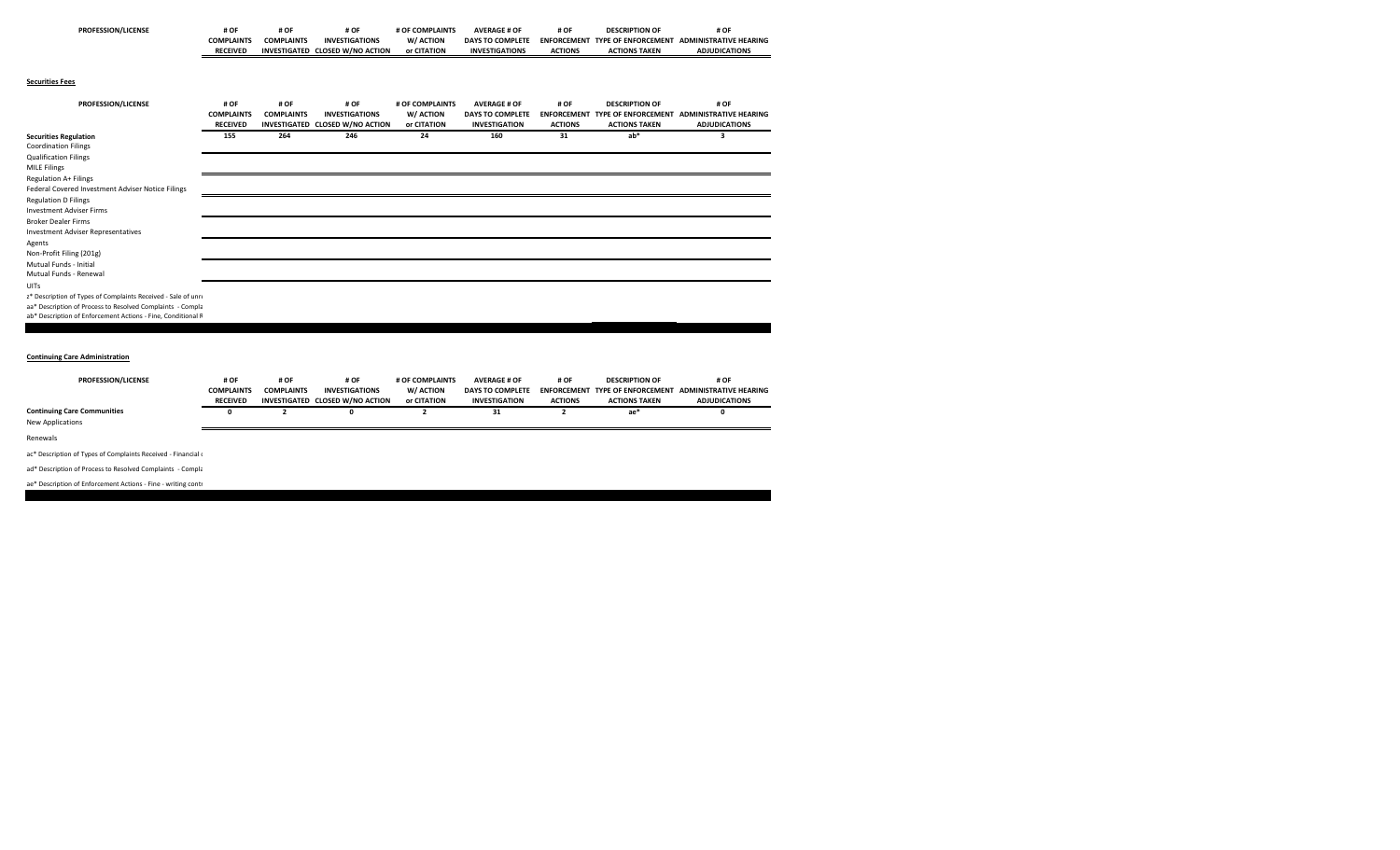| Department of Licensing and Regulatory Affairs                                                               |                    |                                    |                     |                     |                 |                                                  |                  |                                                     |                                                                |                   |
|--------------------------------------------------------------------------------------------------------------|--------------------|------------------------------------|---------------------|---------------------|-----------------|--------------------------------------------------|------------------|-----------------------------------------------------|----------------------------------------------------------------|-------------------|
|                                                                                                              |                    |                                    |                     |                     |                 |                                                  |                  |                                                     |                                                                |                   |
| <b>Liquor Control Commission</b>                                                                             |                    |                                    |                     |                     |                 |                                                  |                  |                                                     |                                                                |                   |
| Section 228 of PA 87 of 2021                                                                                 |                    |                                    |                     |                     |                 |                                                  |                  |                                                     |                                                                |                   |
| Fiscal Year 2021 (October 1, 2020 - September 30, 2021)                                                      |                    |                                    |                     |                     |                 |                                                  |                  |                                                     |                                                                |                   |
|                                                                                                              |                    |                                    |                     |                     |                 |                                                  |                  |                                                     |                                                                |                   |
|                                                                                                              |                    |                                    |                     |                     |                 |                                                  |                  |                                                     |                                                                |                   |
| List below each regulated activity; i.e. occupation, profession, trade, or program which includes licensure, |                    |                                    |                     |                     |                 |                                                  |                  |                                                     |                                                                |                   |
|                                                                                                              |                    |                                    |                     |                     |                 |                                                  |                  |                                                     |                                                                |                   |
| <b>Liquour License Revenue</b>                                                                               | <b>REVENUE</b>     | <b>EXPENDITURES</b>                |                     |                     |                 |                                                  |                  |                                                     |                                                                |                   |
|                                                                                                              | 13,979,425 \$      | 12,734,179                         |                     |                     |                 |                                                  |                  |                                                     |                                                                |                   |
|                                                                                                              |                    |                                    |                     |                     |                 |                                                  |                  | <b>DESCRIPTION</b>                                  | <b>DESCRIPTION</b>                                             |                   |
| <b>PROFESSION/LICENSE</b>                                                                                    | <b>FEE RENEWAL</b> | <b>FEE AMT</b>                     | <b>NEW</b>          | <b>NEW</b>          | LICENSE         | PROCESSING TIME                                  | <b>NUMBER OF</b> | <b>TYPES OF</b>                                     | <b>PROCESS</b>                                                 | <b>COMPLAINTS</b> |
|                                                                                                              |                    |                                    | <b>APPLICATIONS</b> | <b>APPLICATIONS</b> | <b>RENEWALS</b> |                                                  | <b>EXAMS</b>     |                                                     |                                                                |                   |
| <b>Liquour License Revenue</b>                                                                               | <b>CYCLE</b>       |                                    |                     |                     |                 | <b>IN DAYS</b>                                   |                  | <b>COMPLAINTS</b>                                   | to RESOLVE                                                     | <b>RECEIVED</b>   |
|                                                                                                              |                    |                                    |                     | <b>DENIED</b>       |                 |                                                  |                  | <b>RECEIVED</b>                                     | <b>COMPLAINTS</b>                                              |                   |
| General Application Information For All Application Types                                                    |                    |                                    | 4780                | 225                 | 21458           | No average timeframe; must be less than 90 days  |                  |                                                     |                                                                |                   |
|                                                                                                              |                    |                                    |                     |                     |                 | for certain applications, basesd on completeness |                  |                                                     |                                                                |                   |
|                                                                                                              |                    |                                    |                     |                     |                 | of application                                   |                  |                                                     |                                                                |                   |
| Complaint Investigation Information                                                                          |                    |                                    |                     |                     |                 |                                                  |                  | Complaints received include public complaints for   | All complaints are reviewed to determine if they are valid     | 3660              |
|                                                                                                              |                    |                                    |                     |                     |                 |                                                  |                  | common MLCC violations, Licensing requests, Finance | complaints pursuant to MLCC Code and Rules violations and the  |                   |
|                                                                                                              |                    |                                    |                     |                     |                 |                                                  |                  | Division requests, and Hearings & Appeals requests. | level of attention required. Appropriate action is then taken. |                   |
|                                                                                                              |                    |                                    |                     |                     |                 |                                                  |                  |                                                     |                                                                |                   |
|                                                                                                              |                    |                                    |                     |                     |                 |                                                  |                  |                                                     |                                                                |                   |
| Class C                                                                                                      | Annual             | 600<br>Ś                           |                     |                     |                 |                                                  |                  |                                                     |                                                                |                   |
| <b>B-Hotel</b>                                                                                               | Annual             | \$600 minimum + \$3.00 per guest   |                     |                     |                 |                                                  |                  |                                                     |                                                                |                   |
|                                                                                                              |                    | room over 20 rooms                 |                     |                     |                 |                                                  |                  |                                                     |                                                                |                   |
| Tavern                                                                                                       | Annual             | 250<br>\$                          |                     |                     |                 |                                                  |                  |                                                     |                                                                |                   |
| A-Hotel                                                                                                      | Annual             | \$250 minimum + \$1.00 per guest   |                     |                     |                 |                                                  |                  |                                                     |                                                                |                   |
|                                                                                                              |                    |                                    |                     |                     |                 |                                                  |                  |                                                     |                                                                |                   |
|                                                                                                              |                    | room over 20 rooms                 |                     |                     |                 |                                                  |                  |                                                     |                                                                |                   |
| Class C Resort                                                                                               | Annual             | Ś.<br>600                          |                     |                     |                 |                                                  |                  |                                                     |                                                                |                   |
| <b>B-Hotel Resort</b>                                                                                        | Annual             | \$600 minimum + \$3.00 per guest   |                     |                     |                 |                                                  |                  |                                                     |                                                                |                   |
|                                                                                                              |                    | room over 20 rooms                 |                     |                     |                 |                                                  |                  |                                                     |                                                                |                   |
| Tavern Resort                                                                                                | Annual             | 250<br>\$                          |                     |                     |                 |                                                  |                  |                                                     |                                                                |                   |
| Club                                                                                                         | Annual             | \$300 + \$1.00 per member over 150 |                     |                     |                 |                                                  |                  |                                                     |                                                                |                   |
|                                                                                                              |                    |                                    |                     |                     |                 |                                                  |                  |                                                     |                                                                |                   |
|                                                                                                              |                    | members; \$750 maximum             |                     |                     |                 |                                                  |                  |                                                     |                                                                |                   |
| SDD                                                                                                          | Annual             | \$150 base fee + \$3.00 for each   |                     |                     |                 |                                                  |                  |                                                     |                                                                |                   |
|                                                                                                              |                    | \$1,000 or major fraction of that  |                     |                     |                 |                                                  |                  |                                                     |                                                                |                   |
|                                                                                                              |                    | amount over \$25,000 of spirits    |                     |                     |                 |                                                  |                  |                                                     |                                                                |                   |
|                                                                                                              |                    | purchased from the Commission in   |                     |                     |                 |                                                  |                  |                                                     |                                                                |                   |
|                                                                                                              |                    |                                    |                     |                     |                 |                                                  |                  |                                                     |                                                                |                   |
|                                                                                                              |                    | a year                             |                     |                     |                 |                                                  |                  |                                                     |                                                                |                   |
| SDM                                                                                                          | Annual             | \$<br>100                          |                     |                     |                 |                                                  |                  |                                                     |                                                                |                   |
| Aircraft                                                                                                     | Annual             | 600<br>S.                          |                     |                     |                 |                                                  |                  |                                                     |                                                                |                   |
| SDD Resort                                                                                                   | Annual             | \$150 base fee + \$3.00 for each   |                     |                     |                 |                                                  |                  |                                                     |                                                                |                   |
|                                                                                                              |                    | \$1,000 or major fraction of that  |                     |                     |                 |                                                  |                  |                                                     |                                                                |                   |
|                                                                                                              |                    | amount over \$25,000 of spirits    |                     |                     |                 |                                                  |                  |                                                     |                                                                |                   |
|                                                                                                              |                    |                                    |                     |                     |                 |                                                  |                  |                                                     |                                                                |                   |
|                                                                                                              |                    | purchased from the Commission in   |                     |                     |                 |                                                  |                  |                                                     |                                                                |                   |
|                                                                                                              |                    | a year                             |                     |                     |                 |                                                  |                  |                                                     |                                                                |                   |
| Watercraft                                                                                                   | Annual             | \$100 minimum fee + \$1.00 per     |                     |                     |                 |                                                  |                  |                                                     |                                                                |                   |
|                                                                                                              |                    | passenger over 100; \$500 maximum  |                     |                     |                 |                                                  |                  |                                                     |                                                                |                   |
|                                                                                                              |                    |                                    |                     |                     |                 |                                                  |                  |                                                     |                                                                |                   |
|                                                                                                              |                    |                                    |                     |                     |                 |                                                  |                  |                                                     |                                                                |                   |
| Train                                                                                                        | Annual             | 100<br>$\ddot{\mathsf{S}}$         |                     |                     |                 |                                                  |                  |                                                     |                                                                |                   |
| G1                                                                                                           | Annual             | 1,000<br>\$                        |                     |                     |                 |                                                  |                  |                                                     |                                                                |                   |
| G2                                                                                                           | Annual             | 500<br>Ŝ.                          |                     |                     |                 |                                                  |                  |                                                     |                                                                |                   |
| 24 hr Special License                                                                                        | Annual             | \$25 for organization over 1 year  |                     |                     |                 |                                                  |                  |                                                     |                                                                |                   |
|                                                                                                              |                    | old; \$50 for organziation under a |                     |                     |                 |                                                  |                  |                                                     |                                                                |                   |
|                                                                                                              |                    |                                    |                     |                     |                 |                                                  |                  |                                                     |                                                                |                   |
|                                                                                                              |                    | year old or a municipality         |                     |                     |                 |                                                  |                  |                                                     |                                                                |                   |
| <b>Additional Bar</b>                                                                                        | Annual             | 350<br>.s                          |                     |                     |                 |                                                  |                  |                                                     |                                                                |                   |
| Development District                                                                                         | Annual             | 20,000<br>$\mathsf{S}$             |                     |                     |                 |                                                  |                  |                                                     |                                                                |                   |
| Redevelopment                                                                                                | Annual             | 20,000<br>$\ddot{\mathsf{s}}$      |                     |                     |                 |                                                  |                  |                                                     |                                                                |                   |
| New On-Premises Resort                                                                                       | Annual             | l\$<br>19,400                      |                     |                     |                 |                                                  |                  |                                                     |                                                                |                   |
| National Sporting Event                                                                                      | Annual             | $\ddot{s}$<br>1,000                |                     |                     |                 |                                                  |                  |                                                     |                                                                |                   |
|                                                                                                              |                    |                                    |                     |                     |                 |                                                  |                  |                                                     |                                                                |                   |
| Motorsports License - Beer & Wine Only                                                                       | Annual             | 250<br>\$                          |                     |                     |                 |                                                  |                  |                                                     |                                                                |                   |
| Motorsports License - Beer, Wine, & Spirits                                                                  | Annual             | 600<br>\$                          |                     |                     |                 |                                                  |                  |                                                     |                                                                |                   |
| Manufacturer of Spirits                                                                                      | Annual             | 10,000<br>$\mathsf{S}$             |                     |                     |                 |                                                  |                  |                                                     |                                                                |                   |
| Brewer (per 1,000 barrels)                                                                                   | Annual             | $\mathsf{S}$<br>50                 |                     |                     |                 |                                                  |                  |                                                     |                                                                |                   |
| Maximum fee                                                                                                  | Annual             | 1,000<br>$\ddot{\mathsf{s}}$       |                     |                     |                 |                                                  |                  |                                                     |                                                                |                   |
| Outstate Seller of Beer                                                                                      | Annual             | 1,000<br>$\ddot{\mathsf{s}}$       |                     |                     |                 |                                                  |                  |                                                     |                                                                |                   |
|                                                                                                              |                    |                                    |                     |                     |                 |                                                  |                  |                                                     |                                                                |                   |
| Wine Maker                                                                                                   | Annual             | \$<br>100                          |                     |                     |                 |                                                  |                  |                                                     |                                                                |                   |
| Small Wine Maker                                                                                             | Annual             | 25<br>S.                           |                     |                     |                 |                                                  |                  |                                                     |                                                                |                   |
| Outstate Seller of Wine                                                                                      | Annual             | 300<br>\$                          |                     |                     |                 |                                                  |                  |                                                     |                                                                |                   |
| Outstate Seller of Mixed Spirit Drink                                                                        | Annual             | 300<br>$\ddot{\mathsf{S}}$         |                     |                     |                 |                                                  |                  |                                                     |                                                                |                   |
| Wholesaler                                                                                                   | Annual             | 300<br>$\frac{1}{2}$               |                     |                     |                 |                                                  |                  |                                                     |                                                                |                   |
| Each additional motor vehicle                                                                                |                    | 50<br>$\frac{1}{2}$                |                     |                     |                 |                                                  |                  |                                                     |                                                                |                   |
|                                                                                                              | Annual             |                                    |                     |                     |                 |                                                  |                  |                                                     |                                                                |                   |
| Warehouser                                                                                                   | Annual             | 50<br>$\frac{1}{2}$                |                     |                     |                 |                                                  |                  |                                                     |                                                                |                   |
| <b>Brandy Manufacturer</b>                                                                                   | Annual             | 100<br>$\ddot{\mathsf{S}}$         |                     |                     |                 |                                                  |                  |                                                     |                                                                |                   |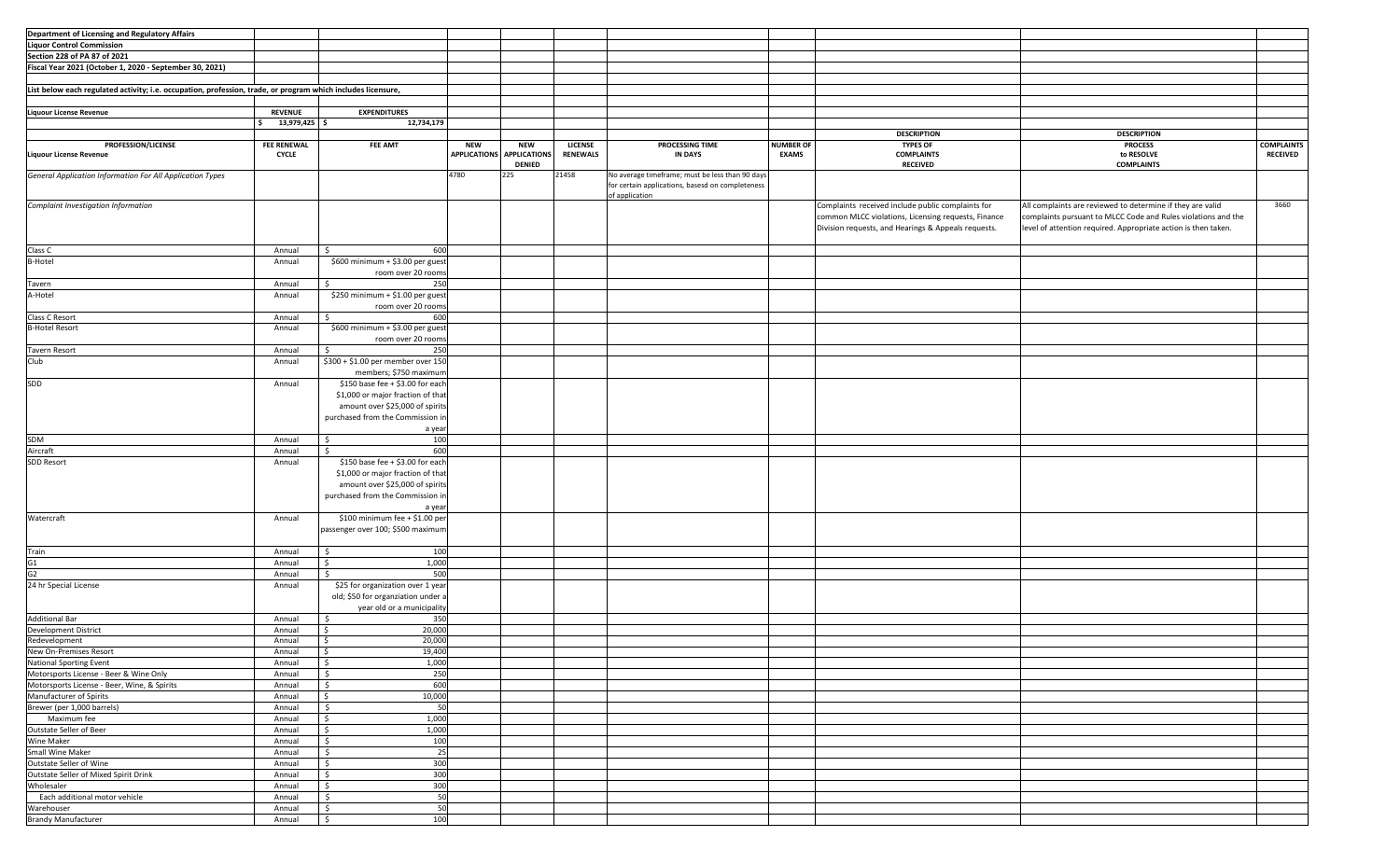| Department of Licensing and Regulatory Affairs                      |                                        |                               |             |                                     |                    |                                                                          |                                                       |
|---------------------------------------------------------------------|----------------------------------------|-------------------------------|-------------|-------------------------------------|--------------------|--------------------------------------------------------------------------|-------------------------------------------------------|
|                                                                     |                                        |                               |             |                                     |                    |                                                                          |                                                       |
| <b>Liquor Control Commission</b>                                    |                                        |                               |             |                                     |                    |                                                                          |                                                       |
| Section 228 of PA 87 of 2021                                        |                                        |                               |             |                                     |                    |                                                                          |                                                       |
| Fiscal Year 2021 (October 1, 2020 - September 30, 2021)             |                                        |                               |             |                                     |                    |                                                                          |                                                       |
|                                                                     |                                        |                               |             |                                     |                    |                                                                          |                                                       |
| List below each regulated activity; i.e. occupation, profession, tr |                                        |                               |             |                                     |                    |                                                                          |                                                       |
|                                                                     |                                        |                               |             |                                     |                    |                                                                          |                                                       |
|                                                                     |                                        |                               |             |                                     |                    |                                                                          |                                                       |
| <b>Liquour License Revenue</b>                                      |                                        |                               |             |                                     |                    |                                                                          |                                                       |
|                                                                     |                                        |                               |             |                                     |                    |                                                                          |                                                       |
|                                                                     |                                        |                               |             |                                     |                    |                                                                          |                                                       |
| PROFESSION/LICENSE                                                  | <b>INVESTIGATIONS</b>                  | INVESTIGATIONS INVESTIGATIONS |             | <b>INVESTIGATION</b>                | <b>ENFORCEMENT</b> | <b>DESCRIPTION</b>                                                       | <b>ADMINISTRATIVE</b>                                 |
| <b>Liquour License Revenue</b>                                      | <b>OPENED</b>                          | <b>CLOSED</b>                 | W/ ACTION   | <b>ADJUDICATION</b>                 | <b>ACTIONS</b>     | <b>ENFORCEMENT</b>                                                       | <b>HEARINGS</b>                                       |
|                                                                     |                                        | W/ NO ACTION                  | or CITATION | <b>TIME IN DAYS</b>                 |                    | <b>ACTIONS</b>                                                           | <b>ADJUDICATIONS</b>                                  |
| General Application Information For All Application Types           |                                        |                               |             |                                     |                    |                                                                          |                                                       |
|                                                                     |                                        |                               |             |                                     |                    |                                                                          |                                                       |
|                                                                     |                                        |                               |             |                                     |                    |                                                                          |                                                       |
|                                                                     |                                        |                               |             |                                     |                    |                                                                          |                                                       |
| Complaint Investigation Information                                 | Total Investigated = 2809              | 1904                          | 1388        | Varies; amount of time to complete  |                    | Enforcement action includes educating licensee, assisting licensee in an | 405 (This is based on hearings that did not have an   |
|                                                                     | Invalid = $851$                        |                               |             | investigations is determined by the |                    | effort to get them in compliance, verbal warnings, written warnings,     | acknowledgement by the licensee prior to the hearing) |
|                                                                     | Assigned to Law Enforcement = 132      |                               |             | complexity of the matter            |                    | violations, fines, suspensions, and revocations                          |                                                       |
|                                                                     | Assigned to MLCC Investigators = 2,677 |                               |             |                                     |                    |                                                                          |                                                       |
| Class C                                                             |                                        |                               |             |                                     |                    |                                                                          |                                                       |
|                                                                     |                                        |                               |             |                                     |                    |                                                                          |                                                       |
| <b>B-Hotel</b>                                                      |                                        |                               |             |                                     |                    |                                                                          |                                                       |
|                                                                     |                                        |                               |             |                                     |                    |                                                                          |                                                       |
| Tavern                                                              |                                        |                               |             |                                     |                    |                                                                          |                                                       |
| A-Hotel                                                             |                                        |                               |             |                                     |                    |                                                                          |                                                       |
|                                                                     |                                        |                               |             |                                     |                    |                                                                          |                                                       |
|                                                                     |                                        |                               |             |                                     |                    |                                                                          |                                                       |
| Class C Resort                                                      |                                        |                               |             |                                     |                    |                                                                          |                                                       |
| <b>B-Hotel Resort</b>                                               |                                        |                               |             |                                     |                    |                                                                          |                                                       |
|                                                                     |                                        |                               |             |                                     |                    |                                                                          |                                                       |
| Tavern Resort                                                       |                                        |                               |             |                                     |                    |                                                                          |                                                       |
| Club                                                                |                                        |                               |             |                                     |                    |                                                                          |                                                       |
|                                                                     |                                        |                               |             |                                     |                    |                                                                          |                                                       |
|                                                                     |                                        |                               |             |                                     |                    |                                                                          |                                                       |
| SDD                                                                 |                                        |                               |             |                                     |                    |                                                                          |                                                       |
|                                                                     |                                        |                               |             |                                     |                    |                                                                          |                                                       |
|                                                                     |                                        |                               |             |                                     |                    |                                                                          |                                                       |
|                                                                     |                                        |                               |             |                                     |                    |                                                                          |                                                       |
|                                                                     |                                        |                               |             |                                     |                    |                                                                          |                                                       |
|                                                                     |                                        |                               |             |                                     |                    |                                                                          |                                                       |
| SDM                                                                 |                                        |                               |             |                                     |                    |                                                                          |                                                       |
| Aircraft                                                            |                                        |                               |             |                                     |                    |                                                                          |                                                       |
| SDD Resort                                                          |                                        |                               |             |                                     |                    |                                                                          |                                                       |
|                                                                     |                                        |                               |             |                                     |                    |                                                                          |                                                       |
|                                                                     |                                        |                               |             |                                     |                    |                                                                          |                                                       |
|                                                                     |                                        |                               |             |                                     |                    |                                                                          |                                                       |
|                                                                     |                                        |                               |             |                                     |                    |                                                                          |                                                       |
|                                                                     |                                        |                               |             |                                     |                    |                                                                          |                                                       |
|                                                                     |                                        |                               |             |                                     |                    |                                                                          |                                                       |
| Watercraft                                                          |                                        |                               |             |                                     |                    |                                                                          |                                                       |
|                                                                     |                                        |                               |             |                                     |                    |                                                                          |                                                       |
|                                                                     |                                        |                               |             |                                     |                    |                                                                          |                                                       |
| Train                                                               |                                        |                               |             |                                     |                    |                                                                          |                                                       |
| G1                                                                  |                                        |                               |             |                                     |                    |                                                                          |                                                       |
| G2                                                                  |                                        |                               |             |                                     |                    |                                                                          |                                                       |
|                                                                     |                                        |                               |             |                                     |                    |                                                                          |                                                       |
| 24 hr Special License                                               |                                        |                               |             |                                     |                    |                                                                          |                                                       |
|                                                                     |                                        |                               |             |                                     |                    |                                                                          |                                                       |
|                                                                     |                                        |                               |             |                                     |                    |                                                                          |                                                       |
| <b>Additional Bar</b>                                               |                                        |                               |             |                                     |                    |                                                                          |                                                       |
| Development District                                                |                                        |                               |             |                                     |                    |                                                                          |                                                       |
|                                                                     |                                        |                               |             |                                     |                    |                                                                          |                                                       |
| Redevelopment                                                       |                                        |                               |             |                                     |                    |                                                                          |                                                       |
| New On-Premises Resort                                              |                                        |                               |             |                                     |                    |                                                                          |                                                       |
| National Sporting Event                                             |                                        |                               |             |                                     |                    |                                                                          |                                                       |
| Motorsports License - Beer & Wine Only                              |                                        |                               |             |                                     |                    |                                                                          |                                                       |
| Motorsports License - Beer, Wine, & Spirits                         |                                        |                               |             |                                     |                    |                                                                          |                                                       |
|                                                                     |                                        |                               |             |                                     |                    |                                                                          |                                                       |
| Manufacturer of Spirits                                             |                                        |                               |             |                                     |                    |                                                                          |                                                       |
| Brewer (per 1,000 barrels)                                          |                                        |                               |             |                                     |                    |                                                                          |                                                       |
| Maximum fee                                                         |                                        |                               |             |                                     |                    |                                                                          |                                                       |
| Outstate Seller of Beer                                             |                                        |                               |             |                                     |                    |                                                                          |                                                       |
| Wine Maker                                                          |                                        |                               |             |                                     |                    |                                                                          |                                                       |
|                                                                     |                                        |                               |             |                                     |                    |                                                                          |                                                       |
| Small Wine Maker                                                    |                                        |                               |             |                                     |                    |                                                                          |                                                       |
| Outstate Seller of Wine                                             |                                        |                               |             |                                     |                    |                                                                          |                                                       |
| Outstate Seller of Mixed Spirit Drink                               |                                        |                               |             |                                     |                    |                                                                          |                                                       |
| Wholesaler                                                          |                                        |                               |             |                                     |                    |                                                                          |                                                       |
| Each additional motor vehicle                                       |                                        |                               |             |                                     |                    |                                                                          |                                                       |
|                                                                     |                                        |                               |             |                                     |                    |                                                                          |                                                       |
| Warehouser                                                          |                                        |                               |             |                                     |                    |                                                                          |                                                       |
| <b>Brandy Manufacturer</b>                                          |                                        |                               |             |                                     |                    |                                                                          |                                                       |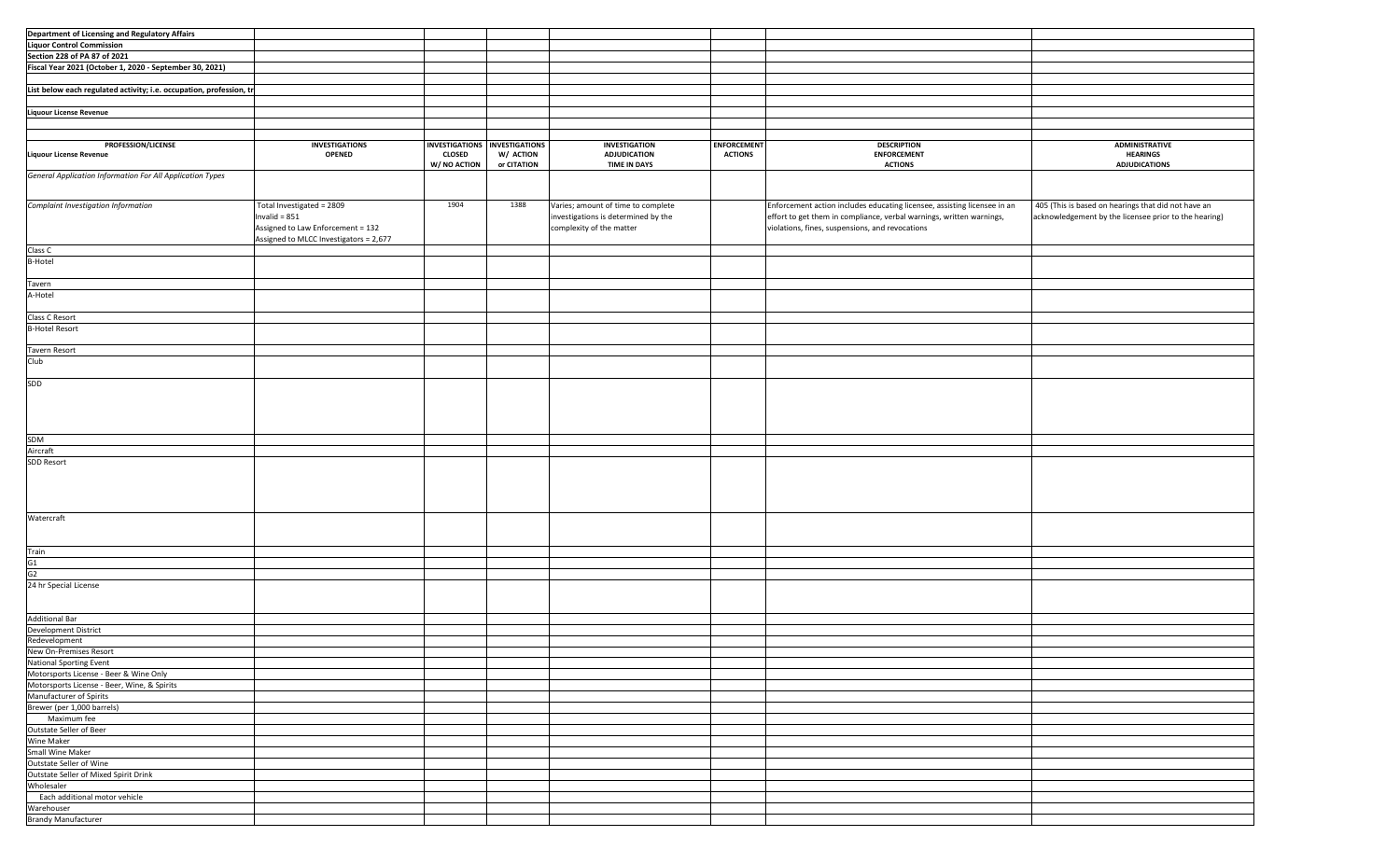| PROFESSION/LICENSE                                      | <b>FEE RENEWAL</b> | FEE AMT | <b>NEW</b> | <b>NEW</b>                | <b>LICENSE</b>  | PROCESSING TIME | <b>NUMBER OF</b> | <b>TYPES OF</b>   | <b>PROCESS</b>    | <b>COMPLAINTS</b> |
|---------------------------------------------------------|--------------------|---------|------------|---------------------------|-----------------|-----------------|------------------|-------------------|-------------------|-------------------|
| <b>Liquour License Revenue</b>                          | <b>CYCLE</b>       |         |            | APPLICATIONS APPLICATIONS | <b>RENEWALS</b> | <b>IN DAYS</b>  | <b>EXAMS</b>     | <b>COMPLAINTS</b> | to RESOLVE        | <b>RECEIVED</b>   |
|                                                         |                    |         |            | <b>DENIED</b>             |                 |                 |                  | <b>RECEIVED</b>   | <b>COMPLAINTS</b> |                   |
| Mixed Spirit Drink Manufacturer                         | Annual             | 100     |            |                           |                 |                 |                  |                   |                   |                   |
| Industrial Manufacturer                                 | Annual             |         |            |                           |                 |                 |                  |                   |                   |                   |
| Limited Alcohol Buyer                                   | Annual             |         |            |                           |                 |                 |                  |                   |                   |                   |
| Seller of Alcohol                                       | Annual             |         |            |                           |                 |                 |                  |                   |                   |                   |
| Direct Shipper                                          | Annual             | 100     |            |                           |                 |                 |                  |                   |                   |                   |
| On-Premises Tasting Room Permit (this is a permit fee)  | Annual             | 100     |            |                           |                 |                 |                  |                   |                   |                   |
| Off-Premises Tasting Room                               | Annual             | 100     |            |                           |                 |                 |                  |                   |                   |                   |
| Joint Off-Premises Tasting Room                         | Annual             | 100     |            |                           |                 |                 |                  |                   |                   |                   |
| Salesperson/Broker License                              | Triennial          | 35      |            |                           |                 |                 |                  |                   |                   |                   |
| Small Distiller                                         | Annual             | 100     |            |                           |                 |                 |                  |                   |                   |                   |
| Vendor Representative                                   | Triennial          | 50      |            |                           |                 |                 |                  |                   |                   |                   |
| License Fee - Sunday AM Sales (this is a permit fee)    | Annual             | 160     |            |                           |                 |                 |                  |                   |                   |                   |
| <b>Inspection Fee</b>                                   | N/A                |         |            |                           |                 |                 |                  |                   |                   |                   |
| Sunday AM Sales Permit (this is a permit fee)           | Annual             | 160     |            |                           |                 |                 |                  |                   |                   |                   |
| Sunday PM Sales Permit (this is a permit fee)           | Annual             | Varies  |            |                           |                 |                 |                  |                   |                   |                   |
| Catering Permit Permit (this is a permit fee)           | Annual             | 100     |            |                           |                 |                 |                  |                   |                   |                   |
| License Fee - Transfer Fees                             | N/A                | Varies  |            |                           |                 |                 |                  |                   |                   |                   |
| Continuing Care Retirement Center License               | Annual             | 600     |            |                           |                 |                 |                  |                   |                   |                   |
| Brewpub                                                 | Annual             | 100     |            |                           |                 |                 |                  |                   |                   |                   |
| Third Party Facilitator Service License                 | Annual             | 1,000   |            |                           |                 |                 |                  |                   |                   |                   |
| Third Party Facilitator Service License Application Fee | Annual             | 100     |            |                           |                 |                 |                  |                   |                   |                   |
| Social District Permit (this is a permit fee)           | Annual             | 250     |            |                           |                 |                 |                  |                   |                   |                   |